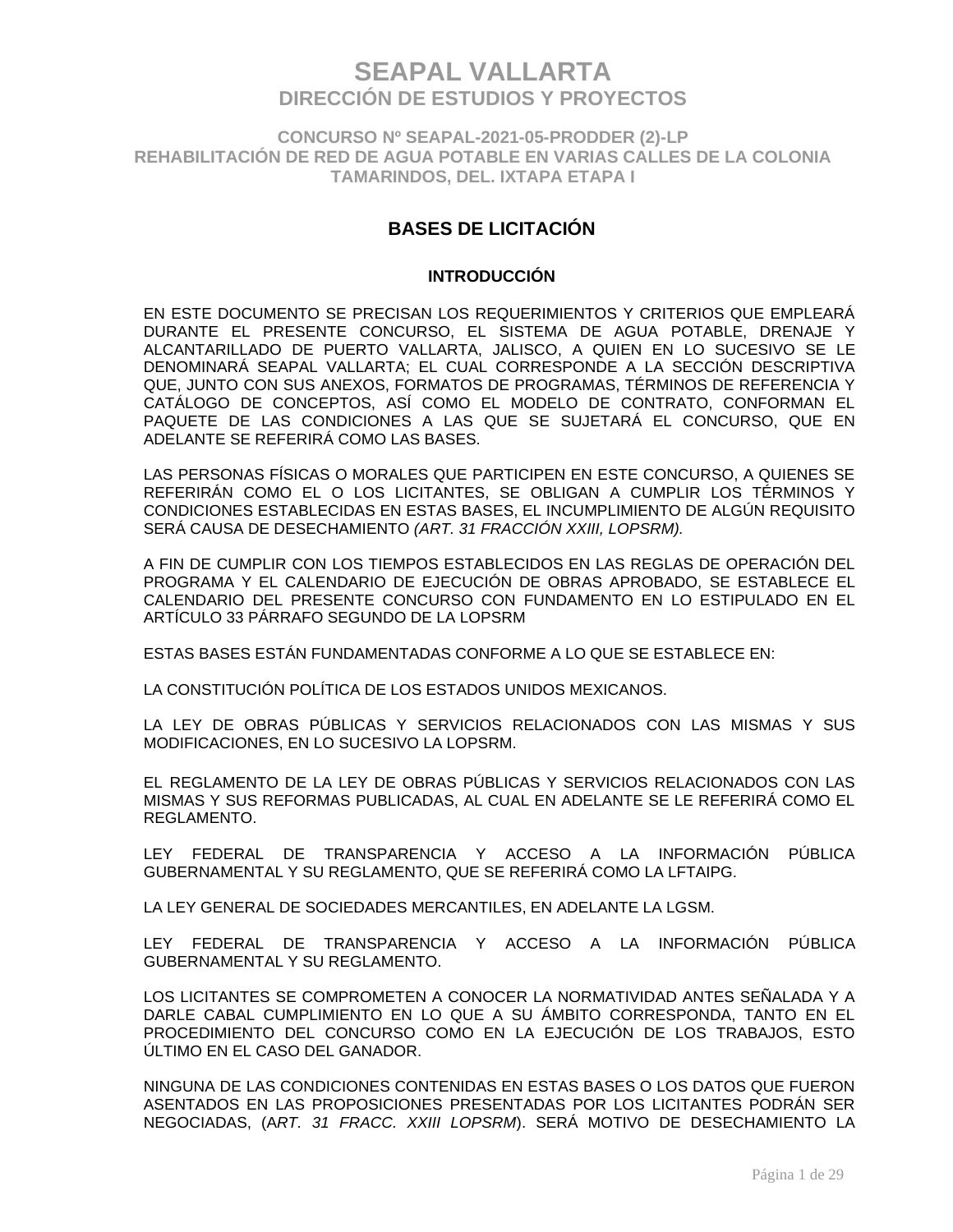**CONCURSO Nº SEAPAL-2021-05-PRODDER (2)-LP REHABILITACIÓN DE RED DE AGUA POTABLE EN VARIAS CALLES DE LA COLONIA TAMARINDOS, DEL. IXTAPA ETAPA I**

COMPROBACIÓN DE QUE ALGÚN LICITANTE HAYA ACORDADO CON OTRO U OTROS ELEVAR EL COSTO DE LOS SERVICIOS O CUALQUIER OTRO QUE TENGA COMO FIN OBTENER UNA VENTAJA SOBRE LOS DEMÁS.

### **CAPITULO I DISPOSICIONES GENERALES**

**1.** LA PRESENTE LICITACIÓN PUBLICA NACIONAL TIENE POR OBJETO ADJUDICAR LA CONSTRUCCIÓN DE LA SIGUIENTE OBRA (*ARTS. 27 FRAC. I, 30 AL 40, LOPSRM*):

#### **"REHABILITACIÓN DE RED DE AGUA POTABLE EN VARIAS CALLES DE LA COLONIA TAMARINDOS, DEL. IXTAPA ETAPA I" PRODDER 2**

- *2.* SE ESTABLECE COMO PLAZO DE EJECUCIÓN: **FECHA DE INICIO: VIERNES 14 DE MAYO DE 2021 Y COMO FECHA DE TERMINACIÓN: VIERNES 31 DE AGOSTO DE 2021.** EL PLAZO DE EJECUCIÓN DE LOS TRABAJOS PARA LA OBRA SERÁ DE **110 DÍAS NATURALES** *(ART. 31 FRACCIÓN V, LOPSRM).*
- **3. EL ORIGEN DE LOS FONDOS PARA REALIZAR LOS TRABAJOS SON DE ORIGEN FEDERAL (PROGRAMA DE DEVOLUCIÓN DE DERECHOS "PRODDER" 2021) Y DE GENERACIÓN INTERNA DE CAJA DEL SEAPAL VALLARTA.**  MEDIANTE OFICIO DG 439/2021 DE LA DIRECCIÓN GENERAL DE FECHA 25 DE MARZO DE 2021, SE INDICO LLEVAR A CABO LA PRESENTE LICITACIÓN PUBLICA NACIONAL, MEDIANTE LA NORMATIVIDAD DE LA LEY DE OBRAS PÚBLICAS Y SERVICIOS RELACIONADOS CON LAS MISMAS; DANDO CONTINUIDAD POSTERIORMENTE A LA GESTIÓN DE PARTICIPACIÓN CON RECURSOS FEDERALES DEL PROGRAMA DEVOLUCIÓN DE DERECHOS (2021), DE LA

### **PROGRAMA DE EGRESOS PARA OBRAS DE INVERSIÓN 2021. PARTIDA 613.- CONSTRUCCIÓN DE OBRAS PARA EL ABASTECIMIENTO DE AGUA.**

COMISIÓN NACIONAL DEL AGUA.

- **4.** SERÁ RESPONSABLE DE LA EJECUCIÓN DE LOS TRABAJOS EL SEAPAL VALLARTA, EN COORDINACIÓN CON LA DIRECCIÓN DE ESTUDIOS Y PROYECTOS DEL AGUA Y LA JEFATURA DE SUPERVISIÓN DE OBRA.
- **5.** EL SEAPAL VALLARTA, **OTORGARÁ UN ANTICIPO,** EN UNA SOLA EXHIBICIÓN DEL **30%** DE LA ASIGNACIÓN PRESUPUESTAL APROBADA AL CONTRATO, 5% PARA QUE EL CONTRATISTA REALICE EN EL SITIO DE LOS TRABAJOS, LA CONSTRUCCIÓN DE SUS OFICINAS, ALMACENES, BODEGAS E INSTALACIONES Y, EN SU CASO, PARA LOS GASTOS DE TRASLADO DE LA MAQUINARIA Y EQUIPO DE CONSTRUCCIÓN E INICIO DE LOS TRABAJOS, ASÍ COMO 25% PARA LA COMPRA DE MATERIALES DE CONSTRUCCIÓN, LA ADQUISICIÓN DE EQUIPOS QUE SE INSTALEN PERMANENTEMENTE Y DEMÁS INSUMOS QUE DEBERÁN OTORGAR *(ART. 50 LOPSRM)*.
- **6. NO SE PODRÁ SUBCONTRATAR** PARTES DE LA OBRA OBJETO DE LA LICITACIÓN.
- **7.** IDIOMA: LA PROPOSICIÓN DEBERÁ PRESENTARSE EN **IDIOMA ESPAÑOL.**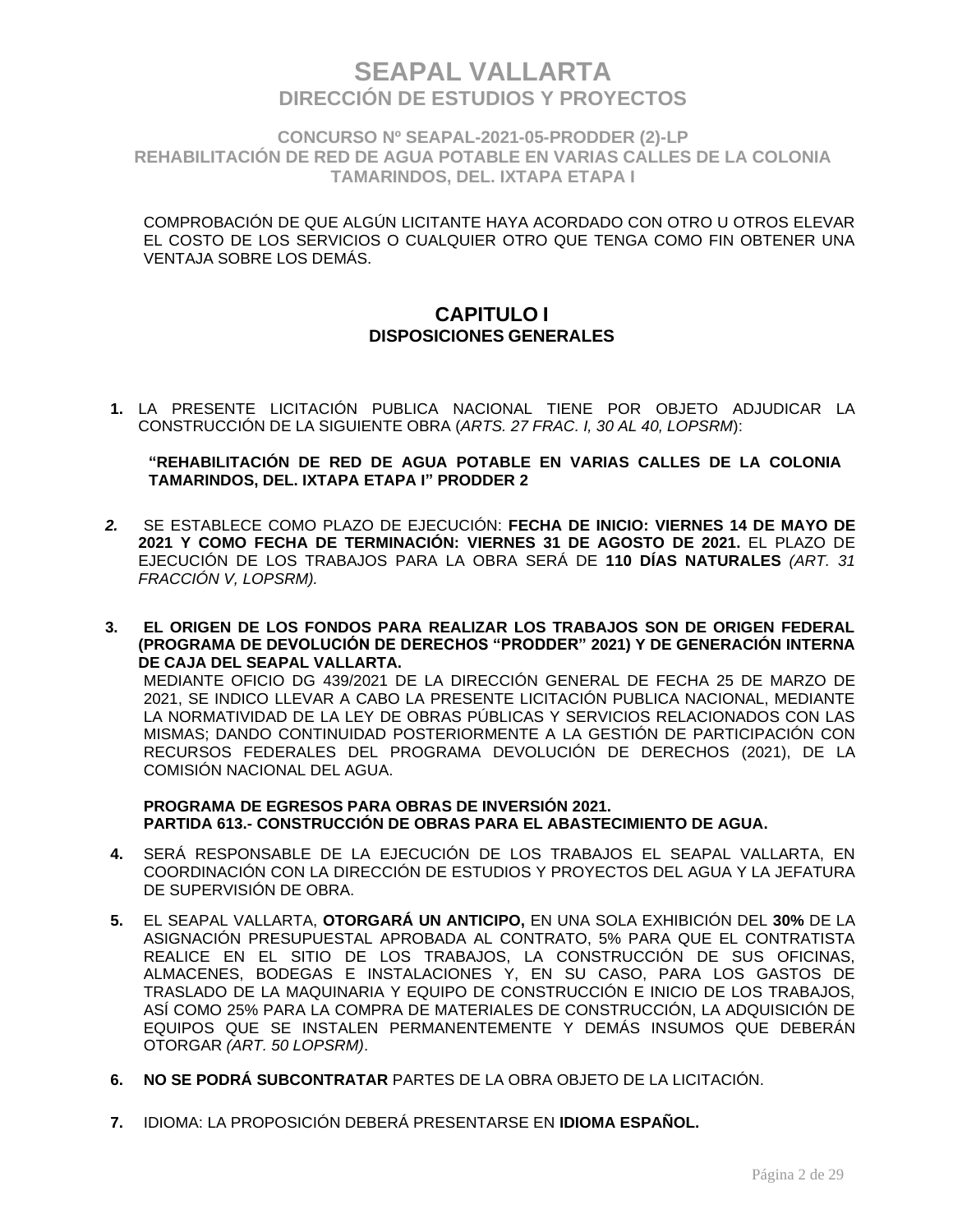**CONCURSO Nº SEAPAL-2021-05-PRODDER (2)-LP REHABILITACIÓN DE RED DE AGUA POTABLE EN VARIAS CALLES DE LA COLONIA TAMARINDOS, DEL. IXTAPA ETAPA I**

### **8.** MONEDA: LA PROPOSICIÓN DEBERÁ PRESENTARSE EN **PESOS MEXICANOS.**

- **9.** PARA PARTICIPAR EN ESTA LICITACIÓN, **SERÁ NECESARIO ACREDITAR** LA EXPERIENCIA, CAPACIDAD TÉCNICA Y FINANCIERA QUE SE SOLICITA EN ESTAS MISMAS BASES.
- **10.** DERIVADO DEL DECRETO QUE REFORMA EL ARTÍCULO 32-D DEL CÓDIGO FISCAL DE LA FEDERACIÓN, PUBLICADO EL DÍA 28 DE JUNIO DEL AÑO DOS MIL SIETE Y DE LA EMISIÓN DE LA RESOLUCIÓN DE MISCELÁNEA FISCAL 2009-2010, EN PARTICULAR LA REGLA I.2.1,17, PUBLICADA EN EL DIARIO OFICIAL DE LA FEDERACIÓN EL 27 DE MAYO DE DOS MIL OCHO; LOS LICITANTES, LAS EMPRESAS O PERSONAS FÍSICAS QUE RESULTEN GANADORAS DE LA PRESENTE LICITACIÓN Y EN CONSECUENCIA ADJUDICADAS DEL CONTRATO, DEBERÁN DE PRESENTAR ANTE EL SEAPAL VALLARTA, EL ACUSE DE RECEPCIÓN QUE COMPRUEBE QUE REALIZARON LA SOLICITUD DE OPINIÓN PREVISTA EN EL TITULO 2, CAPITULO 2.1.31 DE LA RESOLUCIÓN DE MISCELÁNEA FISCAL 2021 (PUBLICADA EN EL DIARIO OFICIAL DE LA FEDERACIÓN DE FECHA 29 DE DICIEMBRE DE 2020).

ASIMISMO, LOS LICITANTES DEBERÁN REALIZAR LA REFERIDA CONSULTA DE OPINIÓN ANTE EL SAT DENTRO DEL TÉRMINO DE TRES DÍAS HÁBILES SIGUIENTES A LA EMISIÓN Y DEBIDA NOTIFICACIÓN DEL FALLO DE LA PRESENTE LICITACIÓN; SEÑALANDO EN LA REFERIDA SOLICITUD DE OPINIÓN EL SIGUIENTE CORREO ELECTRÓNICO DEL ÁREA CONTRATANTE DE SEAPAL VALLARTA: cmanzano@seapal.gob.mx CON EL OBJETO DE QUE EL SISTEMA DE ADMINISTRACIÓN TRIBUTARIA ( SAT ) ENVÍE A LA CONTRATANTE EL ACUSE DE RESPUESTA. NO SE FORMALIZARÁ EL CORRESPONDIENTE CONTRATO, HASTA QUE NO SE RECIBA EN SEAPAL VALLARTA, LA RESPUESTA A LA SOLICITUD DE OPINIÓN PREVISTA EN EL TITULO 2 CAPITULO 2.1.31 DE LA RESOLUCIÓN DE MISCELÁNEA FISCAL 2021.

### **CAPITULO II DE LOS ACTOS OFICIALES**

- **1.** SE LLEVARÁ A CABO UNA **VISITA AL SITIO DE REALIZACIÓN DE LOS TRABAJOS** *(ART. 31 FRAC. IX, LOPSRM, ART. 38 DEL REGLAMENTO)*, MISMA QUE **NO SERÁ OBLIGATORIA** EL DÍA **MIÉRCOLES 21 DE ABRIL DE 2021,** EN LAS OFICINAS QUE OCUPA EL SEAPAL VALLARTA, UBICADAS EN LA AV. FRANCISCO VILLA ESQUINA MANUEL ÁVILA CAMACHO, COLONIA LÁZARO CÁRDENAS, C.P. 48330, EN LA CIUDAD DE PUERTO VALLARTA, JALISCO **A LAS 9:00 HRS.** 
	- **1.1.-** AL SITIO DE REALIZACIÓN DE LOS TRABAJOS, PODRÁN ASISTIR LOS INTERESADOS Y SUS AUXILIARES QUE HAYAN SIDO INVITADOS E INSCRITOS EN LA LICITACIÓN.
	- **1.2.-** EL OBJETIVO DE LA VISITA ES CONOCER EL SITIO DE LOS TRABAJOS PARA CERTIFICAR POR PARTE DE LOS LICITANTES Y EL SEAPAL VALLARTA, QUE EL PROYECTO QUE SE PROPONE ES CONGRUENTE CON LAS NECESIDADES, TOMANDO EN CUENTA SU TOPOGRAFÍA, SUS CONDICIONES AMBIENTALES Y EN SU CASO, CONSTRUCCIONES EXISTENTES, TOMANDO EN CUENTA LAS CONDICIONES FÍSICAS Y GENERALES DEL LUGAR, ASÍ COMO LA UBICACIÓN DEL PREDIO DONDE SE LLEVARAN A CABO LOS TRABAJOS.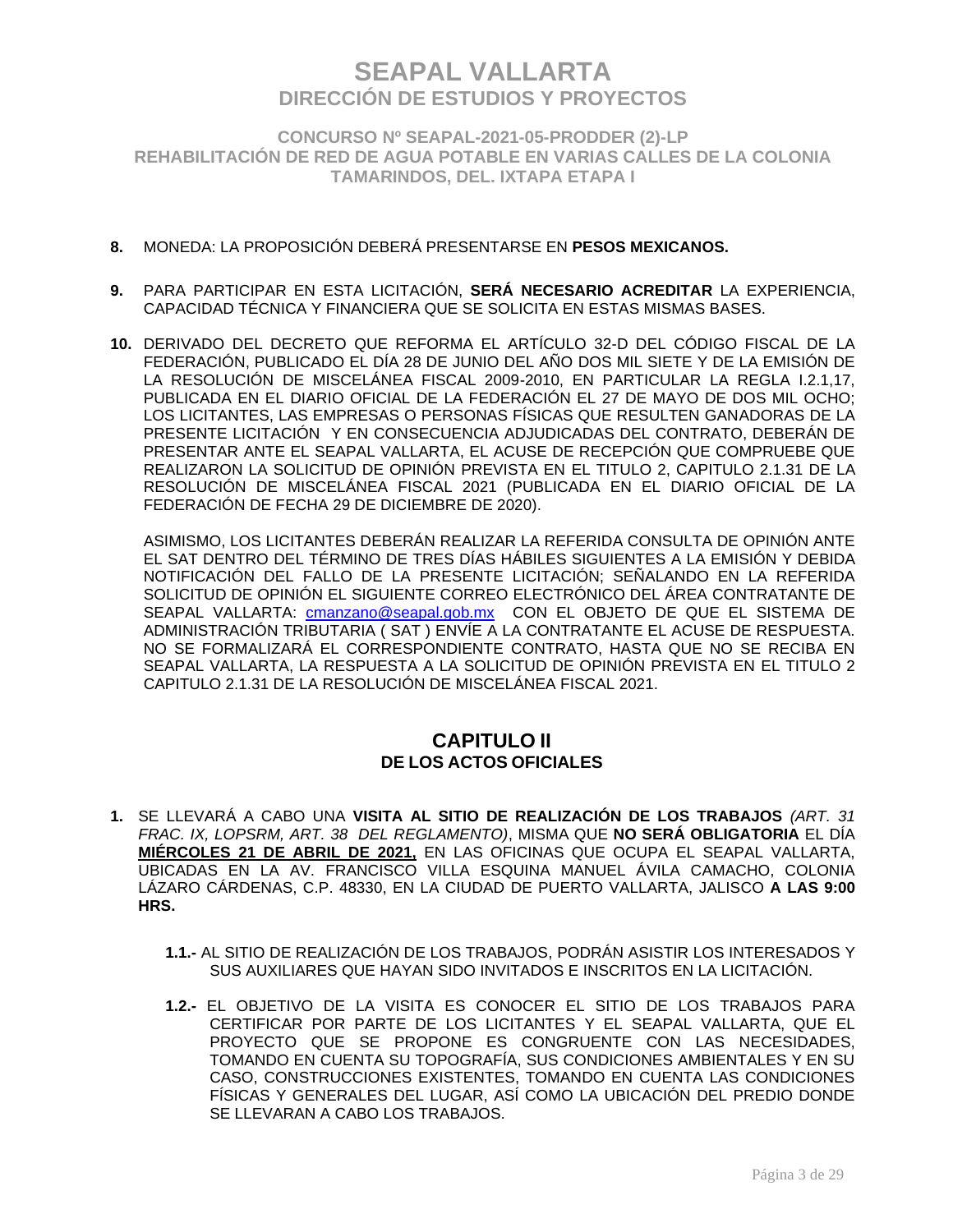**CONCURSO Nº SEAPAL-2021-05-PRODDER (2)-LP REHABILITACIÓN DE RED DE AGUA POTABLE EN VARIAS CALLES DE LA COLONIA TAMARINDOS, DEL. IXTAPA ETAPA I**

- **2.** EL SEAPAL VALLARTA **NO SUMINISTRARA** MATERIALES O EQUIPOS DE INSTALACIÓN PERMANENTE.
- **3.** SE LLEVARÁ A CABO UNA **JUNTA ACLARATORIA DE LOS TRABAJOS** *(ART. 31 FRAC. IX, LOPSRM, ART. 39 DEL REGLAMENTO)***: EL DÍA VIERNES 23 DE ABRIL DE 2021, A LAS 13:00 HRS.**

LA ASISTENCIA A LA MISMA **NO SERÁ OBLIGATORIA** Y EL LUGAR PARA LLEVARLA A CABO SERÁ EN LA SALA AUDIOVISUAL DEL SEAPAL VALLARTA, CON DOMICILIO EN LA AV. FRANCISCO VILLA ESQUINA MANUEL ÁVILA CAMACHO, COLONIA LÁZARO CÁRDENAS, C.P. 48330, EN LA CIUDAD DE PUERTO VALLARTA, JALISCO.

LA JUNTA ACLARATORIA **SERÁ LA ÚNICA INSTANCIA** PARA SOLICITAR ACLARACIONES O MODIFICACIONES A LAS BASES, SUS ANEXOS Y A LAS CLAUSULAS DEL MODELO DE CONTRATO, LAS CUALES SERÁN PONDERADAS POR SEAPAL VALLARTA, EN LOS TÉRMINOS DEL ARTÍCULO 39 DEL REGLAMENTO DE LA LEY DE OBRAS PÚBLICAS Y SERVICIOS RELACIONADOS CON LAS MISMAS. CUALQUIER ACLARACIÓN, OBSERVACIÓN O DUDA, SE DEBERÁ FORMULAR POR ESCRITO EN PAPEL MEMBRETADO DE LA EMPRESA O PERSONA FÍSICA, FIRMADA POR EL REPRESENTANTE LEGAL Y **DEBERÁ PRESENTARSE A MAS TARDAR 24 HORAS ANTES DE LA CELEBRACION DEL ACTO**, A LA DIRECCIÓN DE CORREO ELECTRÓNICO: [cmanzano@seapal.gob.mx,](mailto:cmanzano@seapal.gob.mx) AL TELÉFONO FAX DE LA DIRECCIÓN DE ESTUDIOS Y PROYECTOS 322 226-9190 EXT. 1137, PARA RESOLVERSE EN LA JUNTA ACLARATORIA.

### **NO SE RECIBIRÁN PREGUNTAS ADICIONALES FUERA Y DESPUÉS DE LA JUNTA ACLARATORIA.**

LA INASISTENCIA DE LOS LICITANTES A LA JUNTA DE ACLARACIONES NO OBSTANTE HABERSE INSCRITO EN LA LICITACIÓN, SERÁ DE SU ESTRICTA RESPONSABILIDAD; SIN EMBARGO, PODRÁN ACUDIR CON LA DEBIDA OPORTUNIDAD EN EL DOMICILIO INDICADO EN LA CONVOCATORIA CORRESPONDIENTE PARA QUE LES SEA ENTREGADA COPIA DEL ACTA DE LA JUNTA RESPECTIVA.

#### **4. ACTO DE PRESENTACIÓN Y APERTURA DE PROPOSICIONES, FALLO Y FIRMA DE CONTRATO.**

ESTE ACTO SE LLEVARÁ A CABO SEGÚN LO DISPUESTO EN EL ARTÍCULO 37 DE LA LEY DE OBRAS PÚBLICAS Y SERVICIOS RELACIONADOS CON LAS MISMAS Y LOS ARTÍCULOS 59 AL 62 DE SU REGLAMENTO.

EN JUNTA PÚBLICA QUE SE CELEBRARÁ A **LAS 11:00 HRS.** DEL DÍA **VIERNES 30 DE ABRIL DE 2021,** EN LA SALA AUDIOVISUAL DEL SEAPAL VALLARTA, SITA EN AV. FRANCISCO VILLA ESQUINA MANUEL ÁVILA CAMACHO, COLONIA LÁZARO CÁRDENAS, C.P. 48330, EN LA CIUDAD DE PUERTO VALLARTA, JALISCO**,** SE LLEVARA A CABO LA **PRESENTACIÓN Y APERTURA DE PROPOSICIONES, "NO SE ACEPTARAN PROPUESTAS POR MEDIOS ELECTRÓNICOS".**

EL SOBRE QUE CONTENGA LA PROPUESTA DEBERÁ SER ENTREGADO POR EL REPRESENTANTE LEGAL O CON PODER DE LA EMPRESA CONCURSANTE DIRECTAMENTE EN LAS OFICINAS DEL SEAPAL VALLARTA, EN EL DOMICILIO ANTERIORMENTE SEÑALADO. NO SE ADMITIRÁN PROPUESTAS QUE SE HAGAN LLEGAR POR MENSAJERÍA, SERVICIO POSTAL O MEDIOS ELECTRÓNICOS (SEGÚN ARTICULO 28, PÁRRAFO V, DE LA LEY DE OBRAS PÚBLICAS Y SERVICIOS RELACIONADOS CON LAS MISMAS).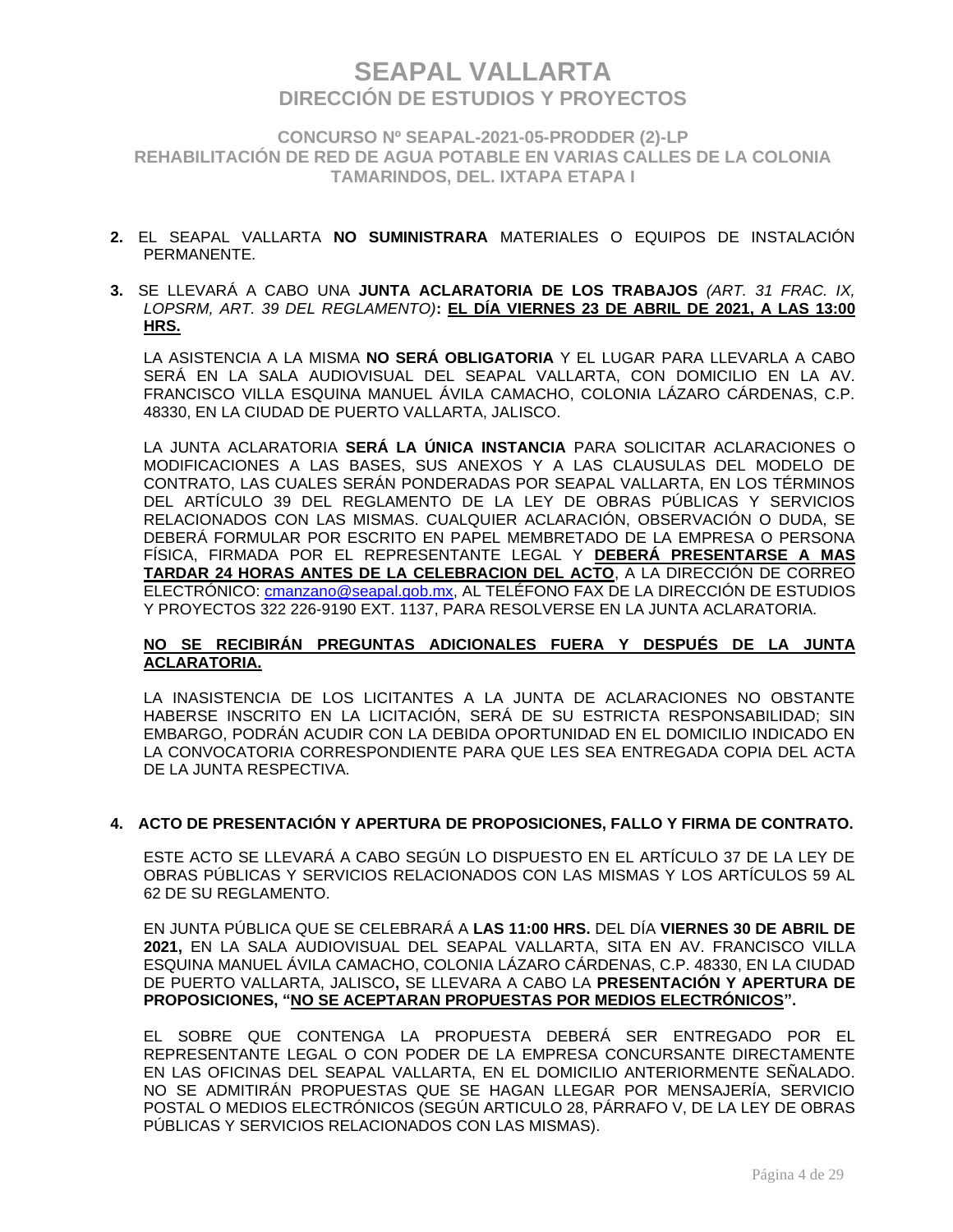**CONCURSO Nº SEAPAL-2021-05-PRODDER (2)-LP REHABILITACIÓN DE RED DE AGUA POTABLE EN VARIAS CALLES DE LA COLONIA TAMARINDOS, DEL. IXTAPA ETAPA I**

A LA FECHA Y HORA CONVENIDA SE NOMBRARÁ LISTA DE ASISTENTES ACREDITÁNDOSE LA ASISTENCIA SOLAMENTE A LOS PRESENTES EN ESE MOMENTO, SIN EXISTIR PLAZO DE ESPERA.

LA OBRA SE LLEVARÁ A CABO CON SUJECIÓN A LA LEY DE OBRAS PÚBLICAS Y SERVICIOS RELACIONADOS CON LAS MISMAS Y SU REGLAMENTO; Y PARA LOS EFECTOS DE MEDICIÓN Y PAGOS SE TOMARÁ EN CUENTA LO ESTIPULADO EN EL CATALOGO DE ACTIVIDADES.

### **CAPÍTULO III DE LA FORMULACIÓN DE LAS PROPUESTAS**

- **1.** PARA LOS EFECTOS DE LA **ELABORACIÓN DE LAS PROPUESTAS,** LOS PARTICIPANTES DEBERÁN ACEPTAR LO SIGUIENTE:
	- **I.-** LA PROPUESTA SERÁ ELABORADA EN BASE A LAS MATRICES PRESENTADAS POR EL PARTICIPANTE EN SUS ANÁLISIS DE PRECIOS UNITARIOS Y LOS FACTORES DE COSTO INDIRECTO, FINANCIAMIENTO, UTILIDAD Y CARGOS ADICIONALES, MISMOS QUE SERÁN LOS REPORTADOS EN LOS DOCUMENTOS Nº **PE-8, PE-9 Y PE-10.**
	- **II.-** HABER TOMADO EN CUENTA LOS **PRECIOS VIGENTES** DE LOS MATERIALES, MANO DE OBRA, HERRAMIENTA Y EQUIPO, EN LA ZONA O REGIÓN (PUERTO VALLARTA, JALISCO), PARA LA FECHA DE APERTURA DE LAS PROPUESTAS.
	- **III.-** HABER TOMADO EN CUENTA **TODAS Y CADA UNA DE LAS CONDICIONES** QUE PUEDAN INFLUIR EN LA DETERMINACIÓN DEL PRECIO UNITARIO PARA CADA CONCEPTO, COMO PODRÍAN SER LA UBICACIÓN DEL PREDIO EN DONDE SE REALIZARA LA OBRA, LAS CONDICIONES DE ACCESO AL MISMO, LAS CONDICIONES CLIMATOLÓGICAS Y LABORALES CORRESPONDIENTES A LA ÉPOCA DEL AÑO EN LA QUE SE REALIZARA LA OBRA, DE ACUERDO AL PROGRAMA DE EJECUCIÓN RESPECTIVO. ASÍ COMO EL NO AFECTAR EL TRÁNSITO VEHICULAR DE LA ZONA.

LO ANTERIOR, INDEPENDIENTEMENTE DE LO INCLUIDO EN EL ANÁLISIS DE CADA UNO DE LOS COSTOS DIRECTOS, INDIRECTOS, FINANCIAMIENTO, UTILIDAD Y CARGOS ADICIONALES ESTABLECIDOS.

LA ACEPTACIÓN DE LOS PRECIOS PRESENTADOS EN LAS PROPUESTAS, PARA LA UNIDAD DE OBRA TERMINADA, SERÁ A SATISFACCIÓN DEL SEAPAL VALLARTA.

- **IV.-** HABER TOMADO EN CUENTA QUE **PUDIERAN RESULTAR DIFERENCIAS** EN EL MOMENTO DE LA EJECUCIÓN DE LA OBRA, ENTRE LOS VOLÚMENES PROPUESTOS EN EL CATALOGO DE CONCEPTOS ELABORADOS POR EL SEAPAL VALLARTA Y LOS EJECUTADOS REALMENTE, AUMENTANDO O DISMINUYENDO LOS MISMOS Y QUE ESTO NO JUSTIFICARA UNA MODIFICACIÓN EN LOS PRECIOS UNITARIOS PRESENTADOS PARA CADA CONCEPTO.
- **V.-** HABER TOMADO EN CUENTA QUE LA **MODIFICACIÓN AL PLAZO Y PROGRAMA DE EJECUCIÓN** DE LA OBRA, PROPICIADA POR CAUSAS IMPUTABLES AL CONTRATISTA COMO PUDIERAN SER LA DESATENCIÓN A LA OBRA, DESORGANIZACIÓN O FALTA DE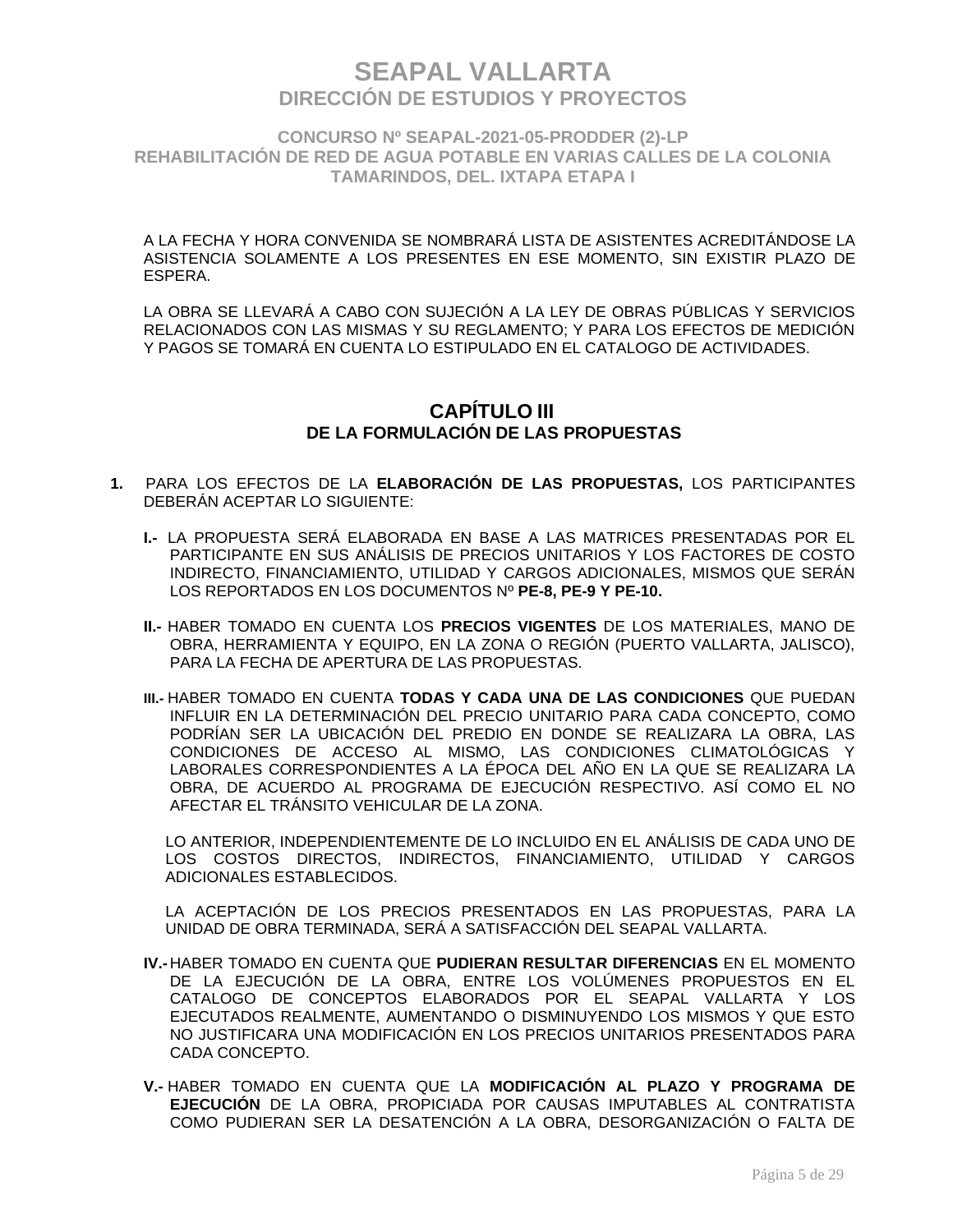**CONCURSO Nº SEAPAL-2021-05-PRODDER (2)-LP REHABILITACIÓN DE RED DE AGUA POTABLE EN VARIAS CALLES DE LA COLONIA TAMARINDOS, DEL. IXTAPA ETAPA I**

CAPACIDAD EN SU PERSONAL, INEFICIENTE UTILIZACIÓN DE MAQUINARIA O EQUIPO Y OTRAS DE LA MISMA NATURALEZA, NO JUSTIFICARA CAMBIO ALGUNO EN LOS PRECIOS UNITARIOS CONTENIDOS EN EL CATALOGO DE CONCEPTOS DE LA PROPUESTA ADJUDICADA.

- **2.** EL CONCURSANTE DEBERÁ COTIZAR **ÚNICAMENTE LOS CONCEPTOS CONTENIDOS** EN EL CATALOGO CORRESPONDIENTE Y VALIDADOS EN LA JUNTA ACLARATORIA.
- **3.** TODOS LOS DOCUMENTOS SOLICITADOS A EXCEPCIÓN DEL CATÁLOGO DE CONCEPTOS SERÁN ENTREGADOS EN FORMATOS PROPORCIONADOS POR EL SISTEMA DE AGUA POTABLE, DRENAJE Y ALCANTARILLADO DE PUERTO VALLARTA, JALISCO (SEAPAL-VALLARTA), PODRÁN SER PRESENTADOS ELABORADOS EN COMPUTADORA, GENERADOS EN HOJA DE CÁLCULO O PROCESADOR DE PALABRAS, SIEMPRE Y CUANDO SE PRESENTE EN LOS TÉRMINOS SOLICITADOS EN CADA CASO.
- **4. DOCUMENTACIÓN QUE SE REQUIERE** PARA PREPARAR LA PROPOSICIÓN Y FORMA DE PRESENTACIÓN:

PARA PREPARAR LA PROPOSICIÓN, SE ACOMPAÑAN A LAS PRESENTES BASES, LOS ANEXOS CON LOS CUALES SE INTEGRARÁ LA ACREDITACIÓN DEL LICITANTE Y LA PROPOSICIÓN, LA CUAL PRESENTARÁ EN EL ACTO DE PRESENTACIÓN Y APERTURA DE PROPOSICIONES, MEDIANTE UN **SOBRE CERRADO, SEPARADO EN DOS PARTES,** EL CUAL CONTENDRÁ LOS **ASPECTOS TÉCNICOS** Y LOS **ASPECTOS ECONÓMICOS,** INTEGRADOS DE CONFORMIDAD COMO SE SEÑALA A CONTINUACIÓN:

- **a)** LA PROPUESTA DEBERÁ PRESENTARSE EN **HOJAS CON EL MEMBRETE DE LA EMPRESA,** EXCEPTO AQUELLAS QUE LE FUERON ENTREGADAS POR EL SEAPAL VALLARTA, EN CUYO CASO DEBERÁN IDENTIFICARSE CON EL NOMBRE O SELLO DE LA EMPRESA PARTICIPANTE.
- **b)** LOS LICITANTES DEBERÁN PRESENTAR SU DOCUMENTACIÓN DE ACREDITACIÓN PARA PARTICIPAR EN LA PRESENTE LICITACIÓN ANTE EL SEAPAL, QUIÉN REALIZARÁ LA REVISIÓN PRELIMINAR DE LA DOCUMENTACIÓN DISTINTA A LA PROPUESTA TÉCNICA Y PROPUESTA ECONÓMICA, EN EL ORDEN QUE SE ESTABLECE EN EL CAPÍTULO III, NUMERAL 5, DE ESTAS BASES DE LICITACIÓN.
- **c)** LA PROPUESTA DEBERÁ PRESENTAR **EN UN SOLO SOBRE,** EN EL ORDEN QUE SE ESTABLECE EN EL CAPÍTULO III, NUMERAL 6, DE ESTAS BASES DE LICITACIÓN, **DENTRO DEL SOBRE CERRADO Y SELLADO EN FORMA INVIOLABLE, ROTULADA CON EL NOMBRE DEL LICITANTE, EL NÚMERO DE LA LICITACIÓN Y EL NOMBRE DE LA OBRA.**
- **d)** IDENTIFICACIÓN OFICIAL VIGENTE CON FOTOGRAFÍA, DE LA PERSONA QUE ASISTA AL CONCURSO EN REPRESENTACIÓN DE LA EMPRESA.
- **e)** LAS PROPOSICIONES PRESENTADAS **DEBERÁN SER FIRMADAS EN TODOS LOS DOCUMENTOS SOLICITADOS DE FORMA IMPRESA EN FORMA AUTÓGRAFA** POR LOS LICITANTES O SUS APODERADOS SEGÚN LO DISPONE LA LEY DE OBRAS PÚBLICAS Y SERVICIOS RELACIONADOS CON LAS MISMAS EN SU ARTÍCULO 28, PÁRRAFO SEGUNDO.
- **f)** LOS DOCUMENTOS CONTENIDOS EN LA APERTURA DE PROPUESTAS, SERÁN IDENTIFICADOS CON LOS MISMOS TÍTULOS Y ORDENADOS EN LA MISMA SECUENCIA Y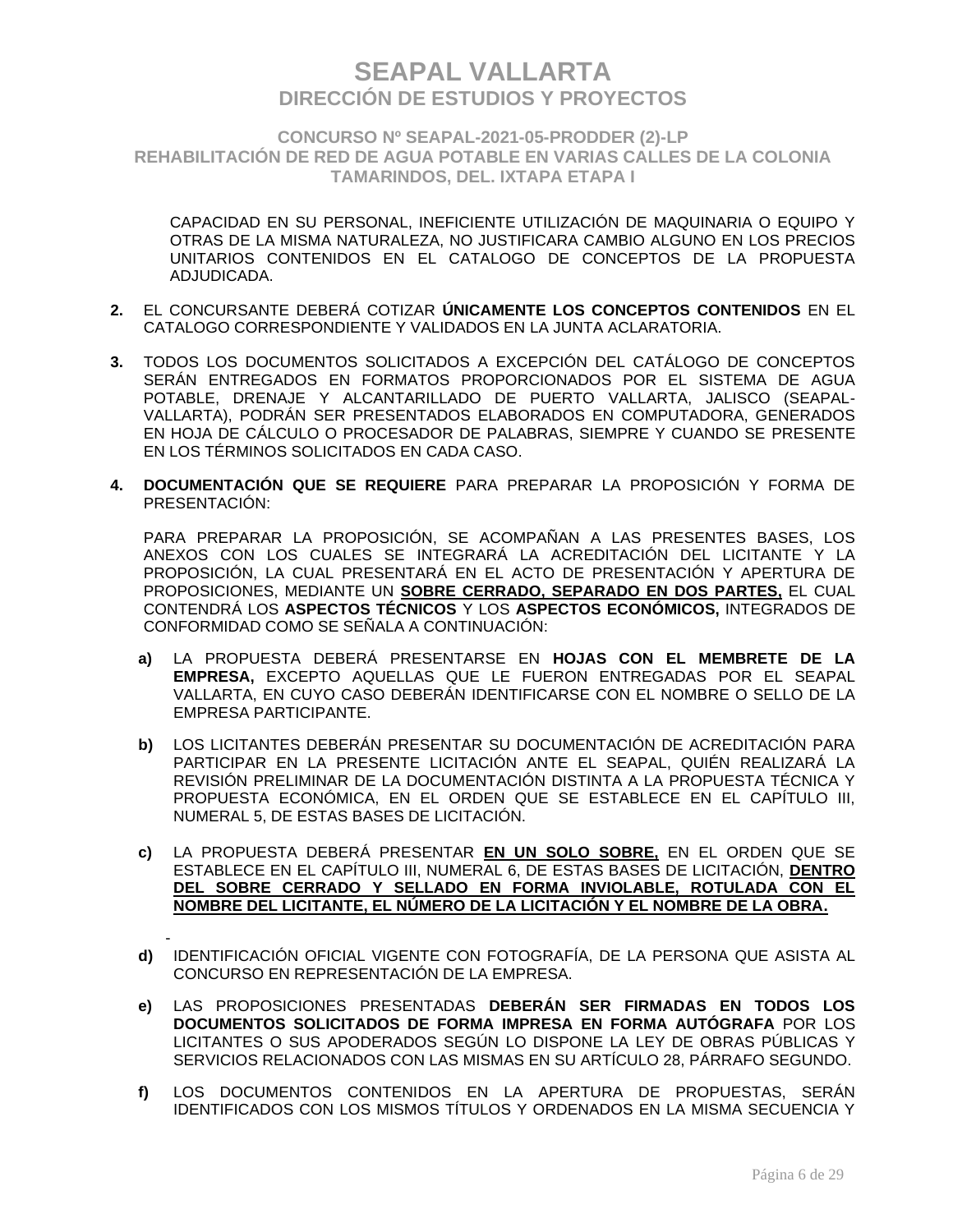**CONCURSO Nº SEAPAL-2021-05-PRODDER (2)-LP REHABILITACIÓN DE RED DE AGUA POTABLE EN VARIAS CALLES DE LA COLONIA TAMARINDOS, DEL. IXTAPA ETAPA I**

ORDEN QUE SE INDICA EN EL CAPITULO III, NUMERAL 6 DE ESTAS BASES DE LICITACIÓN.

**5. ACREDITACIÓN DEL LICITANTE Y DOCUMENTOS MÍNIMOS E INDISPENSABLES A PRESENTAR EN REVISIÓN PRELIMINAR.**

**LOS LICITANTES DEBERÁN PRESENTAR PREVIO AL ACTO DE PRESENTACIÓN DE PROPUESTAS,** *LA DOCUMENTACIÓN SEÑALADA EN LOS INCISOS A) AL L) DE ESTE NUMERAL, LOS RESULTADOS SERÁN ENTREGADOS MEDIANTE ACTA DE REVISIÓN PRELIMINAR QUE DEBERÁN ENTREGAR PREVIO A LA APERTURA DE PROPUESTAS.*

**LA REVISIÓN SERÁ DEL DÍA JUEVES 15 DE ABRIL DE 2021 AL LUNES 26 DE ABRIL DE 2021, DE LAS 9:00 HRS. HASTA LAS 15:00 HRS., CON EL** *C.P. CARLOS GARCIA PAEZ,* **JEFE DE SECCIÓN ADSCRITO A LA DIRECCIÓN DE ESTUDIOS Y PROYECTOS. LA ACREDITACIÓN DEL LICITANTE SERÁ MEDIANTE LA ENTREGA EN ORIGINAL Y COPIA DE LOS SIGUIENTES DOCUMENTOS:**

- **A).-** SOLICITUD POR ESCRITO DONDE EXPRESEN SU INTERES EN PARTICIPAR EN LA LICITACIÓN, INDICANDO EL NÚMERO Y DESCRIPCIÓN DE ESTA (DOCUMENTO RP-1).
- **B).-** SI SE TRATA DE PERSONA MORAL, DEBERÁ PRESENTAR TESTIMONIO DEL ACTA CONSTITUTIVA, MODIFICACIONES Y PODERES, EN SU CASO, SEGÚN SU NATURALEZA JURÍDICA, SI SE TRATA DE PERSONA FÍSICA DEBERÁ PRESENTAR COPIA CERTIFICADA DEL ACTA DE NACIMIENTO DEBIENDO SER DE NACIONALIDAD MEXICANA (DOCUMENTO RP-2).
- **C).-** DOCUMENTACIÓN QUE COMPRUEBE SU CAPITAL CONTABLE, POR UN MONTO MÍNIMO DE \$2'000,000.00 (DOS MILLONES PESOS 00/100 M.N.), CON BASE EN EL ÚLTIMO ESTADO FINANCIERO DICTAMINADO Y/O LA DECLARACIÓN FISCAL POR EL EJERCICIO 2020 AUDITADA POR CONTADOR PÚBLICO AUTORIZADO ANEXANDO COPIA CERTIFICADA DE LA CEDULA PROFESIONAL DEL AUDITOR, ASÍ COMO COPIA DE SU REGISTRO ANTE LA S.H.C.P. Y PRESENTÁNDOLA EN PAPEL MEMBRETADO DEL AUDITOR, ASÍ COMO LOS ESTADOS FINANCIEROS DE LOS EJERCICIOS FISCALES 2018, 2019 Y LOS CORRESPONDIENTES DEL EJERCICIO 2021 DEL LICITANTE O EN SU CASO DE CADA UNA DE LAS EMPRESAS ASOCIADAS, DICTAMINADOS POR CONTADOR PÚBLICO AUTORIZADO Y REGISTRADO ANTE LA SECRETARÍA DE HACIENDA Y CRÉDITO PÚBLICO, PARA EL CASO DE EMPRESAS MEXICANAS O DE CONTADOR PÚBLICO REGISTRADO EN EL PAÍS DE ORIGEN EN LAS ASOCIACIONES, COLEGIOS, ORGANISMOS O INSTITUCIONES CORRESPONDIENTES EN EL CASO DE EMPRESAS EXTRANJERAS, DOCUMENTOS DEBIDAMENTE TRADUCIDOS AL IDIOMA ESPAÑOL Y APOSTILLADOS O LEGALIZADOS EN SUS FIRMAS POR LA AUTORIDAD CORRESPONDIENTE. LOS CONTADORES QUE DICTAMINEN DEBERÁN SER AJENOS A LA EMPRESA, ADJUNTANDO EN EL CASO DE MÉXICO, COPIA DE LA CÉDULA PROFESIONAL DEL AUDITOR Y DE SU REGISTRO VIGENTE, OTORGADO POR LA ADMINISTRACIÓN GENERAL DE AUDITORÍA FISCAL FEDERAL DEL SERVICIO DE ADMINISTRACIÓN TRIBUTARIA DE LA SECRETARÍA DE HACIENDA Y CRÉDITO PÚBLICO (DOCUMENTO RP-3).
- **D).-** SOLICITUD ACTUALIZADA **(CON UNA ANTIGÜEDAD NO MAYOR A 30 DIAS)** DE LA OPINIÓN DEL CUMPLIMIENTO DE LAS OBLIGACIONES FISCALES EN SENTIDO POSITIVO, MISMO QUE ES EMITIDO POR EL SERVICIO DE ADMINISTRACIÓN TRIBUTARIA (SAT), LO ANTERIOR PARA DAR CUMPLIMIENTO A LO DISPUESTO EN EL ARTICULO 32-D DEL CÓDIGO FISCAL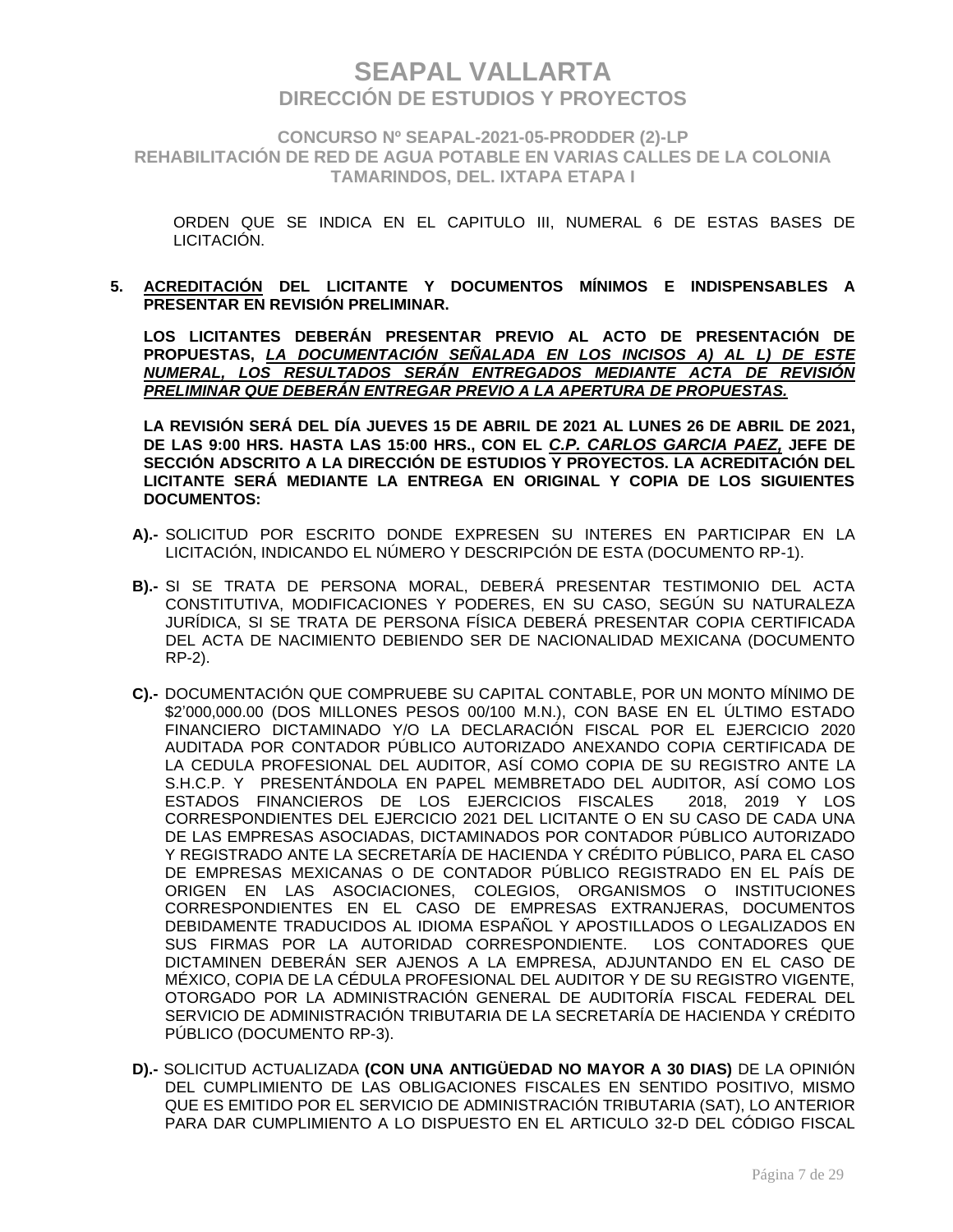**CONCURSO Nº SEAPAL-2021-05-PRODDER (2)-LP REHABILITACIÓN DE RED DE AGUA POTABLE EN VARIAS CALLES DE LA COLONIA TAMARINDOS, DEL. IXTAPA ETAPA I**

DE LA FEDERACIÓN, PREVISTA EN LA REGLA 2.1.31 DE LA RESOLUCIÓN DE LA MISCELÁNEA FISCAL PARA EL 2021 PUBLICADA EL 29 DE DICIEMBRE DE 2020 EN EL DIARIO OFICIAL DE LA FEDERACIÓN (DOCUMENTO RP-4).

- **E).-** SOLICITUD ACTUALIZADA **(CON UNA ANTIGÜEDAD NO MAYOR A 30 DIAS)** DE LA OPINIÓN DEL CUMPLIMIENTO DE OBLIGACIONES FISCALES EN MATERIA DE SEGURIDAD SOCIAL EN SENTIDO POSITIVO, EN TÉRMINOS DEL ARTÍCULO 32-D DEL CÓDIGO FISCAL DE LA FEDERACIÓN, LA ADMINISTRACIÓN PÚBLICA FEDERAL, CENTRALIZADA Y PARAESTATAL, LA PROCURADURÍA GENERAL DE LA REPÚBLICA, ASÍ COMO LAS ENTIDADES FEDERATIVAS QUE VAYAN A REALIZAR CONTRATACIONES POR ADQUISICIÓN DE BIENES, ARRENDAMIENTOS, PRESTACIÓN DE SERVICIOS U OBRA PÚBLICA (DOCUMENTO RP-5).
- **F).-** DECLARACIÓN ESCRITA Y BAJO PROTESTA DE DECIR VERDAD, DE NO ENCONTRARSE EN NINGUNO DE LOS SUPUESTOS DEL ARTÍCULO 51 Y 78 DE LA LEY DE OBRAS PÚBLICAS Y SERVICIOS RELACIONADOS CON LAS MISMAS (DOCUMENTO RP-6).
- **G).-** MANIFESTACIÓN BAJO PROTESTA DE DECIR VERDAD EN PAPEL MEBRETADO DE LA EMPRESA QUE NO CUENTAN CON AFECTACIÓN DE GARANTÍAS POR VICIOS OCULTOS O DE MALA CALIDAD DE LOS TRABAJOS. ESTE DOCUMENTO SE SANCIONARÁ EN SU CASO, EN TÉRMINOS DEL ARTÍCULO 69, FRACCIÓN III, DEL REGLAMENTO DE LA LEY DE OBRAS PÚBLICAS Y SERVICIOS RELACIONADOS CON LAS MISMAS (DOCUMENTO RP-7).
- **H).-** LA EXPERIENCIA TÉCNICA (DOCUMENTO RP-8), QUE DEBERÁN ACREDITAR MEDIANTE COPIA SIMPLE Y ORIGINAL O COPIAS CERTIFICADAS PARA COTEJAR DE **CUANDO MENOS TRES CONTRATOS REALIZADOS EN LOS ÚLTIMOS 3 AÑOS** DE OBRAS SIMILARES, ADJUDICADAS A LA EMPRESA, DEBIENDO CONTENER LOS DATOS INDISPENSABLES PARA, EN CASO DE SER NECESARIO VERIFICARLOS, LAS CUALES DEBERÁN ANEXARSE, DICHO CONTRATO DEBERÁ TENER NOMBRE, DIRECCIÓN Y TELÉFONOS DEL CLIENTE.
- **I).-** CURRICULUM DE LOS PROFESIONALES TÉCNICOS AL SERVICIO DEL LICITANTE (DOCUMENTO RP-9), IDENTIFICANDO A LOS QUE SE ENCARGARAN DE LA EJECUCIÓN Y ADMINISTRACIÓN DE LA OBRA, LOS QUE DEBEN TENER EXPERIENCIA EN OBRAS DE CARACTERÍSTICAS TÉCNICAS Y MAGNITUD SIMILARES.
- **J).-** REGISTRO DE PARTICIPACIÓN A LA CONVOCATORIA QUE EMITE EL SISTEMA COMPRANET (DOCUMENTO RP-10).
- **K).-** RELACIÓN, BAJO PROTESTA DE DECIR VERDAD, DE CONTRATOS DE OBRAS EN VIGOR QUE SE TENGAN CELEBRADOS TANTO CON LA ADMINISTRACIÓN PUBLICA COMO CON PARTICULARES (DOCUMENTO RP-.11), SEÑALANDO EL IMPORTE TOTAL CONTRATADO Y EL IMPORTE POR EJERCER.

| <b>CONTRATO</b> | <b>FECHA DE</b><br><b>INICIO</b> | <b>FECHA DE</b><br><b>TERMINACIÓN</b> | <b>MONTO TOTAL</b><br><b>CONTRATADO</b> | <b>AVANCE</b><br>FISICO % | <b>AVANCE</b><br><b>FINANCIERO</b><br>% |
|-----------------|----------------------------------|---------------------------------------|-----------------------------------------|---------------------------|-----------------------------------------|
|                 |                                  |                                       |                                         |                           |                                         |
|                 |                                  |                                       |                                         |                           |                                         |
|                 |                                  |                                       |                                         |                           |                                         |
|                 |                                  |                                       |                                         |                           |                                         |

EL CAPITAL CONTABLE INDICADO EN LA CONVOCATORIA ES EL REQUERIDO. LA CONVOCANTE SE RESERVA EL DERECHO DE INSCRIPCIÓN CUANDO LE CONSTE QUE LA CAPACIDAD DE CONTRATACIÓN, QUE SERÁ DE CUATRO VECES EL CAPITAL CONTABLE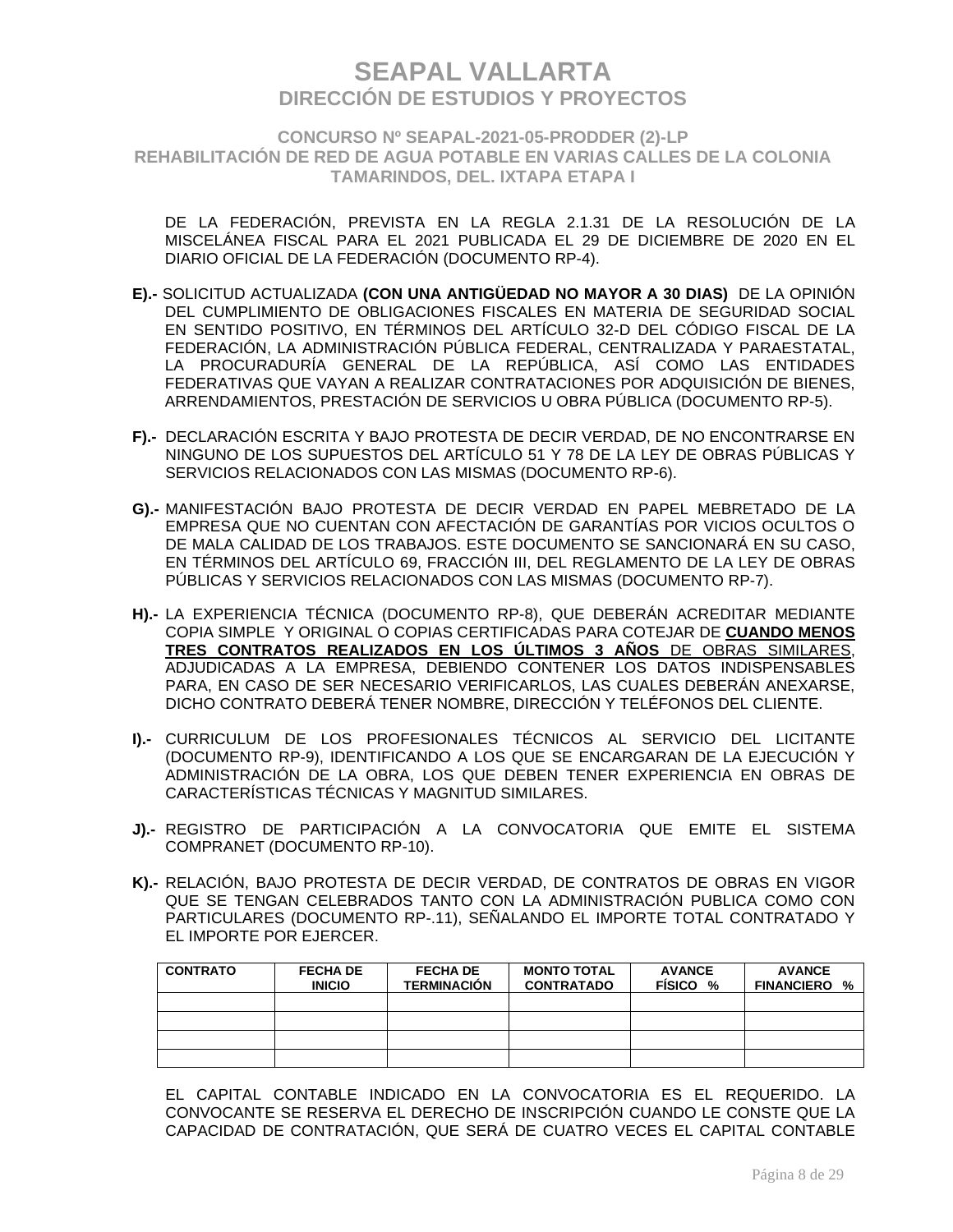**CONCURSO Nº SEAPAL-2021-05-PRODDER (2)-LP REHABILITACIÓN DE RED DE AGUA POTABLE EN VARIAS CALLES DE LA COLONIA TAMARINDOS, DEL. IXTAPA ETAPA I**

DE LAS EMPRESAS, SE ENCUENTRE, SATURADA, DEBIENDO EN SU CASO, DE COMUNICARLO POR ESCRITO A LA SOLICITANTE.

**L).-** CONTRATO DE ASOCIACIÓN.- (DOCUMENTO RP-12), LAS PERSONAS FÍSICAS O MORALES QUE PARTICIPEN COMO ASOCIACIÓN EN PARTICIPACIÓN, PRESENTARAN LAS PROPUESTAS EN PAPEL MEMBRETADO DE LA EMPRESA DESIGNADA COMO REPRESENTANTE COMÚN, FIRMADAS EN TODAS SUS HOJAS Y ANEXOS QUE LA INTEGRAN POR EL REPRESENTANTE COMÚN DESIGNADO Y POR LOS APODERADOS LEGALES DE LAS EMPRESAS ASOCIADAS; ASÍ COMO INDICAR EN DICHO CONTRATO EL PORCENTAJE DE PARTICIPACIÓN DE CADA UNO DE LOS ASOCIADOS Y EL IMPORTE DEL CAPITAL APORTADO PARA EL PROYECTO; DE CONFORMIDAD CON EL ARTÍCULO 36 DE LA LEY DE OBRAS PÚBLICAS Y SERVICIOS RELACIONADOS CON LAS MISMAS

| NOMBRE DEL<br>ASOCIADO. | CAPITAL CONTABLE<br>DEL ASOCIADO. | % DE<br>PARTICIPACIÓN DEL<br>ASOCIADO. | <b>CAPITAL CONTABLE</b><br>APORTADO PARA EL<br>PROYECTO. |
|-------------------------|-----------------------------------|----------------------------------------|----------------------------------------------------------|
|                         |                                   |                                        |                                                          |
|                         |                                   |                                        |                                                          |
|                         |                                   |                                        |                                                          |
|                         |                                   |                                        |                                                          |

### **ADEMÁS, DICHO CONTRATO DEBERÁ CONTENER LO SIGUIENTE:**

NOMBRE Y DOMICILIO DE LOS INTEGRANTES, IDENTIFICANDO, EN SU CASO, LOS DATOS DE LOS TESTIMONIOS PÚBLICOS CON LOS QUE SE ACREDITA LA EXISTENCIA LEGAL DE LAS PERSONAS MORALES DE LA AGRUPACIÓN.

NOMBRE DE LOS REPRESENTANTES DE CADA UNA DE LAS PERSONAS IDENTIFICANDO, EN SU CASO, LOS DATOS DE LOS TESTIMONIOS PÚBLICOS CON LOS QUE SE ACREDITA SU REPRESENTACIÓN.

DEFINICIÓN DE LAS PARTES DEL OBJETO DEL CONTRATO QUE CADA PERSONA SE OBLIGARÍA A CUMPLIR.

DETERMINACIÓN DE UN DOMICILIO COMÚN PARA OÍR Y RECIBIR NOTIFICACIONES.

DESIGNACIÓN DE UN REPRESENTANTE COMÚN, OTORGÁNDOLE PODER AMPLIO Y SUFICIENTE, PARA TODO LO RELACIONADO CON LA PROPUESTA, Y

ESTIPULACIÓN EXPRESA QUE CADA UNO DE LOS FIRMANTES QUEDARA OBLIGADO EN FORMA CONJUNTA Y SOLIDARIA PARA COMPROMETERSE POR CUALQUIER RESPONSABILIDAD DERIVADA DEL CONTRATO QUE SE FIRME.

**LA FALTA DE CUMPLIMIENTO O NO PRESENTACIÓN DE ALGUNO DE LOS DOCUMENTOS INDICADOS EN EL PROCESO DE ACREDITACIÓN O REVISIÓN PREVIA (RP-1 AL RP-12), SERÁ MOTIVO DE NO OTORGAR LA ACREDITACIÓN AL LICITANTE.**

#### **6. ELABORACIÓN DE LA PROPUESTA. LOS LICITANTES DEBERÁN ENTREGAR EN UN MISMO SOBRE O PAQUETE Y EN EL ORDEN MENCIONADO LA INFORMACIÓN QUE A CONTINUACIÓN SE SEÑALA:**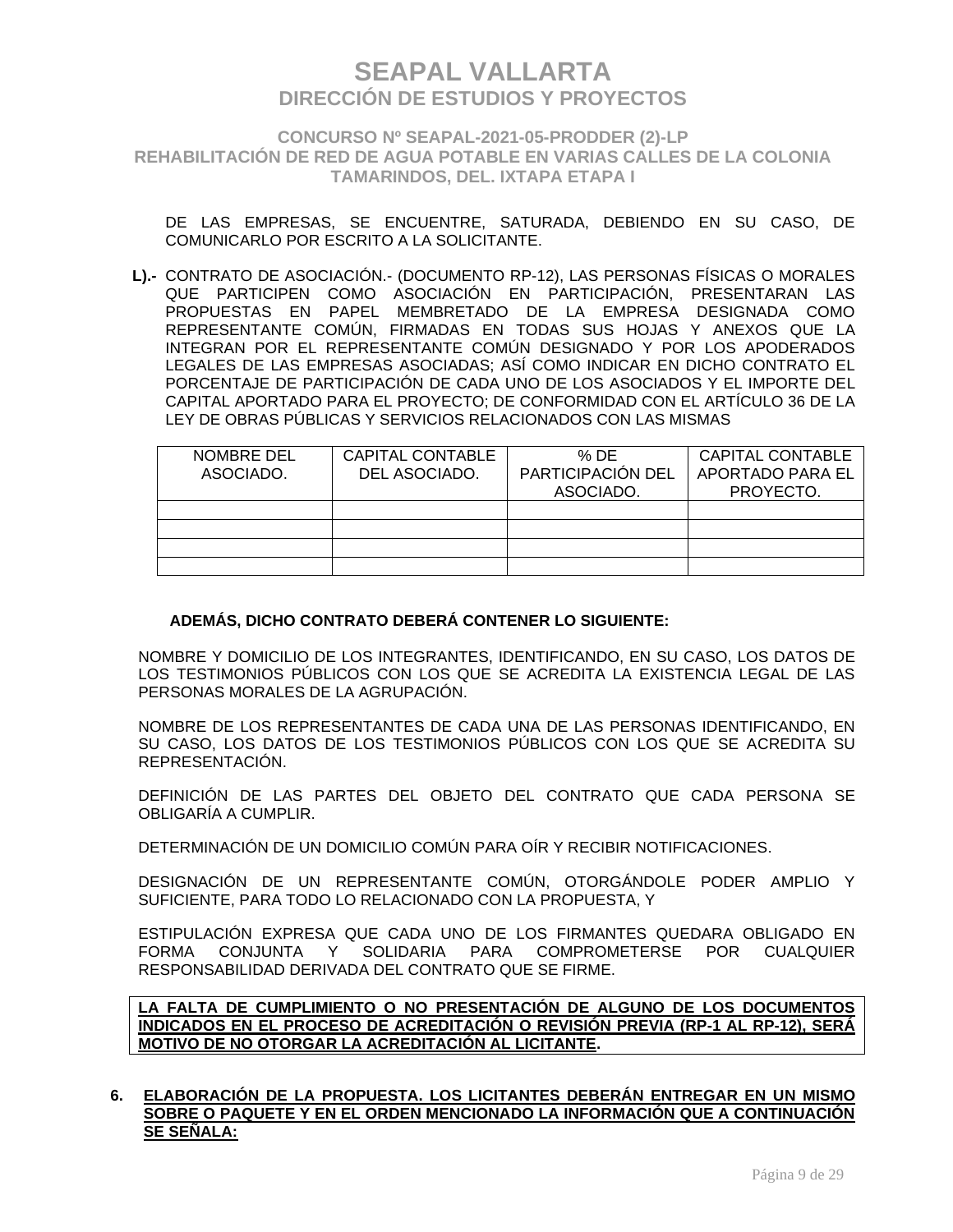**CONCURSO Nº SEAPAL-2021-05-PRODDER (2)-LP REHABILITACIÓN DE RED DE AGUA POTABLE EN VARIAS CALLES DE LA COLONIA TAMARINDOS, DEL. IXTAPA ETAPA I**

## **A) PROPOSICIÓN TÉCNICA ( PT ), SOBRE Nº 1**

LA PROPOSICIÓN TÉCNICA, DEBERÁ CONTENER LOS SIGUIENTES DOCUMENTOS EN ORIGINAL:

| <b>PT-1</b> | MEMORIA USB CON TODOS LOS DOCUMENTOS DE LAS PROPOSICIONES TÉCNICA.<br>EN CARPETA INDIVIDUAL INCLUYENDO SUS DOCUMENTOS, TAL COMO SE INDICAN<br>EN LO PARTICULAR, LA MEMORIA DEBERÁ SER ANEXADA A UN SOBRE, EL CUAL<br>SERÁ IDENTIFICADO CON EL NOMBRE DEL PARTICIPANTE, EL NÚMERO DE LA<br>LICITACIÓN PÚBLICA, LA DESCRIPCIÓN DE LOS TRABAJOS Y LA FIRMA DEL<br>REPRESENTANTE LEGAL.<br>DOCUMENTOS EN FORMATO PDF: PT-2, PT-3, PT-4, PT-5, PT-6, PT-7, PT-8, PT-9, PT-10,                                                                                                                                                                                                                                                                                                                                                                                                                                                                                                            |
|-------------|-------------------------------------------------------------------------------------------------------------------------------------------------------------------------------------------------------------------------------------------------------------------------------------------------------------------------------------------------------------------------------------------------------------------------------------------------------------------------------------------------------------------------------------------------------------------------------------------------------------------------------------------------------------------------------------------------------------------------------------------------------------------------------------------------------------------------------------------------------------------------------------------------------------------------------------------------------------------------------------|
|             | PT-11, PT-12, PT-13, PT-14; DOCUMENTOS EN FORMATO EXCEL: PT-6                                                                                                                                                                                                                                                                                                                                                                                                                                                                                                                                                                                                                                                                                                                                                                                                                                                                                                                       |
| <b>PT-2</b> | DESCRIPCIÓN DE LA PLANEACIÓN INTEGRAL DEL LICITANTE PARA REALIZAR LOS<br>TRABAJOS, INCLUYENDO LA DESCRIPCIÓN A DETALLE DE LA TECNOLOGÍA A<br>UTILIZAR Y SU PROCEDIMIENTO CONSTRUCTIVO DE EJECUCIÓN DE LOS TRABAJOS.<br>SE DEBERÁN ANEXAR LAS ESPECIFICACIONES PROPORCIONADAS POR SEAPAL<br>DEBIDAMENTE FIRMADAS POR EL REPRESENTANTE LEGAL ASÍ COMO LAS<br>ESPECIFICACIONES TÉCNICAS PARTICULARES DE LOS MATERIALES A UTILIZAR,<br>FOLLETOS DESCRIPTIVOS, TRÍPTICOS Y EN GENERAL TODA LA INFORMACIÓN<br>RELATIVA DE LOS SUMINISTROS, CLAROS Y DETALLADOS, ASI COMO CARTA<br>GARANTÍA DEL PRODUCTO Y CARTA SOLIDARIA DEL FABRICANTE DONDE SE<br>MENCIONE QUE SE COMPROMETE A ENTREGAR LOS MATERIALES EN TIEMPO Y<br><u>FORMA, TODA VEZ QUE DICHA INFORMACIÓN SERÁ FUNDAMENTAL EN LA TOMA DE</u><br>DECISIONES PARA LA DESIGNACIÓN DE LA PROPUESTA GANADORA.<br>(Presentarlo de manera impresa, con la firma autógrafa del representante legal; y<br>archivo digital en formato PDF). |
| $PT-3$      | RELACIÓN DE MAQUINARIA Y EQUIPO DE CONSTRUCCIÓN QUE SE EMPLEARA EN LA<br>OBRA, INDICANDO POR CADA UNO EL NÚMERO DE UNIDADES A EMPLEAR, SI ES<br>PROPIA O RENTADA, DESCRIPCIÓN, MARCA Y MODELO, CAPACIDAD EN SU CASO Y<br>UBICACIÓN FÍSICA AL MOMENTO DE LA PRESENTACIÓN DE LA PROPUESTA, EN<br>CASO DE SER RENTADA DEBERÁ ACOMPAÑAR CARTA COMPROMISO DE<br><b>ARRENDAMIENTO.</b><br>(Presentarlo de manera impresa, con la firma autógrafa del representante legal; y<br>archivo digital en formato PDF).                                                                                                                                                                                                                                                                                                                                                                                                                                                                           |
| <b>PT-4</b> | COPIA DE LA MINUTA DE LA JUNTA ACLARATORIA, FIRMADA EN SEÑAL DE<br>CONOCIMIENTO Y ACEPTACIÓN DE LOS ACUERDOS AHÍ TOMADOS. DEBERÁ SER<br>FIRMA COMPLETA EN ORIGINAL; O MANIFESTACIÓN ESCRITA DE CONOCER EL ACTA<br>DE LA JUNTA DE ACLARACIONES, EN SU CONTENIDO Y ALCANCES Y ESTAR<br>CONFORME CON TODAS LAS PARTICULARIDADES Y ACUERDOS QUE SE TOMARON Y<br>QUE HAN SIDO CONSIDERADOS EN LA ELABORACIÓN DE LA PROPUESTA (EN PAPEL<br>MEMBRETADO DE LA EMPRESA).<br>(Presentarlo en archivo digital en PDF).                                                                                                                                                                                                                                                                                                                                                                                                                                                                         |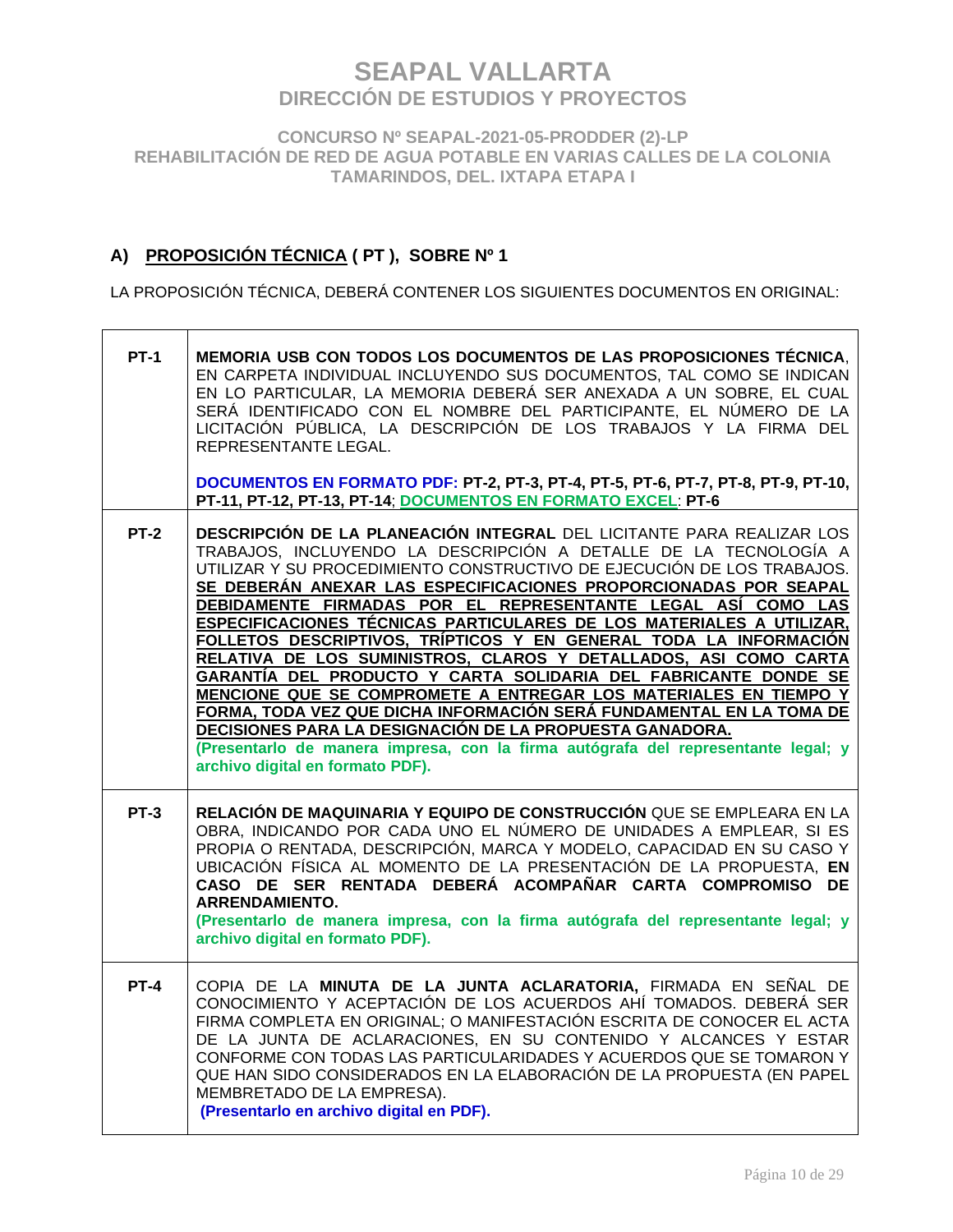**CONCURSO Nº SEAPAL-2021-05-PRODDER (2)-LP REHABILITACIÓN DE RED DE AGUA POTABLE EN VARIAS CALLES DE LA COLONIA TAMARINDOS, DEL. IXTAPA ETAPA I**

 $\Gamma$ 

| $PT-5$       | COPIA DEL ACTA DE LA VISITA AL LUGAR DE LA OBRA EN DONDE CONSTE LA<br>ASISTENCIA DEL CONTRATISTA.                                                                                                                                                                                                                                                                                                                                                                                                              |
|--------------|----------------------------------------------------------------------------------------------------------------------------------------------------------------------------------------------------------------------------------------------------------------------------------------------------------------------------------------------------------------------------------------------------------------------------------------------------------------------------------------------------------------|
|              | ES EL DOCUMENTO QUE SE ENTREGA EL DÍA DE LA VISITA DE OBRA FIRMADO POR<br>EL REPRESENTANTE DESIGNADO POR EL SEAPAL VALLARTA; O CARTA DONDE<br>MANIFIESTE HABER VISITADO Y EXAMINADO CON DETENIMIENTO EL SITIO DONDE<br>SE REALIZARAN LAS OBRAS Y OBSERVADO LAS PECULIARIDADES DEL TERRENO Y<br>SUS CONDICIONES AMBIENTALES Y PREVER LAS POSIBLES CONTINGENCIAS QUE<br>LLEGAREN A PRESENTARSE EN EL DESARROLLO DE LAS OBRAS (EN PAPEL<br>MEMBRETADO DE LA EMPRESA).<br>(Presentarlo en archivo digital en PDF). |
| PT-6         | PROGRAMA CALENDARIZADO DE EJECUCIÓN GENERAL DE LOS TRABAJOS EN<br>DIAGRAMA DE BARRAS, DIVIDIDO EN PARTIDAS, EN PERIODOS SEMANALES,<br>INDICANDO LAS FECHAS DE INICIO Y TÉRMINO.<br>(Presentarlo de manera impresa, con la firma autógrafa del representante legal; y<br>archivo digital en formatos Excel y PDF).                                                                                                                                                                                              |
| <b>PT-7</b>  | PROGRAMA CUANTIFICADO Y CALENDARIZADO, DIVIDIDO EN CATEGORÍAS DE<br>UTILIZACIÓN SEMANAL DE LA MANO DE OBRA, EXPRESADAS EN JORNADAS.<br>(Presentarlo en archivo digital en PDF).                                                                                                                                                                                                                                                                                                                                |
| PT-8         | PROGRAMA CUANTIFICADO Y CALENDARIZADO, DIVIDIDO POR TIPO DE MAQUINARIA<br>Y DE UTILIZACIÓN SEMANAL DE LA MAQUINARIA Y EQUIPO DE CONSTRUCCIÓN,<br>EXPRESADOS EN HORAS EFECTIVAS DE TRABAJO, IDENTIFICANDO SU TIPO Y<br>CARACTERÍSTICAS.<br>(Presentarlo en archivo digital en PDF).                                                                                                                                                                                                                             |
| <b>PT-9</b>  | PROGRAMA CALENDARIZADO EN DIAGRAMA DE BARRAS, DIVIDIDO EN PARTIDAS DE<br>SUMINISTRO O UTILIZACIÓN SEMANAL DE TODOS LOS MATERIALES.<br>(Presentarlo en archivo digital en PDF).                                                                                                                                                                                                                                                                                                                                 |
| <b>PT-10</b> | PROGRAMA CUANTIFICADO Y CALENDARIZADO, DIVIDIDO EN CATEGORÍAS DE<br>UTILIZACIÓN SEMANAL DEL PERSONAL PROFESIONAL TÉCNICO, ADMINISTRATIVO<br>Y DE SERVICIO, ENCARGADO DE LA DIRECCIÓN, SUPERVISIÓN Y ADMINISTRACIÓN<br>DE LOS TRABAJOS.<br>(Presentarlo en archivo digital en PDF).                                                                                                                                                                                                                             |
| <b>PT-11</b> | <b>CIRCULARES ACLARATORIAS EN CASO DE QUE LAS HUBIERA.</b><br>(Presentarlo en archivo digital en PDF).                                                                                                                                                                                                                                                                                                                                                                                                         |
| <b>PT-12</b> | OPINIÓN DEL CUMPLIMIENTO DE LAS OBLIGACIONES FISCALES EN SENTIDO<br>POSITIVO, MISMO QUE ES EMITIDO POR EL SERVICIO DE ADMINISTRACIÓN<br>TRIBUTARIA (SAT), LO ANTERIOR PARA DAR CUMPLIMIENTO A LO DISPUESTO EN EL<br>ARTICULO 32-D DEL CÓDIGO FISCAL DE LA FEDERACIÓN, MANIFESTACIÓN ESCRITA<br>Y BAJO PROTESTA DE DECIR VERDAD QUE LA OPINIÓN DE CUMPLIMIENTO DE                                                                                                                                               |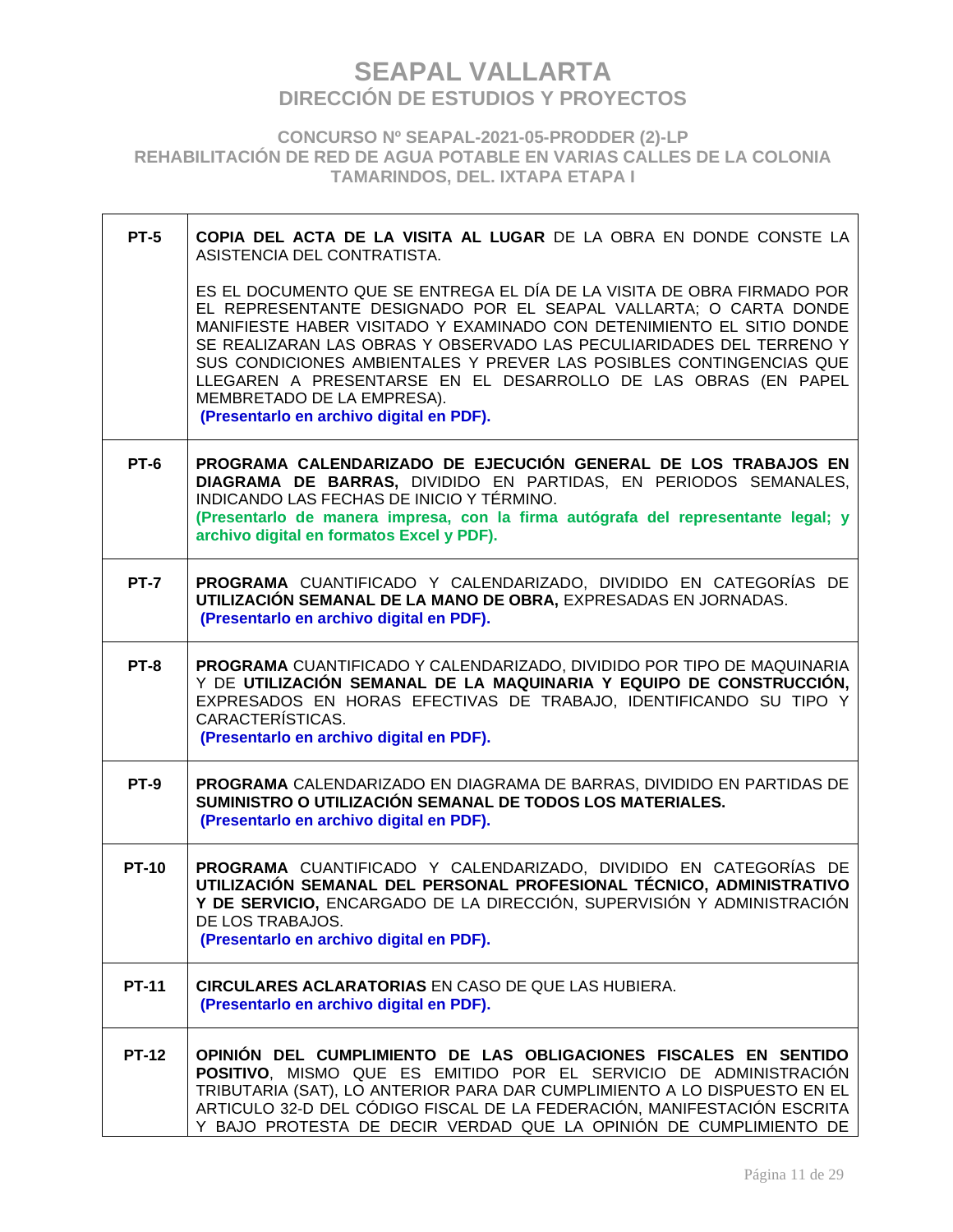**CONCURSO Nº SEAPAL-2021-05-PRODDER (2)-LP REHABILITACIÓN DE RED DE AGUA POTABLE EN VARIAS CALLES DE LA COLONIA TAMARINDOS, DEL. IXTAPA ETAPA I**

OBLIGACIONES FISCALES, ES FIDEDIGNA EN CUANTO A SU CONTENIDO Y EN LO QUE EN ELLA SE REFLEJA Y LA MISMA NO HA SIDO ALTERADA O MODIFICADA EN NINGUNA DE SUS PARTES. **(Presentarlo de manera impresa, con la firma autógrafa del representante legal; y archivo digital en formato PDF).**  TRATÁNDOSE DE LAS PROPUESTAS CONJUNTAS LAS PERSONAS DEBERÁN PRESENTAR LA "OPINIÓN DEL CUMPLIMIENTO DE LAS OBLIGACIONES FISCALES EN SENTIDO POSITIVO" A QUE SE HACE REFERENCIA EN EL PÁRRAFO ANTERIOR, POR CADA UNA DE LAS OBLIGADAS EN DICHA PROPUESTA. SI EL SISTEMA DE AGUA POTABLE, DRENAJE Y ALCANTARILLADO DE PUERTO VALLARTA, JALISCO (SEAPAL-VALLARTA), PREVIO A LA FORMALIZACIÓN DEL CONTRATO, RECIBE DEL SAT LA "OPINIÓN DEL CUMPLIMIENTO DE LAS OBLIGACIONES FISCALES" DE LA SOLICITUD EN EL QUE SE EMITA UNA OPINIÓN EN SENTIDO NEGATIVO SOBRE LAS OBLIGACIONES FISCALES DE LA PERSONA FÍSICA O JURÍDICA QUE RESULTÓ ADJUDICADA, DEBERÁ DE ABSTENERSE DE FORMALIZAR Y PROCEDERÁ A REMITIR A LA SECRETARÍA DE LA FUNCIÓN PÚBLICA LA DOCUMENTACIÓN DE LOS HECHOS PRESUMIBLEMENTE CONSTITUTIVOS DE INFRACCIÓN POR LA FALTA DE FORMALIZACIÓN DEL CONTRATO, POR CAUSAS IMPUTABLES AL ADJUDICADO. **PT-13 OPINIÓN DEL CUMPLIMIENTO DE LAS CUMPLIMIENTO DE OBLIGACIONES FISCALES EN MATERIA DE SEGURIDAD SOCIAL EN SENTIDO POSITIVO**, MISMO QUE ES EMITIDO POR EL INSTITUTO MEXICANO DEL SEGURO SOCIAL (IMSS), LO ANTERIOR PARA DAR CUMPLIMIENTO A LO DISPUESTO EN EL ARTICULO 32-D DEL CÓDIGO FISCAL DE LA FEDERACIÓN, MANIFESTACIÓN ESCRITA Y BAJO PROTESTA DE DECIR VERDAD QUE LA OPINIÓN DE CUMPLIMIENTO DE OBLIGACIONES FISCALES EN MATERIA DE SEGURIDAD SOCIAL, ES FIDEDIGNA EN CUANTO A SU CONTENIDO Y EN LO QUE EN ELLA SE REFLEJA Y LA MISMA NO HA SIDO ALTERADA O MODIFICADA EN NINGUNA DE SUS PARTES. **(Presentarlo de manera impresa, con la firma autógrafa del representante legal; y archivo digital en formato PDF).**  TRATÁNDOSE DE LAS PROPUESTAS CONJUNTAS LAS PERSONAS DEBERÁN PRESENTAR LA "OPINIÓN DEL CUMPLIMIENTO DE LAS OBLIGACIONES FISCALES EN MATERIA DE SEGURIDAD SOCIAL EN SENTIDO POSITIVO" A QUE SE HACE REFERENCIA EN EL PÁRRAFO ANTERIOR, POR CADA UNA DE LAS OBLIGADAS EN DICHA PROPUESTA. SI EL SISTEMA DE AGUA POTABLE, DRENAJE Y ALCANTARILLADO DE PUERTO VALLARTA, JALISCO (SEAPAL-VALLARTA), PREVIO A LA FORMALIZACIÓN DEL CONTRATO, RECIBE DEL IMSS LA "OPINIÓN DEL CUMPLIMIENTO DE LAS OBLIGACIONES FISCALES MATERIA DE SEGURIDAD SOCIAL" DE LA SOLICITUD EN EL QUE SE EMITA UNA OPINIÓN EN SENTIDO NEGATIVO SOBRE LAS OBLIGACIONES FISCALES EN MATERIA DE SEGURIDAD SOCIAL DE LA PERSONA FÍSICA O JURÍDICA QUE RESULTÓ ADJUDICADA, DEBERÁ DE ABSTENERSE DE FORMALIZAR Y PROCEDERÁ A REMITIR A LA SECRETARÍA DE LA FUNCIÓN PÚBLICA LA DOCUMENTACIÓN DE LOS HECHOS PRESUMIBLEMENTE CONSTITUTIVOS DE INFRACCIÓN POR LA FALTA DE FORMALIZACIÓN DEL CONTRATO, POR CAUSAS IMPUTABLES AL ADJUDICADO.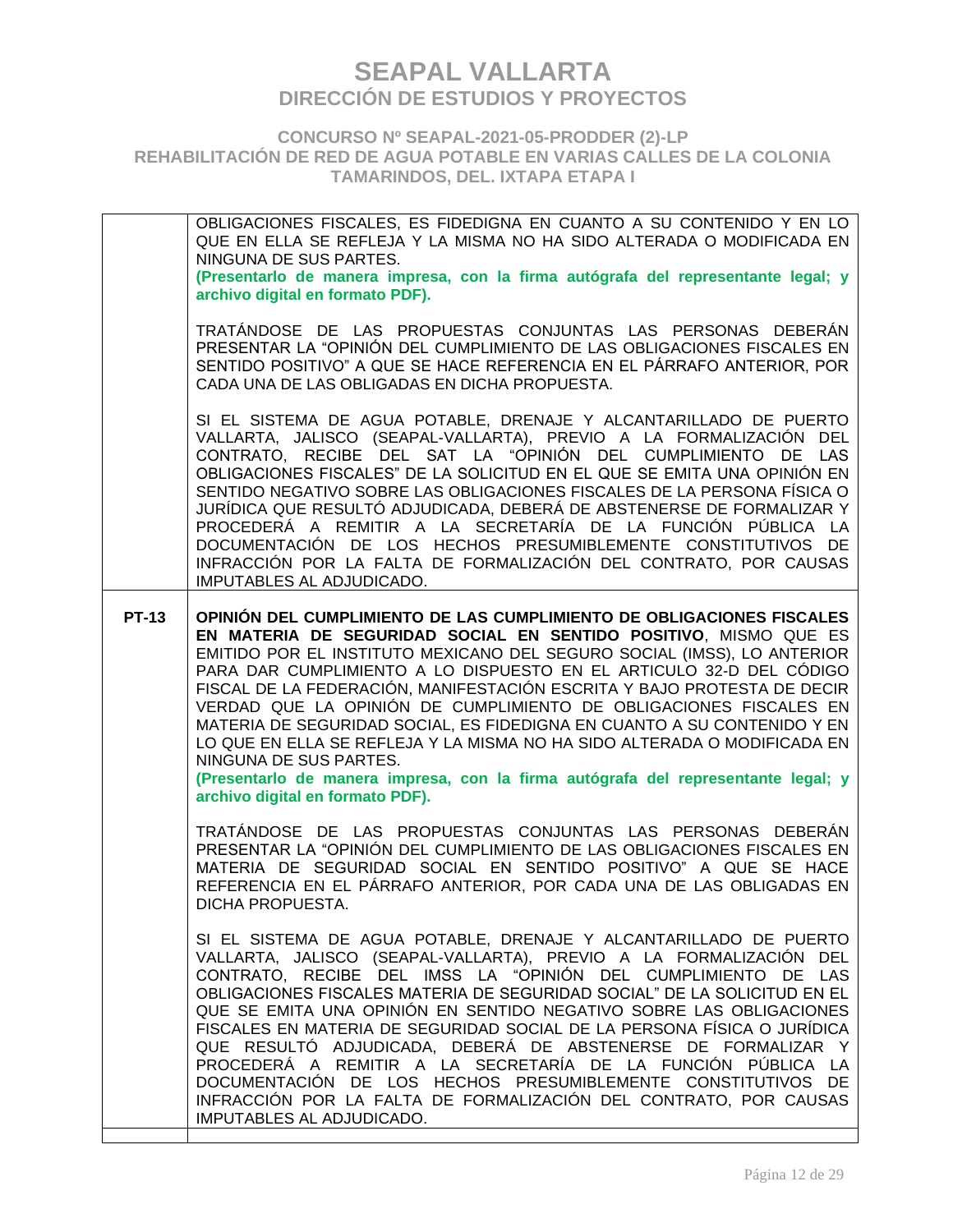**CONCURSO Nº SEAPAL-2021-05-PRODDER (2)-LP REHABILITACIÓN DE RED DE AGUA POTABLE EN VARIAS CALLES DE LA COLONIA TAMARINDOS, DEL. IXTAPA ETAPA I**

**PT-14 BASES DE LICITACIÓN COMPLETAS (BASES DE LICITACIÓN, DOCUMENTOS, FORMATOS, MODELO DE CONTRATO Y ESPECIFICACIONES TÉCNICAS),**  DEBIDAMENTE FIRMADAS POR EL REPRESENTANTE LEGAL DE LA EMPRESA. **(Presentarlo en archivo digital en PDF).**

### **B) PROPOSICIÓN ECONÓMICA ( PE ), SOBRE Nº 2.**

 $\blacksquare$ 

LA PROPOSICIÓN ECONÓMICA, DEBERÁ CONTENER LOS SIGUIENTES DOCUMENTOS EN ORIGINAL:

| <b>PE-1</b> | MEMORIA USB CON TODOS LOS DOCUMENTOS DE LA PROPOSICIÓN ECONÓMICA<br>CARPETA INDIVIDUAL INCLUYENDO SUS DOCUMENTOS, TAL COMO SE INDICAN EN<br>LO PARTICULAR; LA MEMORIA DEBERÁ SER ANEXADA A UN SOBRE, EL CUAL SERÁ<br>IDENTIFICADO CON EL NOMBRE DEL PARTICIPANTE, EL NÚMERO DE LA LICITACIÓN<br>PÚBLICA, LA DESCRIPCIÓN DE LOS TRABAJOS Y LA FIRMA DEL REPRESENTANTE<br>LEGAL.<br>CATÁLOGO DE CONCEPTOS (PE 2) CON PRECIOS UNITARIOS CON NÚMERO Y LETRA<br>E IMPORTES TOTALES; DOCUMENTOS EN FORMATO PDF: PE-2, PE-3, PE-4, PE-5, PE-<br>6, PE-7, PE-8, PE-9, PE-10, PE-11, PE-12, PE-13 PE-14, PE-15 Y PE-16; DOCUMENTOS<br>EN FORMATO EXCEL: CATÁLOGO DE CONCEPTOS (PE-6) CON PRECIOS UNITARIOS<br>CON NÚMERO Y LETRA E IMPORTES TOTALES, PROGRAMA DE EROGACIONES DE LA<br>EJECUCIÓN GENERAL DE LOS TRABAJOS (PE-12) |
|-------------|------------------------------------------------------------------------------------------------------------------------------------------------------------------------------------------------------------------------------------------------------------------------------------------------------------------------------------------------------------------------------------------------------------------------------------------------------------------------------------------------------------------------------------------------------------------------------------------------------------------------------------------------------------------------------------------------------------------------------------------------------------------------------------------------------------------------|
| <b>PE-2</b> | CARTA COMPROMISO ELABORADA EN PAPEL MEMBRETADO DE LA EMPRESA,<br>TRANSCRIBIENDO Y COMPLETANDO LOS DATOS PROPORCIONADOS EN EL<br>FORMATO ENTREGADO.<br>ADICIONALMENTE SE DEBERÁ ENTREGAR MANIFESTACIÓN DE REPRESENTANTE<br>TÉCNICO EN LA OBRA AL SERVICIO DEL CONCURSANTE, ANEXANDO EL<br>CURRICULUM, LA MANIFESTACIÓN DE CONTAR CON FIRMA ELECTRÓNICA (SAT) Y<br>SU CÉDULA PROFESIONAL.<br>(Presentarlo de manera impresa, con la firma autógrafa del representante legal; y<br>archivo digital en formato PDF).                                                                                                                                                                                                                                                                                                       |
| <b>PE-3</b> | TABULADOR DE SALARIOS BASE DE MANO DE OBRA, POR JORNADA DIURNA DE<br>OCHO HORAS E INTEGRACIÓN DE LOS SALARIOS. ASÍ COMO EL ANÁLISIS DEL<br>FACTOR PARA OBTENER EL SALARIO REAL DE CADA UNA DE LAS CATEGORÍAS DE<br>MANO DE OBRA, DETERMINADO DE ACUERDO A LOS CRITERIOS ESTABLECIDOS EN<br>EL CAPITULO SEXTO, SECCIÓN II DEL REGLAMENTO DE LA LEY DE OBRAS PÚBLICAS<br>Y SERVICIOS RELACIONADOS CON LAS MISMAS.<br>(Presentarlo en archivo digital en PDF).                                                                                                                                                                                                                                                                                                                                                            |
| <b>PE-4</b> | ANÁLISIS DE LOS CONCEPTOS BÁSICOS QUE SE INTEGRAN A LOS ANÁLISIS DE<br>CONCEPTOS, TARJETAS DE ANÁLISIS DE LOS CONCEPTOS BÁSICOS INTEGRANDO<br>LA DESCRIPCIÓN DEL CONCEPTO ANALIZADO, SU UNIDAD, LOS MATERIALES QUE LO<br>INTEGRAN CON SU VOLUMEN CONSIDERADO, MANO DE OBRA Y EQUIPO CON SUS<br>RENDIMIENTOS RESPECTIVOS, DEBERÁ INTEGRARSE EL COSTO Y EL IMPORTE DEL<br>CONCEPTO O DE LOS INSUMOS QUE LO INTEGRAN.                                                                                                                                                                                                                                                                                                                                                                                                     |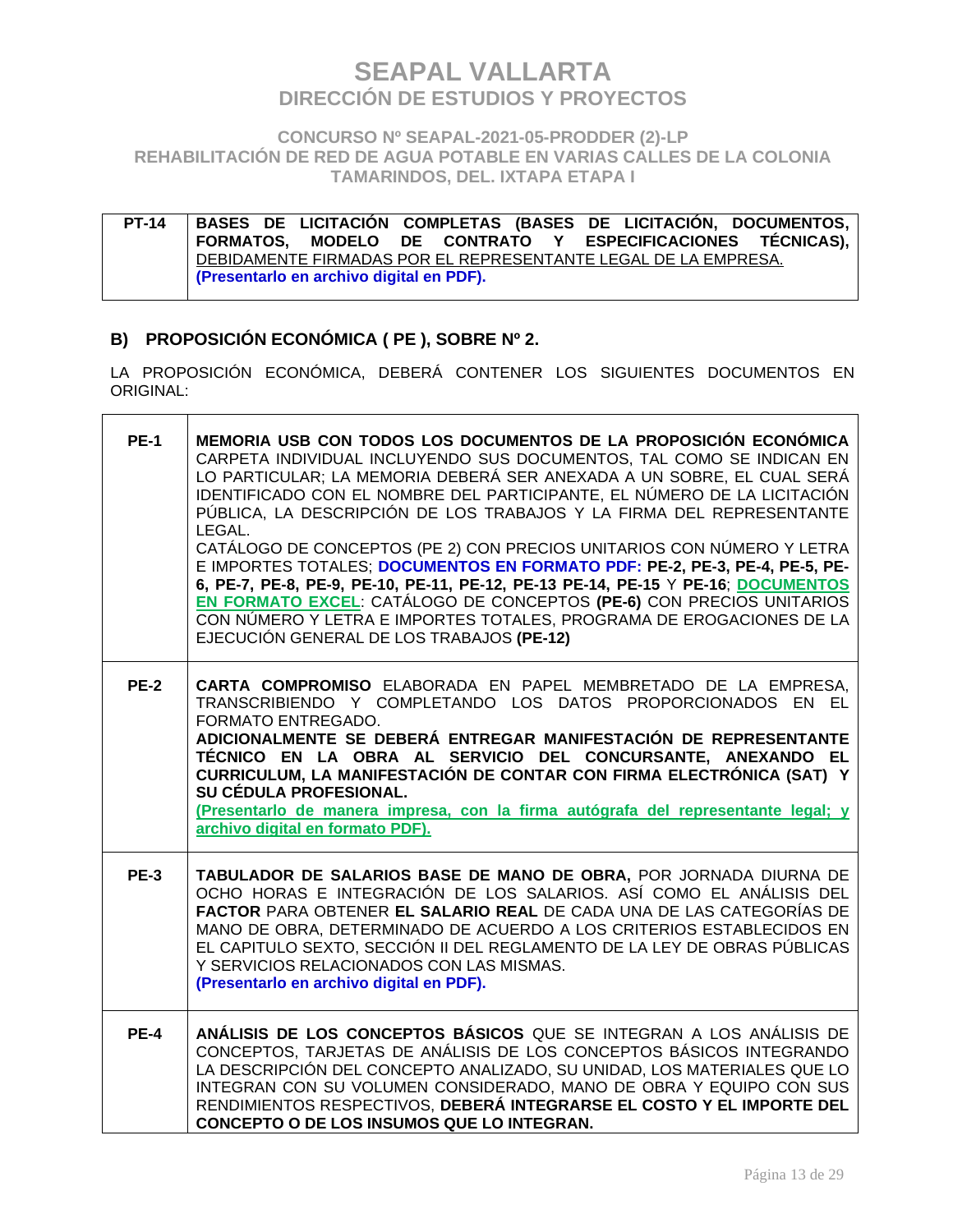**CONCURSO Nº SEAPAL-2021-05-PRODDER (2)-LP REHABILITACIÓN DE RED DE AGUA POTABLE EN VARIAS CALLES DE LA COLONIA TAMARINDOS, DEL. IXTAPA ETAPA I**

|             | EN ESTE DOCUMENTO PE-4, DEBERÁN PRESENTARSE EL 100% DE LOS ANÁLISIS DE<br><b>COSTOS BÁSICOS.</b><br>(Presentarlo en archivo digital en PDF).                                                                                                                                                                                                                                                                                                                                                                                                                                                                                                                                                                                                                                                     |
|-------------|--------------------------------------------------------------------------------------------------------------------------------------------------------------------------------------------------------------------------------------------------------------------------------------------------------------------------------------------------------------------------------------------------------------------------------------------------------------------------------------------------------------------------------------------------------------------------------------------------------------------------------------------------------------------------------------------------------------------------------------------------------------------------------------------------|
| <b>PE-5</b> | ANÁLISIS DE CONCEPTOS, TARJETAS DE ANÁLISIS INTEGRANDO LA DESCRIPCIÓN<br>DEL CONCEPTO ANALIZADO, SU UNIDAD, LOS MATERIALES QUE LO INTEGRAN CON<br>SU VOLUMEN CONSIDERADO, MANO DE OBRA Y EQUIPO CON SUS RENDIMIENTOS<br>RESPECTIVOS, DETERMINADOS Y ESTRUCTURADOS DE ACUERDO CON LO<br>PREVISTO EN EL REGLAMENTO. DEBERÁN INTEGRARSE EL COSTO Y EL IMPORTE<br>DEL CONCEPTO O DE LOS INSUMOS QUE LO INTEGRAN. DEBERÁN CONSIDERARSE<br>EL COSTO DIRECTO, EL COSTO INDIRECTO, EL COSTO DE FINANCIAMIENTO, EL<br>CARGO POR UTILIDAD Y UN CARGO ADICIONAL DEL 5 AL MILLAR (*) SOBRE EL<br>IMPORTE DE CADA PRECIO UNITARIO, SEGÚN SE INDICA EN EL FORMATO<br>PROPORCIONADO POR LA DEPENDENCIA, POR EL SERVICIO DE VIGILANCIA,<br>INSPECCIÓN Y CONTROL DE LA SEFUPU (SECRETARIA DE LA FUNCIÓN PUBLICA). |
|             | DEBERÁN VENIR ORDENADOS CONFORME AL CATALOGO DE CONCEPTOS.<br>NO DEBERÁ PRESENTARSE CON TACHADURAS O ENMENDADURAS.                                                                                                                                                                                                                                                                                                                                                                                                                                                                                                                                                                                                                                                                               |
|             | EN ESTE DOCUMENTO PE-5 DEBERÁN PRESENTARSE EL 100% DE LOS ANÁLISIS DE<br>LOS CONCEPTOS CONTENIDOS EN EL CATALOGO DE CONCEPTOS PE-6.                                                                                                                                                                                                                                                                                                                                                                                                                                                                                                                                                                                                                                                              |
|             | (*) EL LICITANTE DEBERÁ CONSIDERAR EN SU PROPUESTA QUE, AL EFECTUAR LOS<br>PAGOS DE LAS ESTIMACIONES QUE SE FORMULEN A LOS TRABAJOS EJECUTADOS,<br>LA CONTRALORÍA DEL ESTADO DE JALISCO, A TRAVÉS DEL SEAPAL VALLARTA, LE<br>RETENGA EL CINCO AL MILLAR POR CONCEPTO DE SERVICIOS DE VIGILANCIA,<br>INSPECCIÓN Y CONTROL DE LA SECRETARIA DE LA FUNCIÓN PUBLICA, POR LO<br>QUE DEBERÁ CONSIDERARSE COMO CARGO ADICIONAL EN LA ELABORACIÓN DE<br>LAS TARJETAS DE PRECIOS UNITARIOS DE LA LICITACIÓN, MISMO QUE SERÁ<br>REFLEJADO EN CADA UNO DE LOS ANÁLISIS DE PRECIOS CON UN PORCENTAJE DE<br>CERO PUNTO CINCUENTA VEINTICINCO. (0.5025).<br>(Presentarlo en archivo digital en PDF).                                                                                                           |
| <b>PE-6</b> | CATALOGO DE CONCEPTOS, UNIDADES DE MEDICIÓN, CANTIDADES DE TRABAJO,<br>PRECIOS UNITARIOS PROPUESTOS E IMPORTES PARCIALES Y EL TOTAL DE LA<br>PROPOSICIÓN. EN ESTE DOCUMENTO LOS PRECIOS UNITARIOS ASENTADOS NO<br>DEBERÁN INCLUIR EL IVA. EL IVA DEBERÁ AGREGARSE AL TOTAL DE LA PROPUESTA<br>Y DEBERÁ COINCIDIR CON EL IMPORTE MANIFESTADO EN EL DOCUMENTO PE-2<br>"CARTA COMPROMISO".                                                                                                                                                                                                                                                                                                                                                                                                          |
|             | (Presentarlo de manera impresa, con la firma autógrafa del representante legal; y<br>archivo digital en formatos Excel y PDF).                                                                                                                                                                                                                                                                                                                                                                                                                                                                                                                                                                                                                                                                   |
|             | LOS IMPORTES DE LOS PRECIOS UNITARIOS DEBERÁN SER ANOTADOS CON<br>NÚMERO Y LETRA.                                                                                                                                                                                                                                                                                                                                                                                                                                                                                                                                                                                                                                                                                                                |
|             | PARA EL LLENADO E IMPRESIÓN DE ESTE CATALOGO, SEAPAL VALLARTA<br>ENTREGARA EL CATALOGO DE CONCEPTOS DE MANERA DIGITAL EN LA PAGINA DE<br><b>COMPRANET.</b><br>EL CATALOGO DE CONCEPTOS SERÁ EL QUE RESULTE DE LA IMPRESIÓN DEL                                                                                                                                                                                                                                                                                                                                                                                                                                                                                                                                                                   |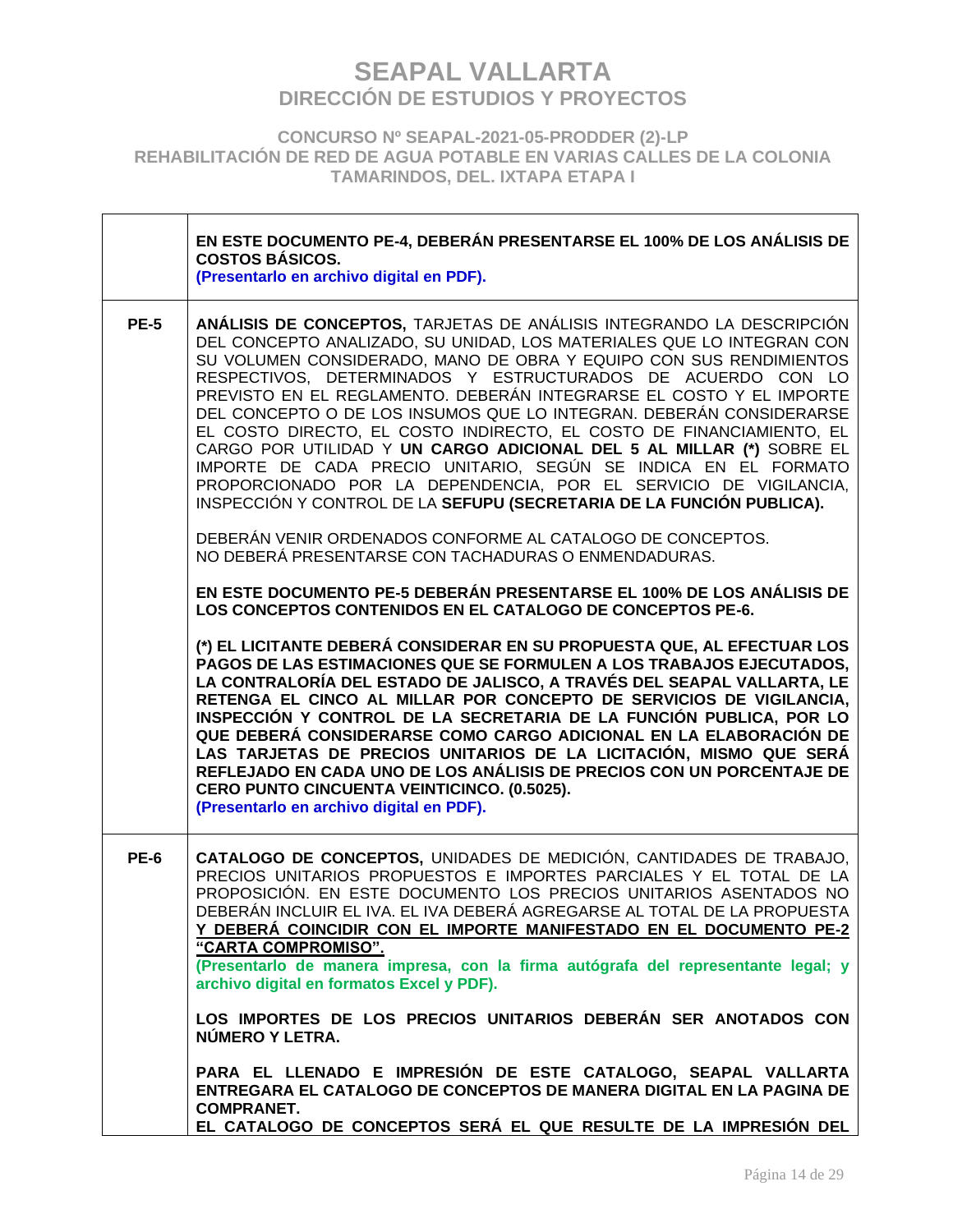### **CONCURSO Nº SEAPAL-2021-05-PRODDER (2)-LP REHABILITACIÓN DE RED DE AGUA POTABLE EN VARIAS CALLES DE LA COLONIA TAMARINDOS, DEL. IXTAPA ETAPA I**

|              | FORMATO PROPORCIONADO POR EL SEAPAL VALLARTA.                                                                                                                                                                                                                                                                                                                                                                                                                                                                                                                                                                                                                                                                                                                                                    |
|--------------|--------------------------------------------------------------------------------------------------------------------------------------------------------------------------------------------------------------------------------------------------------------------------------------------------------------------------------------------------------------------------------------------------------------------------------------------------------------------------------------------------------------------------------------------------------------------------------------------------------------------------------------------------------------------------------------------------------------------------------------------------------------------------------------------------|
| <b>PE-7</b>  | <b>EXPLOSIÓN GLOBAL DE INSUMOS</b> DE TODOS LOS CONCEPTOS CON SUS<br>VOLÚMENES TOTALES Y COSTOS CONSIDERADOS PUESTOS EN EL SITIO DE LOS<br>TRABAJOS (MATERIALES, MANO DE OBRA, MAQUINARIA Y HERRAMIENTA<br>INCLUYENDO FLETES Y VIÁTICOS CON SUS RESPECTIVOS TOTALES) SIN INCLUIR EL<br>IVA.<br>(Presentarlo en archivo digital en PDF).                                                                                                                                                                                                                                                                                                                                                                                                                                                          |
| <b>PE-8</b>  | ANÁLISIS, CALCULO E INTEGRACIÓN DE LOS COSTOS INDIRECTOS, IDENTIFICANDO<br>LOS CORRESPONDIENTES A LOS DE ADMINISTRACIÓN DE OFICINAS, DE CAMPO Y<br>LOS DE OFICINAS CENTRALES, ANALIZADO SEGÚN EL CAPITULO SEXTO, SECCIÓN III<br>DEL REGLAMENTO DE LA LEY DE OBRAS PÚBLICAS Y SERVICIOS RELACIONADOS<br>CON LAS MISMAS.<br>(Presentarlo en archivo digital en PDF).                                                                                                                                                                                                                                                                                                                                                                                                                               |
| <b>PE-9</b>  | ANÁLISIS DE LOS COSTOS DE FINANCIAMIENTO, ANALIZADO SEGÚN EL CAPITULO<br>SEXTO, SECCIÓN IV DEL REGLAMENTO DE LA LEY DE OBRAS PÚBLICAS Y SERVICIOS<br>RELACIONADOS CON LAS MISMAS, CONSIDERANDO PARA SU INTEGRACIÓN UNA<br>TASA DE INTERÉS IGUAL O MAYOR AL PORCENTAJE CPP MENSUAL QUE<br>CORRESPONDA AL ULTIMO DÍA DEL MES ANTERIOR A LA FECHA DE PRESENTACIÓN<br>DE LAS PROPUESTAS O ESPECIFICAR EN BASE A CUAL INDICADOR ESPECIFICO FIJA<br>SU TASA DE INTERÉS, DEBIENDO ANEXAR COPIA SIMPLE DE LA FUENTE DE<br>REFERENCIA; A FALTA DE PRESENTACIÓN DE ESTA REFERENCIA, LA DEPENDENCIA<br>TOMARA COMO ACEPTADA LA TASA CPP DEL ULTIMO DÍA DEL MES ANTERIOR A LA<br>PRESENTACIÓN DE LA PROPUESTA MÁS LOS PUNTOS PORCENTUALES QUE LA<br>DIFERENCIEN.<br>(Presentarlo en archivo digital en PDF). |
| <b>PE-10</b> | DETERMINACIÓN DEL CARGO POR UTILIDAD PROPUESTA POR EL LICITANTE. EL<br>CARGO POR UTILIDAD, ES LA GANANCIA QUE RECIBE EL CONTRATISTA POR LA<br>EJECUCIÓN DEL CONCEPTO DE TRABAJO, SERÁ FIJADO POR EL PROPIO<br>CONTRATISTA Y ESTARÁ REPRESENTADO POR UN PORCENTAJE SOBRE LA SUMA<br>DE LOS COSTOS DIRECTOS, INDIRECTOS Y FINANCIAMIENTO. ESTE CARGO DEBERÁ<br>CONSIDERAR LAS DEDUCCIONES CORRESPONDIENTES AL IMPUESTO SOBRE LA<br>RENTA Y LA PARTICIPACIÓN DE LOS TRABAJADORES EN LAS UTILIDADES DE LAS<br><b>EMPRESAS.</b><br>(Presentarlo en archivo digital en PDF).                                                                                                                                                                                                                           |
| <b>PE-11</b> | ANÁLISIS, CALCULO E INTEGRACIÓN DE LOS COSTOS HORARIOS DE LA<br>MAQUINARIA Y EQUIPO DE CONSTRUCCIÓN, DEBIENDO CONSIDERAR ESTOS, PARA<br>EFECTOS DE EVALUACIÓN, CON COSTOS Y RENDIMIENTOS DE MAQUINAS Y<br><b>EQUIPOS NUEVOS.</b><br>(Presentarlo en archivo digital en PDF).                                                                                                                                                                                                                                                                                                                                                                                                                                                                                                                     |
| <b>PE-12</b> | PROGRAMA DE EROGACIONES DE LA EJECUCIÓN GENERAL DE LOS TRABAJOS.<br>CALENDARIZADO Y CUANTIFICADO SEMANALMENTE, DIVIDIDO EN PARTIDAS DE LOS<br>CONCEPTOS DE TRABAJO DEL CIEN POR CIENTO DEL MONTO DE LA PROPUESTA,                                                                                                                                                                                                                                                                                                                                                                                                                                                                                                                                                                                |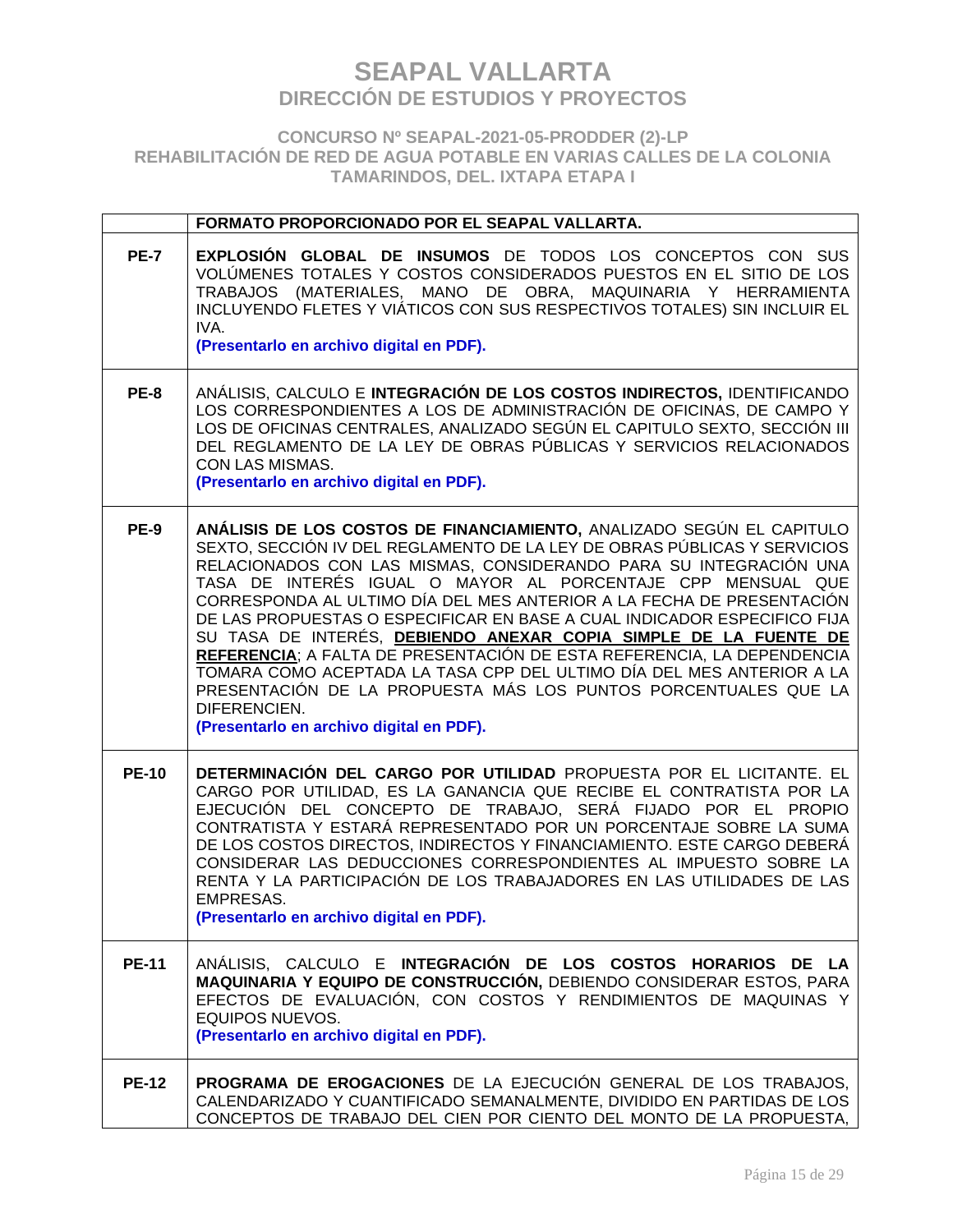### **CONCURSO Nº SEAPAL-2021-05-PRODDER (2)-LP REHABILITACIÓN DE RED DE AGUA POTABLE EN VARIAS CALLES DE LA COLONIA TAMARINDOS, DEL. IXTAPA ETAPA I**

|              | DEBIENDO EXISTIR CONGRUENCIA CON LOS OTROS PROGRAMAS PRESENTADOS.<br>(Presentarlo de manera impresa, con la firma autógrafa del representante legal; y<br>archivo digital en formatos Excel y PDF).                                                                                          |
|--------------|----------------------------------------------------------------------------------------------------------------------------------------------------------------------------------------------------------------------------------------------------------------------------------------------|
| <b>PE-13</b> | <b>PROGRAMA DE EROGACIONES CALENDARIZADAS Y CUANTIFICADAS</b><br>EN<br>CATEGORÍAS DE UTILIZACIÓN SEMANAL DE LA MANO DE OBRA.<br>(Presentarlo en archivo digital en PDF).                                                                                                                     |
| <b>PE-14</b> | PROGRAMA DE EROGACIONES CALENDARIZADAS Y CUANTIFICADAS EN TIPOS DE<br>MAQUINARIA DE UTILIZACIÓN SEMANAL DE LA MAQUINARIA Y EQUIPO DE<br><b>CONSTRUCCIÓN, IDENTIFICANDO SU TIPO Y CARACTERÍSTICAS.</b><br>(Presentarlo en archivo digital en PDF).                                            |
| <b>PE-15</b> | <b>PROGRAMA DE EROGACIONES</b> CALENDARIZADAS Y CUANTIFICADAS EN PARTIDAS<br>DE UTILIZACIÓN SEMANAL DE TODOS LOS MATERIALES Y DE LOS EQUIPOS DE<br><b>INSTALACIÓN PERMANENTE.</b><br>(Presentarlo en archivo digital en PDF).                                                                |
| <b>PE-16</b> | PROGRAMA<br>DE EROGACIONES CALENDARIZADAS Y CUANTIFICADAS EN<br>CATEGORÍAS DE UTILIZACIÓN SEMANAL DEL PERSONAL PROFESIONAL TÉCNICO,<br>ADMINISTRATIVO Y DE SERVICIO, ENCARGADO DE LA DIRECCIÓN, SUPERVISIÓN Y<br>ADMINISTRACIÓN DE LOS TRABAJOS.<br>(Presentarlo en archivo digital en PDF). |

### **NOTA:**

EN EL ACTO DE PRESENTACIÓN DE PROPUESTAS Y APERTURA DE LOS DOCUMENTOS QUE INTEGRAN LA **PROPUESTA ECONÓMICA,** SERÁ FIRMADO EL DOCUMENTO NUMERO **PE-6 "CATALOGO DE CONCEPTOS", DE CONFORMIDAD CON EL ARTÍCULO 37, FRACCIÓN II, DE LA LEY DE OBRAS PÚBLICAS Y SERVICIOS RELACIONADOS CON LAS MISMAS, QUE DICE:**

> II. DE ENTRE LOS LICITANTES QUE HAYAN ASISTIDO, ÉSTOS ELEGIRÁN A UNO QUE EN FORMA CONJUNTA CON EL SERVIDOR PÚBLICO QUE LA DEPENDENCIA O ENTIDAD DESIGNE, RUBRICARAN LAS PARTES DE LAS PROPOSICIONES QUE PREVIAMENTE HAYA DETERMINADO LA CONVOCANTE EN LA CONVOCATORIA DE LA LICITACIÓN, LAS QUE PARA ESTOS EFECTOS CONSTARAN DOCUMENTALMENTE.

### **7. PRESENTACIÓN Y APERTURA DE PROPUESTAS:**

EL ACTO DE PRESENTACIÓN Y APERTURA DE PROPOSICIONES SE LLEVARÁ A CABO EN UNA SOLA ETAPA, EN EL LUGAR, DÍA Y HORA INDICADOS EN EL CAPÍTULO II DE ESTAS BASES DE LICITACIÓN. EL SEAPAL PRESIDIRÁ EL ACTO POR CONDUCTO DEL SERVIDOR PÚBLICO DESIGNADO AL EFECTO Y PODRÁN ASISTIR A LOS MISMOS, ADEMÁS DE LOS LICITANTES O SUS REPRESENTANTES LEGALES, LOS REPRESENTANTES DE LA CONAGUA Y DE LAS DEPENDENCIAS FEDERALES, ESTATALES Y MUNICIPALES RELACIONADAS CON EL PROYECTO.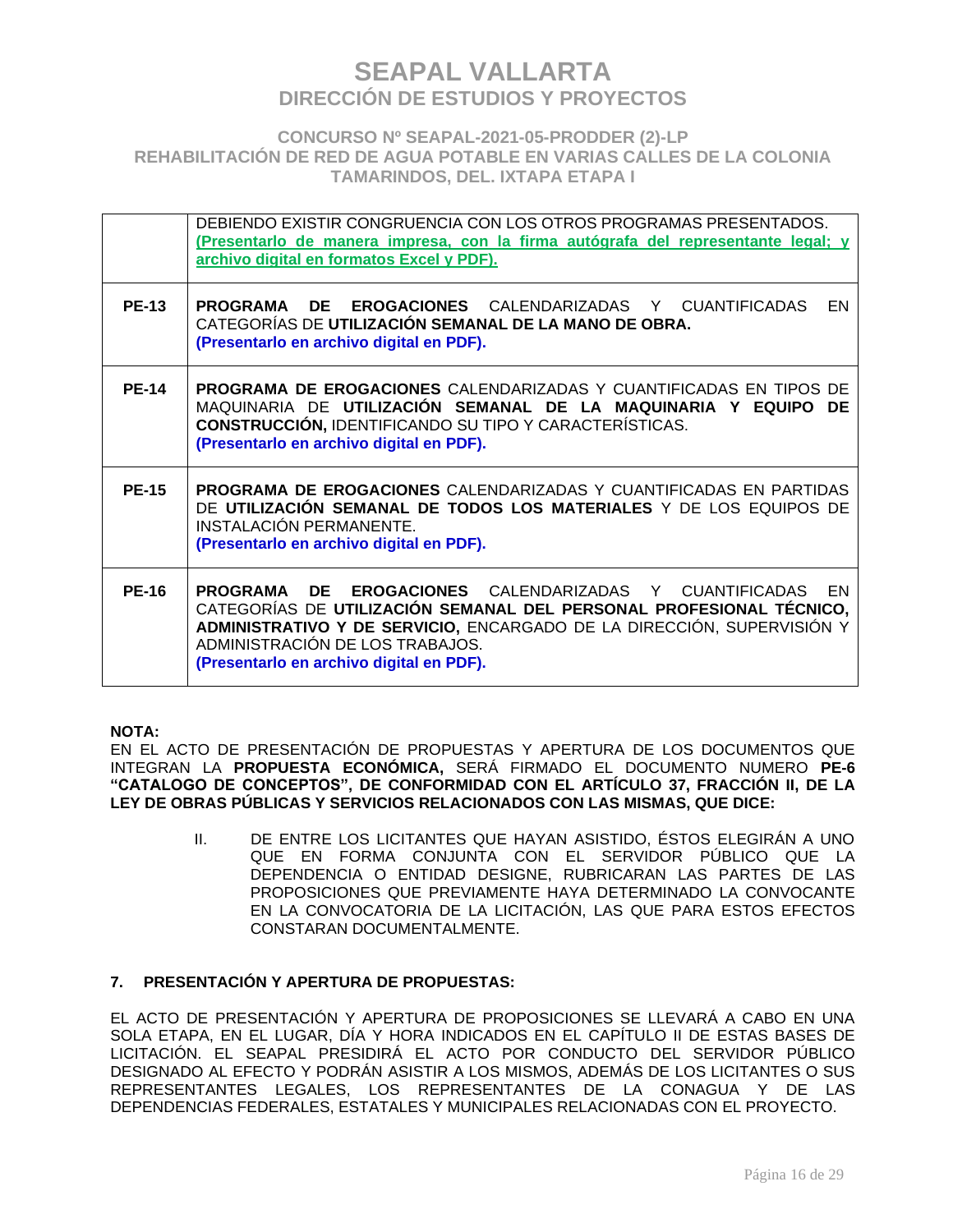### **CONCURSO Nº SEAPAL-2021-05-PRODDER (2)-LP REHABILITACIÓN DE RED DE AGUA POTABLE EN VARIAS CALLES DE LA COLONIA TAMARINDOS, DEL. IXTAPA ETAPA I**

AQUELLA PERSONA QUE COMPAREZCA ÚNICAMENTE PARA EFECTOS DE PRESENTAR LA PROPOSICIÓN DE UN LICITANTE, SÓLO TENDRÁ INTERVENCIÓN PARA ENTREGAR LAS PROPOSICIONES CORRESPONDIENTES, Y PODRÁ PERMANECER DURANTE EL DESARROLLO DEL ACTO EN CARÁCTER DE OYENTE.

EL REPRESENTANTE DEL SEAPAL EN EL ACTO DE PRESENTACIÓN Y APERTURA DE PROPOSICIONES LEERÁ EN VOZ ALTA LOS NOMBRES DE LOS LICITANTES QUE PARTICIPEN Y PROCEDERÁ A LA RECEPCIÓN DE CADA PROPOSICIÓN EN EL ORDEN EN QUE SE HUBIEREN REGISTRADO AL EVENTO.

EN EL ACTO DE PRESENTACIÓN Y APERTURA SE REVISARÁ EN FORMA CUANTITATIVA QUE CADA PROPOSICIÓN CONTENGA TODOS LOS DOCUMENTOS SOLICITADOS EN LAS BASES DE LICITACIÓN Y SE DESECHARÁN LAS QUE HUBIEREN OMITIDO ALGÚN DOCUMENTO SOLICITADO EN DICHAS BASES.

EL FUNCIONARIO QUE PRESIDA EL ACTO DARÁ LECTURA ÚNICAMENTE AL IMPORTE DE CADA UNA DE LAS PROPOSICIONES.

SE LEVANTARÁ UN ACTA QUE SERVIRÁ DE CONSTANCIA DE LA CELEBRACIÓN DEL ACTO DE PRESENTACIÓN Y APERTURA DE LAS PROPOSICIONES, EN LA QUE SE HARÁ CONSTAR LAS PROPOSICIONES QUE FUERON ACEPTADAS PARA SU POSTERIOR EVALUACIÓN DETALLADA POR CADA UNO DE LOS LICITANTES. DE IGUAL FORMA SE REGISTRARÁ LAS PROPOSICIONES QUE HUBIEREN SIDO RECHAZADAS Y LAS CAUSAS QUE LO MOTIVARON. ADEMÁS, SE INDICARÁ LA FECHA, HORA Y LUGAR DONDE SE DARÁ A CONOCER EL FALLO CORRESPONDIENTE. UNA VEZ FIRMADA ESTA ACTA SE ENTREGARÁ UNA COPIA A CADA UNO DE LOS LICITANTES, PARA EFECTOS DE NOTIFICACIÓN; LO ANTERIOR, EN EL ENTENDIDO QUE LA FALTA DE FIRMA DE ALGÚN LICITANTE NO INVALIDARÁ SU CONTENIDO Y EFECTOS.

NO SE RECIBIRÁN PROPOSICIONES DESPUÉS DE LA FECHA Y HORA FIJADAS PARA EL ACTO DE PRESENTACIÓN Y APERTURA DE PROPOSICIONES.

SE VERIFICARÁ QUE EL LICITANTE PRESENTE LA CARTA DE ACEPTACIÓN DE HABER CUMPLIDO LA ACREDITACIÓN CON LOS DOCUMENTOS DE REVISIÓN PREVIA SOLICITADOS EN EL CAPITULO III, NUMERAL 5 DE ESTAS BASES DE LICITACIÓN CON LO CUAL EL LICITANTE ACREDITA SU EXPERIENCIA Y CAPACIDAD LEGAL (DOCUMENTOS RP-1 AL RP12).

SE VERIFICARÁ QUE EL SOBRE QUE CONTENGA LA PROPUESTA SEÑALADA EN EL NUMERAL 6 DEL CAPÍTULO III DE ESTAS BASES DE LICITACIÓN SE ENCUENTRE DEBIDAMENTE CERRADO EN FORMA INVIOLABLE Y QUE ESTÉ ROTULADO CON EL NÚMERO DE CONCURSO Y NOMBRE DE LA EMPRESA PARTICIPANTE. LA DOCUMENTACIÓN QUE DEBERÁ DE ENTREGAR EL LICITANTE SON LOS CORRESPONDIENTES AL SOBRE 1 CONTENIENDO LA PROPUESTA TÉCNICA, DOCUMENTOS PT-1 AL PT-14 Y AL SOBRE 2 CONTENIENDO LA PROPUESTA ECONÓMICA, DOCUMENTOS PE-1 AL PE-16.

## **CAPÍTULO IV EVALUACIÓN DE LAS PROPOSICIONES**

CON BASE EN LOS RESULTADOS DE LAS EVALUACIONES DE LAS PROPOSICIONES REALIZADAS DE CONFORMIDAD A ESTE CAPÍTULO, EL SEAPAL ELABORARÁ UN DICTAMEN A FIN DE FUNDAMENTAR LA EMISIÓN DEL FALLO DE ESTA LICITACIÓN. EL SEAPAL ADJUDICARÁ EL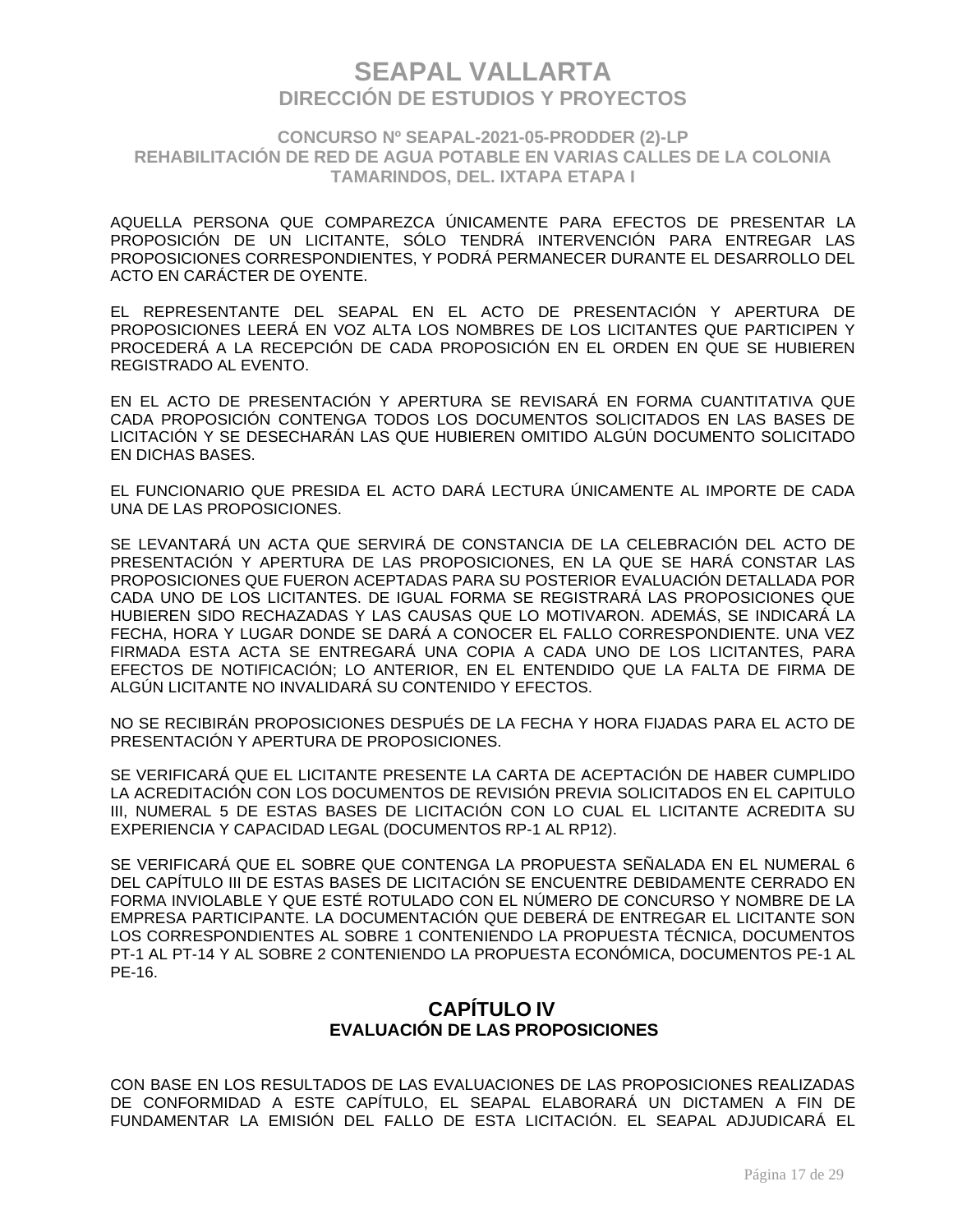### **CONCURSO Nº SEAPAL-2021-05-PRODDER (2)-LP REHABILITACIÓN DE RED DE AGUA POTABLE EN VARIAS CALLES DE LA COLONIA TAMARINDOS, DEL. IXTAPA ETAPA I**

CONTRATO DE OBRA, AL LICITANTE QUE CUMPLA CON LOS REQUISITOS ECONÓMICOS, LEGALES Y TÉCNICOS SEÑALADOS EN LAS PRESENTES BASES DE LICITACIÓN QUE SE EXPRESAN PARA DETERMINAR LA PROPOSICIÓN SOLVENTE.

HABIENDO PROCEDIDO LA APERTURA DE LAS PROPOSICIONES Y QUEDANDO BAJO CUSTODIA DEL SEAPAL LA DOCUMENTACIÓN CORRESPONDIENTE A TODAS LAS PROPOSICIONES DE LOS LICITANTES, EL SEAPAL PROCEDERÁ A SU EVALUACIÓN DETALLADA, POR LO QUE NINGUNO DE LOS PARTICIPANTES PODRÁ TENER ACCESO A TALES DOCUMENTOS NI A LA INFORMACIÓN CONTENIDA EN LOS MISMOS.

CON LA FINALIDAD DE FACILITAR EL ANÁLISIS, EVALUACIÓN Y COMPARACIÓN DE PROPOSICIONES, Y CON FUNDAMENTO EN EL ARTÍCULO 38 DE LA LOPSRM, EL SEAPAL PODRÁ SOLICITAR A LOS LICITANTES QUE ACLAREN ALGUNA(S) PARTE(S) DE SU(S) PROPOSICIONES. LA SOLICITUD DE ACLARACIONES Y LAS RESPUESTAS CORRESPONDIENTES SE HARÁN POR ESCRITO Y NO SE PEDIRÁN, OFRECERÁN, NI PERMITIRÁN CAMBIOS EN EL PRECIO, NI EN LOS ASPECTOS SUSTANCIALES DE LAS PROPOSICIONES.

EL CONTRATO DE OBRA SERÁ OTORGADO AL LICITANTE, CUYO RESULTADO DE LA EVALUACIÓN CUMPLAN CON TODOS Y CADA UNO DE LOS REQUISITOS ECONÓMICOS, LEGALES Y TÉCNICOS SEÑALADOS EN LAS PRESENTES BASES DE LICITACIÓN.

LA PROPOSICIÓN QUE INCUMPLA CON ALGUNO DE LOS REQUISITOS SEÑALADOS A CONTINUACIÓN SERÁ DETERMINADA COMO NO SOLVENTE Y EN CONSECUENCIA SERÁ DESECHADA.

EN LA APLICACIÓN DE ESTOS CRITERIOS, NO SE CONTEMPLARÁN EVALUACIONES POR PUNTOS O PORCENTAJES.

## **I. EVALUACIÓN TÉCNICA:**

I.1. SE VERIFICARA QUE EL DOCUMENTO PT-2 CONTENGA LA **DESCRIPCIÓN DE LA PLANEACIÓN INTEGRAL** DEL LICITANTE PARA REALIZAR LOS TRABAJOS, INCLUYENDO EL PROCEDIMIENTO CONSTRUCTIVO DE EJECUCIÓN DE LOS TRABAJOS **SE DEBERÁN ANEXAR LAS ESPECIFICACIONES PROPORCIONADAS POR SEAPAL DEBIDAMENTE FIRMADAS POR EL REPRESENTANTE LEGAL, CARTA GARANTÍA DEL PRODUCTO Y CARTA SOLIDARIA DEL FABRICANTE DONDE SE MENCIONE QUE SE COMPROMETE A ENTREGAR LOS MATERIALES EN TIEMPO Y FORMA ASÍ COMO LAS ESPECIFICACIONES TÉCNICAS PARTICULARES DE LOS MATERIALES A UTILIZAR, FOLLETOS DESCRIPTIVOS, TRÍPTICOS Y EN GENERAL TODA LA INFORMACIÓN RELATIVA DE LOS SUMINISTROS, CLAROS Y DETALLADOS.**

ASIMISMO, SE VERIFICARÁ QUE LA PROPUESTA SEA VIABLE CON LAS CONDICIONES DE OPERACIÓN DE LAS INSTALACIONES EXISTENTES, ADEMÁS QUE EL PROCEDIMIENTO CONSTRUCTIVO PROPUESTO SEA ACORDE. TAMBIÉN SE VERIFICARÁ QUE LOS LICITANTES CUENTEN CON EL EQUIPO ADECUADO, SUFICIENTE Y NECESARIO, SEA O NO PROPIO, PARA DESARROLLAR LOS TRABAJOS QUE SE CONVOCAN, QUE LA PLANEACIÓN INTEGRAL PROPUESTA POR EL LICITANTE PARA EL DESARROLLO Y ORGANIZACIÓN DE LOS TRABAJOS, SEA CONGRUENTE CON LAS CARACTERÍSTICAS, COMPLEJIDAD Y MAGNITUD DE LOS MISMOS Y QUE EL PROCEDIMIENTO CONSTRUCTIVO DESCRITO SEA ACEPTABLE PORQUE DEMUESTRA QUE EL LICITANTE CONOCE LOS TRABAJOS A REALIZAR Y QUE TIENE LA CAPACIDAD Y LA EXPERIENCIA PARA EJECUTARLOS SATISFACTORIAMENTE Y QUE DICHO PROCEDIMIENTO SEA ACORDE CON EL PROGRAMA DE EJECUCIÓN CONSIDERADO EN SU PROPUESTA.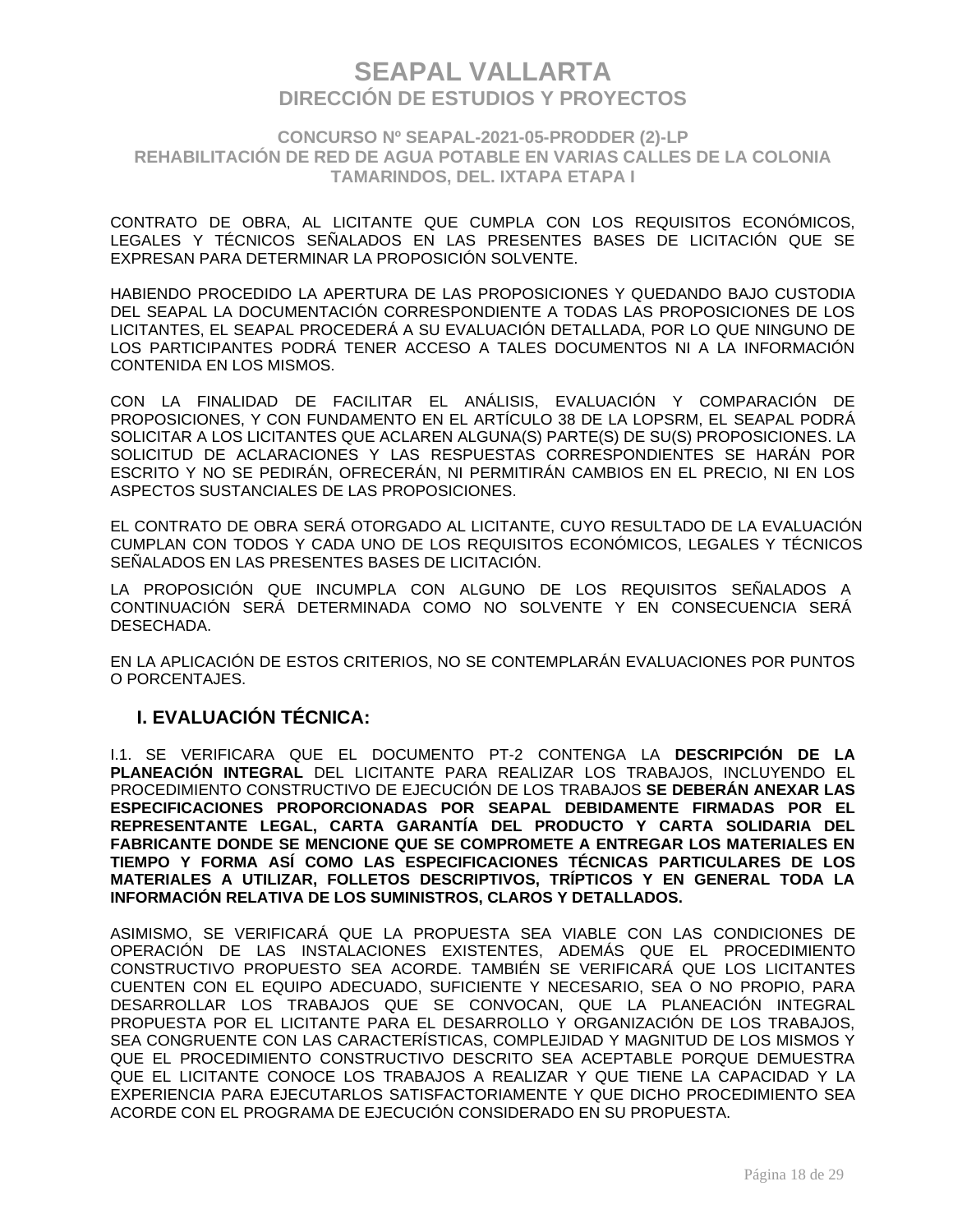### **CONCURSO Nº SEAPAL-2021-05-PRODDER (2)-LP REHABILITACIÓN DE RED DE AGUA POTABLE EN VARIAS CALLES DE LA COLONIA TAMARINDOS, DEL. IXTAPA ETAPA I**

I.2. SE VERIFICARÁ QUE EL DOCUMENTO PT-3 CUMPLA CON DEMOSTRAR QUE LA MAQUINARIA Y EL EQUIPO DE CONSTRUCCIÓN SEAN LOS ADECUADOS, NECESARIOS Y SUFICIENTES PARA EJECUTAR LOS TRABAJOS OBJETO DE LA LICITACIÓN Y QUE LOS DATOS COINCIDAN CON EL LISTADO DE MAQUINARIA Y EQUIPO PRESENTADO POR EL LICITANTE, ASÍ COMO DEMOSTRAR QUE LAS CARACTERÍSTICAS Y CAPACIDAD DE LA MAQUINARIA Y EQUIPO DE CONSTRUCCIÓN CONSIDERADAS POR EL LICITANTE, SEAN LAS ADECUADAS PARA DESARROLLAR EL TRABAJO EN LAS CONDICIONES PARTICULARES DONDE DEBERÁ EJECUTARSE Y QUE SEAN CONGRUENTES CON EL PROCEDIMIENTO DE CONSTRUCCIÓN PROPUESTO POR EL CONTRATISTA EN EL DOCUMENTO PT-2.

I.3. SE VERIFICARÁ QUE EL DOCUMENTO PT-6 SEA CONGRUENTE CON EL DOCUMENTO PE-6 DE LA PROPUESTA ECONÓMICA. TAMBIÉN SE VERIFICARÁ QUE CONSIDERE LA TOTALIDAD DE PARTIDAS SOLICITADAS Y QUE SE AJUSTE A LOS TIEMPOS PREVISTOS DE EJECUCIÓN DE LA OBRA DENTRO DEL PRESENTE EJERCICIO FISCAL. QUE EL PROGRAMA CALENDARIZADO DE EJECUCIÓN DE LOS TRABAJOS CORRESPONDA AL PLAZO ESTABLECIDO POR EL SEAPAL VALLARTA. QUE LOS PROGRAMAS CALENDARIZADOS DE SUMINISTROS Y UTILIZACIÓN DOCUMENTOS PT-7, PT-8, PT-9, PT-10, SEAN CONGRUENTES CON EL PROGRAMA CALENDARIZADO DE EJECUCIÓN GENERAL DE LOS TRABAJOS DOCUMENTO PT-6. ADEMÁS, SE VERIFICARÁ QUE LAS CARACTERÍSTICAS, ESPECIFICACIONES Y CALIDAD DE LOS MATERIALES Y EQUIPOS DE INSTALACIÓN PERMANENTE, SEAN LAS REQUERIDAS EN LAS NORMAS DE CALIDAD Y ESPECIFICACIONES GENERALES Y PARTICULARES DE CONSTRUCCIÓN ESTABLECIDA EN LAS BASES SEÑALADAS EN EL DOCUMENTO PT-2.

## **II. EVALUACIÓN ECONÓMICA, SE VERIFICARÁ LO SIGUIENTE:**

II.1. QUE LOS MONTOS PROPUESTOS EN EL DOCUMENTO PE-2 SEAN CONGRUENTES CON LOS PROPUESTOS EN EL DOCUMENTO PE-6.

II.2. QUE LOS RECURSOS PROPUESTOS POR EL LICITANTE EN EL DOCUMENTO PE-6 SEAN LOS NECESARIOS PARA EJECUTAR SATISFACTORIAMENTE, CONFORME A LOS PROGRAMAS DE EJECUCIÓN DENOMINADOS DOCUMENTOS PE-12 AL PE-16.

II.3. QUE EL ANÁLISIS, CÁLCULO E INTEGRACIÓN DE LOS PRECIOS DOCUMENTO PE-5, SEAN ACORDES CON LAS CONDICIONES DE COSTOS VIGENTES EN LA ZONA O REGIÓN DONDE SE EJECUTEN LOS TRABAJOS.

II.4. QUE EL "ANÁLISIS DE LOS COSTOS DE FINANCIAMIENTO" DOCUMENTO **PE-9** CONSIDERE EL PAGO POR ANTICIPO, ESTIMACIONES Y/O LA TASA DE INTERÉS ESPECIFICADA.

II.5. QUE EL "CATALOGO DE CONCEPTOS", DOCUMENTO **PE-6** CONTENGA EL PRECIO UNITARIO CON NÚMERO Y CON LETRA.

II.6. QUE EL LICITANTE EN SU PROPUESTA ECONÓMICA DOCUMENTOS PE-2, PE-6, PE-12 AL PE-16, NO ESTABLEZCA OBLIGACIONES A CARGO DE LOS GOBIERNOS FEDERAL O ESTATAL O CUALQUIERA DE SUS DEPENDENCIAS O ENTIDADES, DISTINTAS A LAS ESTABLECIDAS EN LAS BASES DE LICITACIÓN O CONTRATO.

II.7. QUE NO EXISTAN INCONSISTENCIAS EN EL LLENADO DE LOS DOCUMENTOS PE-2, PE-6, PE-12 AL PE-16 QUE NO PERMITAN EVALUAR CLARAMENTE LOS VALORES ESTABLECIDOS POR EL LICITANTE.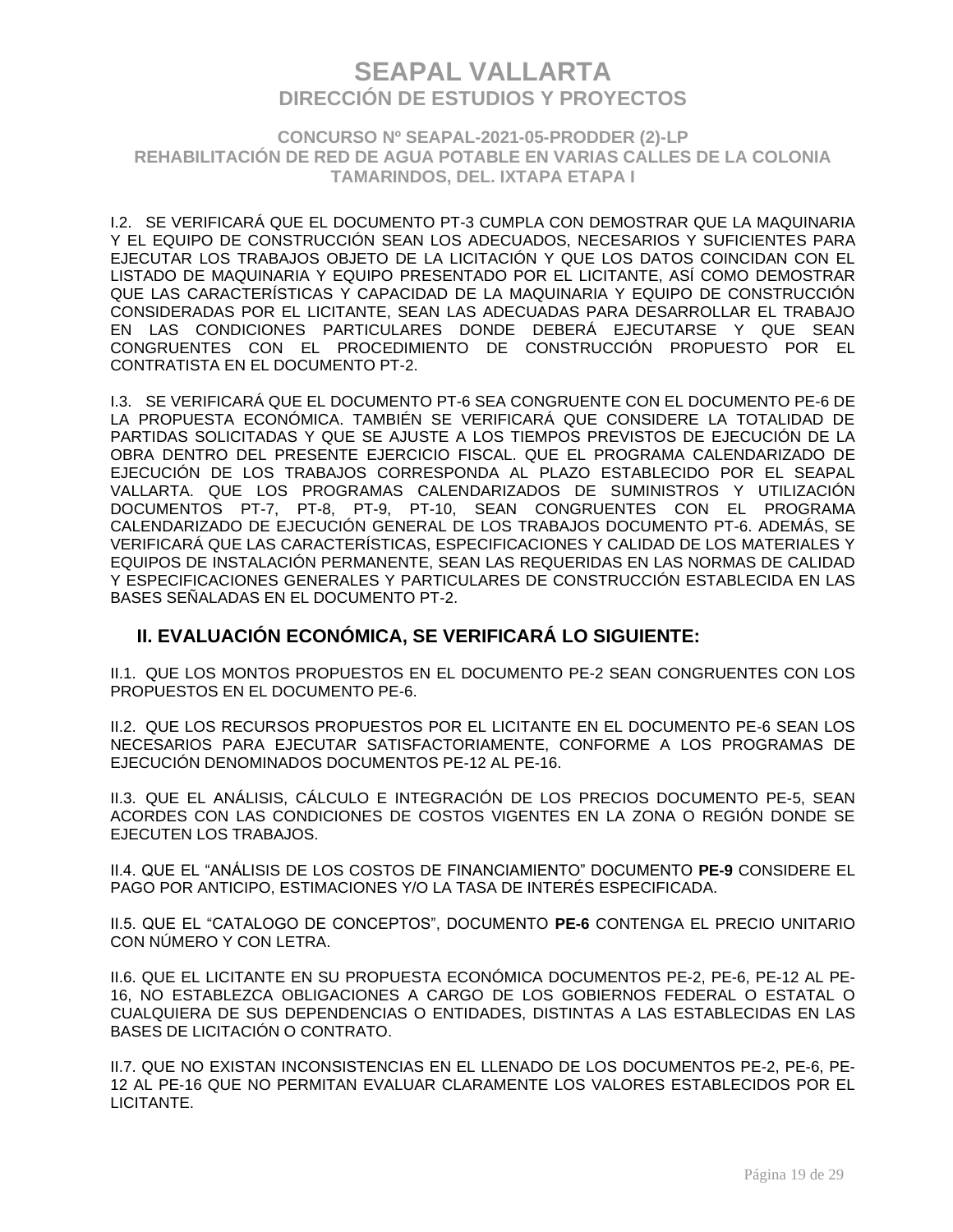### **CONCURSO Nº SEAPAL-2021-05-PRODDER (2)-LP REHABILITACIÓN DE RED DE AGUA POTABLE EN VARIAS CALLES DE LA COLONIA TAMARINDOS, DEL. IXTAPA ETAPA I**

II.8. QUE EL LICITANTE HAYA PROPORCIONADO UNO O VARIOS DOCUMENTOS CUYO CONTENIDO SEA DIFERENTE DEL PROPUESTO POR EL SEAPAL VALLARTA EN LAS BASES DE LICITACIÓN.

#### II.9. DEL DOCUMENTO PE-6:

A). QUE EN TODOS Y CADA UNO DE LOS CONCEPTOS QUE LO INTEGRAN SE ESTABLEZCA EL IMPORTE DEL PRECIO UNITARIO.

B). QUE LOS IMPORTES DE LOS PRECIOS UNITARIOS SEAN ANOTADOS CON NUMERO Y LETRA.

C). QUE LAS OPERACIONES ARITMÉTICAS SE HAYAN EJECUTADO CORRECTAMENTE.

II.10. QUE EL ANÁLISIS, CÁLCULO E INTEGRACIÓN DE LOS PRECIOS UNITARIOS DEL DOCUMENTO PE-5, SE HAYA REALIZADO DE ACUERDO CON LO ESTABLECIDO EN EL REGLAMENTO, REVISÁNDOSE LO SIGUIENTE:

A). QUE LOS ANÁLISIS DE LOS PRECIOS UNITARIOS ESTÉN ESTRUCTURADOS CON COSTOS DIRECTOS, INDIRECTOS, FINANCIAMIENTO, UTILIDAD Y CARGOS ADICIONALES.

B). QUE LOS COSTOS DIRECTOS SE INTEGREN CON LOS CORRESPONDIENTES A MATERIALES, MANO DE OBRA, MAQUINARIA Y EQUIPO DE CONSTRUCCIÓN.

C). QUE LOS PRECIOS BÁSICOS DE ADQUISICIÓN DE LOS MATERIALES CONSIDERADOS EN LOS ANÁLISIS CORRESPONDIENTES, SE ENCUENTREN DENTRO DE LOS PARÁMETROS DE PRECIOS VIGENTES EN EL MERCADO.

D). QUE LOS COSTOS BÁSICOS DE LA MANO DE OBRA SE HAYA OBTENIDO APLICANDO LOS FACTORES DE SALARIO REAL A LOS SUELDOS Y SALARIOS DE LOS TÉCNICOS Y TRABAJADORES, CONFORME A LO PREVISTO EN EL REGLAMENTO.

E). QUE EL CARGO POR EL USO DE HERRAMIENTA MENOR, SE ENCUENTRE INCLUIDO.

F). QUE LOS COSTOS HORARIOS POR UTILIZACIÓN DE MAQUINARIA Y EQUIPO DE CONSTRUCCIÓN SE HAYA DETERMINADO POR HORA EFECTIVA DE TRABAJO, DEBIENDO ANALIZARSE PARA CADA MÁQUINA O EQUIPO, INCLUYENDO, CUANDO SEA EL CASO, LOS ACCESORIOS QUE TENGA INTEGRADOS.

II.11. SE VERIFICARÁ EN EL DOCUMENTO PE-4 QUE LOS ANÁLISIS DE COSTOS DIRECTOS SE HAYAN ESTRUCTURADO Y DETERMINADO DE ACUERDO CON LO PREVISTO EN EL REGLAMENTO DEBIENDO CONSIDERAR:

A). QUE LOS COSTOS DE LOS MATERIALES CONSIDERADOS POR EL LICITANTE, SEAN CONGRUENTES CON LA RELACIÓN DE LOS COSTOS BÁSICOS Y CON LAS NORMAS DE CALIDAD ESPECIFICADAS EN LAS BASES DE LA LICITACIÓN.

B). QUE LOS COSTOS DE LA MANO DE OBRA CONSIDERADOS POR EL LICITANTE, SEAN CONGRUENTES CON EL TABULADOR DE LOS SALARIOS Y CON LOS COSTOS REALES QUE PREVALEZCAN EN LA ZONA DONDE SE EJECUTARAN LOS TRABAJOS.

C). QUE LOS COSTOS HORARIOS DE LA MAQUINARIA Y EQUIPO DE CONSTRUCCIÓN SE HAYAN DETERMINADO CON BASE EN EL PRECIO Y RENDIMIENTOS DE ESTOS CONSIDERADOS COMO NUEVOS, PARA LO CUAL SE TOMARAN COMO MÁXIMOS LOS RENDIMIENTOS QUE DETERMINEN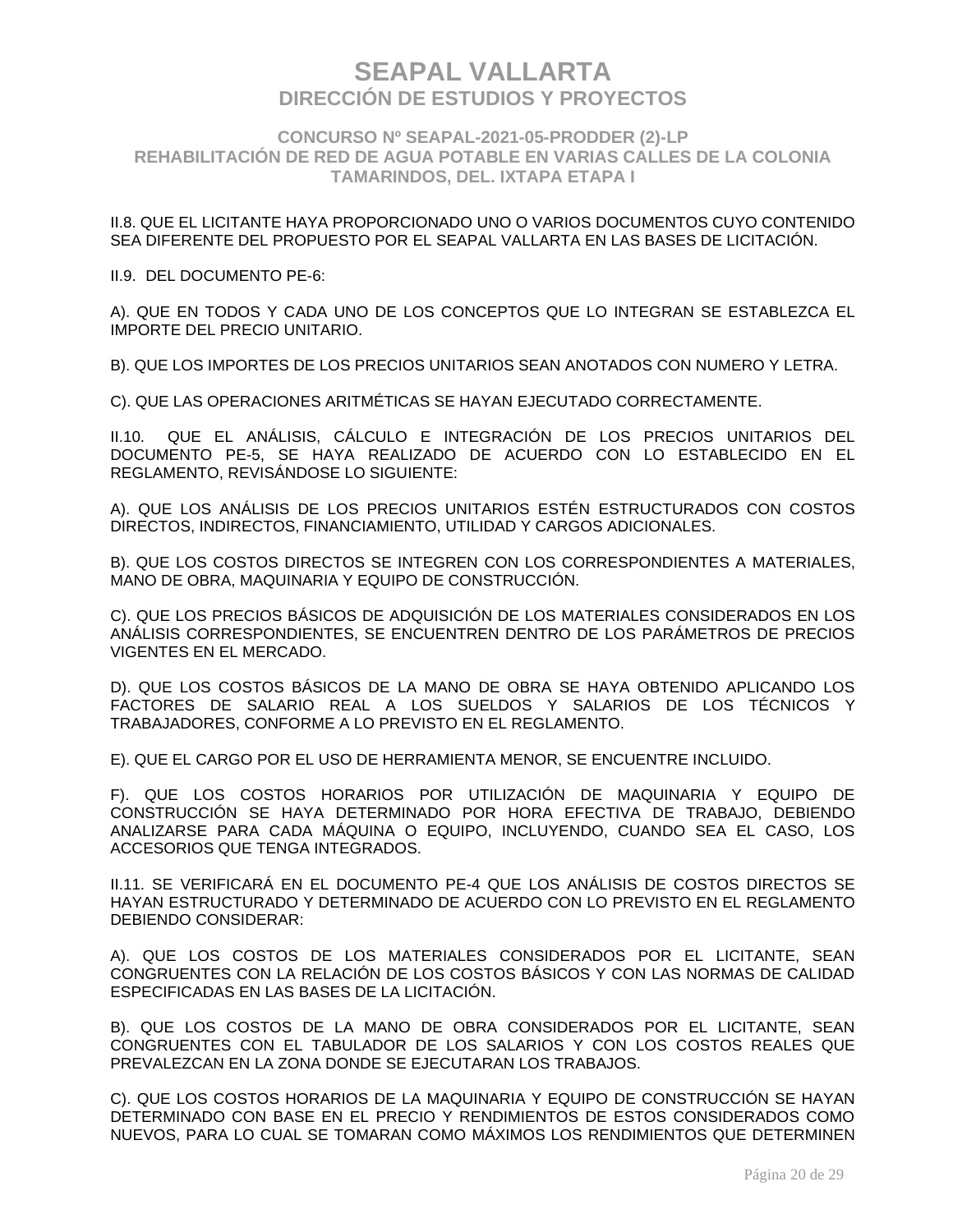### **CONCURSO Nº SEAPAL-2021-05-PRODDER (2)-LP REHABILITACIÓN DE RED DE AGUA POTABLE EN VARIAS CALLES DE LA COLONIA TAMARINDOS, DEL. IXTAPA ETAPA I**

LOS MANUALES DE LOS FABRICANTES RESPECTIVOS, ASÍ COMO LAS CARACTERÍSTICAS AMBIENTALES DE LA ZONA DONDE VAYAN A REALIZARSE LOS TRABAJOS.

II.12. SE VERIFICARÁ EN EL DOCUMENTO PE-8, QUE LOS ANÁLISIS DE COSTOS INDIRECTOS SE HAYAN ESTRUCTURADO Y DETERMINADO DE ACUERDO CON LO PREVISTO EN EL REGLAMENTO, DEBIENDO CONSIDERAR:

A). QUE EL ANÁLISIS SE HAYA VALORIZADO Y DESGLOSADO POR CONCEPTOS CON SU IMPORTE CORRESPONDIENTE, ANOTANDO EL MONTO TOTAL Y SU EQUIVALENTE PORCENTUAL SOBRE EL MONTO DEL COSTO DIRECTO.

B). QUE PARA EL ANÁLISIS DE LOS COSTOS INDIRECTOS SE HAYAN CONSIDERADO ADECUADAMENTE LOS CORRESPONDIENTES A LAS OFICINAS CENTRALES DEL LICITANTE, LOS QUE CORRESPONDERÁN ÚNICAMENTE LOS NECESARIOS PARA DAR APOYO TÉCNICO Y ADMINISTRATIVO A LA SUPERINTENDENCIA DEL CONTRATISTA ENCARGADO DIRECTAMENTE DE LOS TRABAJOS Y LOS DE CAMPO NECESARIOS PARA LA DIRECCIÓN, SUPERVISIÓN Y ADMINISTRACIÓN DE LA OBRA.

C). QUE NO HAYA INCLUIDO ALGÚN CARGO QUE, POR SUS CARACTERÍSTICAS O CONFORME A LAS BASES DE LA LICITACIÓN, SU PAGO DEBA EFECTUARSE APLICANDO UN PRECIO UNITARIO ESPECÍFICO.

II.13. SE VERIFICARÁ EN EL DOCUMENTO PE-9, QUE EN EL ANÁLISIS Y CÁLCULO DEL COSTO FINANCIERO SE HAYA ESTRUCTURADO Y DETERMINADO CONSIDERANDO LO SIGUIENTE:

A). QUE LOS INGRESOS POR CONCEPTO DEL O LOS ANTICIPOS QUE LE SERÁN OTORGADOS AL CONTRATISTA, DURANTE EL EJERCICIO DEL CONTRATO Y DEL PAGO DE LAS ESTIMACIONES, CONSIDEREN LA PERIODICIDAD Y SU PLAZO DE TRAMITE Y PAGO; DEDUCIENDO DEL MONTO DE LAS ESTIMACIONES LA AMORTIZACIÓN DE LOS ANTICIPOS.

B). QUE EL COSTO DEL FINANCIAMIENTO ESTE REPRESENTADO POR UN PORCENTAJE DE LA SUMA DE LOS COSTOS DIRECTOS E INDIRECTOS.

C). QUE LA TASA DE INTERÉS APLICABLE ESTE DEFINIDA CON BASE EN UN INDICADOR ECONÓMICO ESPECÍFICO.

D). QUE EL COSTO POR FINANCIAMIENTO SEA CONGRUENTE CON EL PROGRAMA DE EJECUCIÓN VALORIZADO CON MONTOS SEMANALES.

E). QUE LA MECÁNICA PARA EL ANÁLISIS Y CÁLCULO DEL COSTO POR FINANCIAMIENTO EMPLEADA POR EL LICITANTE SEA CONGRUENTE CON LO QUE SE ESTABLEZCA EN LA BASES DE LA LICITACIÓN.

II.14. SE VERIFICARÁ EN EL DOCUMENTO PE-10, QUE EL CÁLCULO E INTEGRACIÓN DEL CARGO POR UTILIDAD, SE HAYA ESTRUCTURADO Y DETERMINADO CONSIDERANDO QUE, DENTRO DE SU MONTO, QUEDEN INCLUIDAS LA GANANCIA QUE EL CONTRATISTA ESTIMA QUE DEBE PERCIBIR POR LA EJECUCIÓN DE LOS TRABAJOS, ASÍ COMO LAS DEDUCCIONES E IMPUESTOS CORRESPONDIENTES, NO SIENDO NECESARIO SU DESGLOSE.

II.15. SE VERIFICARÁ QUE EL IMPORTE TOTAL DE LA PROPUESTA DOCUMENTO PE-2 Y PE-6 SEAN CONGRUENTES CON LOS DOCUMENTOS PE-3 AL PE 5 Y PE-7 AL PE-16.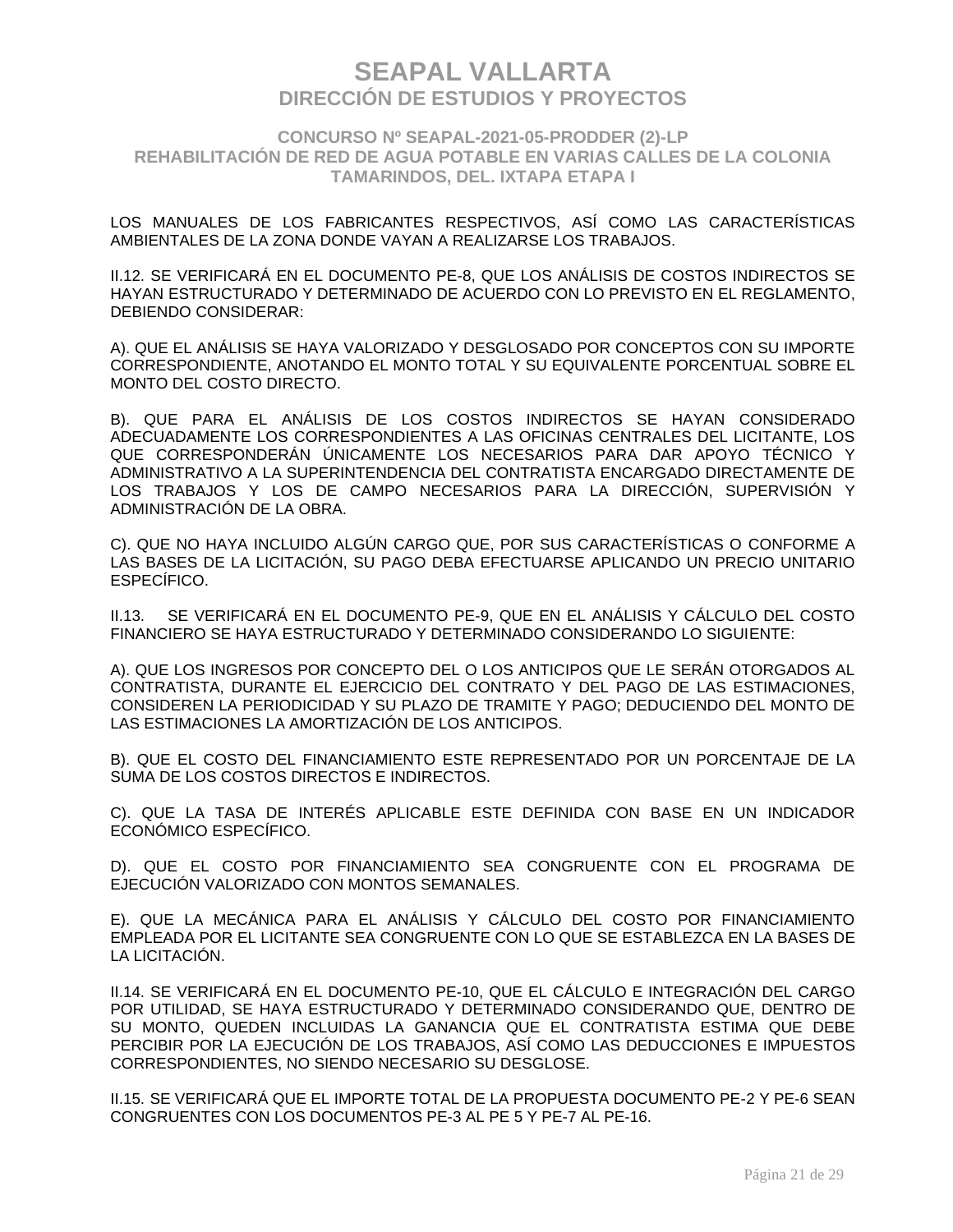### **CONCURSO Nº SEAPAL-2021-05-PRODDER (2)-LP REHABILITACIÓN DE RED DE AGUA POTABLE EN VARIAS CALLES DE LA COLONIA TAMARINDOS, DEL. IXTAPA ETAPA I**

II.16. QUE LOS DOCUMENTOS PE-13 AL PE-16 DENOMINADOS PROGRAMAS DE EROGACIONES DE MATERIALES, MANO DE OBRA Y MAQUINARIA Y EQUIPO DE CONSTRUCCIÓN SEAN CONGRUENTES CON EL DOCUMENTO PE-6, PROGRAMA DE EROGACIONES DE LA EJECUCIÓN GENERAL DE LOS TRABAJOS, ASÍ COMO CON LOS DOCUMENTOS PT-6 AL PT-10, PRESENTADOS EN LA PROPUESTA TÉCNICA.

### **III. MOTIVOS PARA DESECHAR UNA PROPOSICIÓN:**

SE CONSIDERAN CAUSAS PARA EL DESECHAMIENTO DE LAS PROPOSICIONES, LAS SIGUIENTES:

III.1 EL INCUMPLIMIENTO DE LOS NUMERALES I.1 AL I.3 DE LA EVALUACIÓN TÉCNICA SEÑALADA EN EL CAPÍTULO IV EVALUACIÓN DE LAS PROPOSICIONES DE ESTAS BASES DE LICITACIÓN.

III.2 EL INCUMPLIMIENTO DE LOS NUMERALES II.1 AL II.16 DE LA EVALUACIÓN ECONÓMICA SEÑALADA EN EL CAPÍTULO IV EVALUACIÓN DE LAS PROPOSICIONES DE ESTAS BASES DE LICITACIÓN.

III.3 LA FALTA DE INFORMACIÓN O DOCUMENTOS QUE IMPOSIBILITEN DETERMINAR SU SOLVENCIA;

III.4 EL INCUMPLIMIENTO DE LAS CONDICIONES LEGALES, TÉCNICAS Y ECONÓMICAS RESPECTO DE LAS CUALES SE HAYA ESTABLECIDO EXPRESAMENTE EN LA CONVOCATORIA A LA LICITACIÓN QUE AFECTARÍAN LA SOLVENCIA DE LA PROPOSICIÓN;

III.5 SE ACREDITE FEHACIENTEMENTE CON LA DOCUMENTACIÓN IDÓNEA QUE LA INFORMACIÓN O DOCUMENTACIÓN PROPORCIONADA POR LOS LICITANTES ES FALSA;

III.6 DE VERIFICARSE QUE EL LICITANTE SE ENCUENTRA EN ALGUNO DE LOS SUPUESTOS SEÑALADOS EN EL ARTÍCULO 31 FRACCIÓN XXIII, ARTÍCULO 51 Y EL ARTÍCULO 78 DE LA LEY DE OBRAS PÚBLICAS Y SERVICIOS RELACIONADOS CON LAS MISMAS;

III.7 LA FALTA DE PRESENTACIÓN DE LOS ESCRITOS O MANIFIESTOS A QUE SE REFIERE LA FRACCIÓN VIII DEL ARTÍCULO 34 DEL REGLAMENTO DE LA LEY DE OBRAS PÚBLICAS Y SERVICIOS RELACIONADOS CON LAS MISMAS, Y

III.8 LA PRESENTACIÓN INCOMPLETA DE INFORMACIÓN EN CUALQUIER DOCUMENTO REQUERIDO O REQUISITO SOLICITADO, QUE INTERVENGA EN ALGÚN PROCEDIMIENTO DE OBTENCIÓN DE FACTORES, PORCENTAJES O IMPORTES QUE INCIDAN EN EL PRESUPUESTO PRESENTADO.

III.9 CUANDO EN CUALQUIER DOCUMENTO SOLICITADO SE CONSIGNEN DATOS E INFORMES DISTINTOS A LOS REQUERIDOS EN LA CONVOCATORIA A LA LICITACIÓN Y/O NO CUMPLAN CON LOS CRITERIOS DE EVALUACIÓN ESTABLECIDOS PARA CUALQUIER PROCEDIMIENTO, QUE AFECTEN LA SOLVENCIA DE LA PROPOSICIÓN.

III.10 LA FALTA DE PRESENTACIÓN DE ALGUNO DE LOS ESCRITOS O MANIFESTACIONES BAJO PROTESTA DE DECIR VERDAD, SOLICITADOS COMO REQUISITO DE PARTICIPACIÓN EN ESTE PROCEDIMIENTO.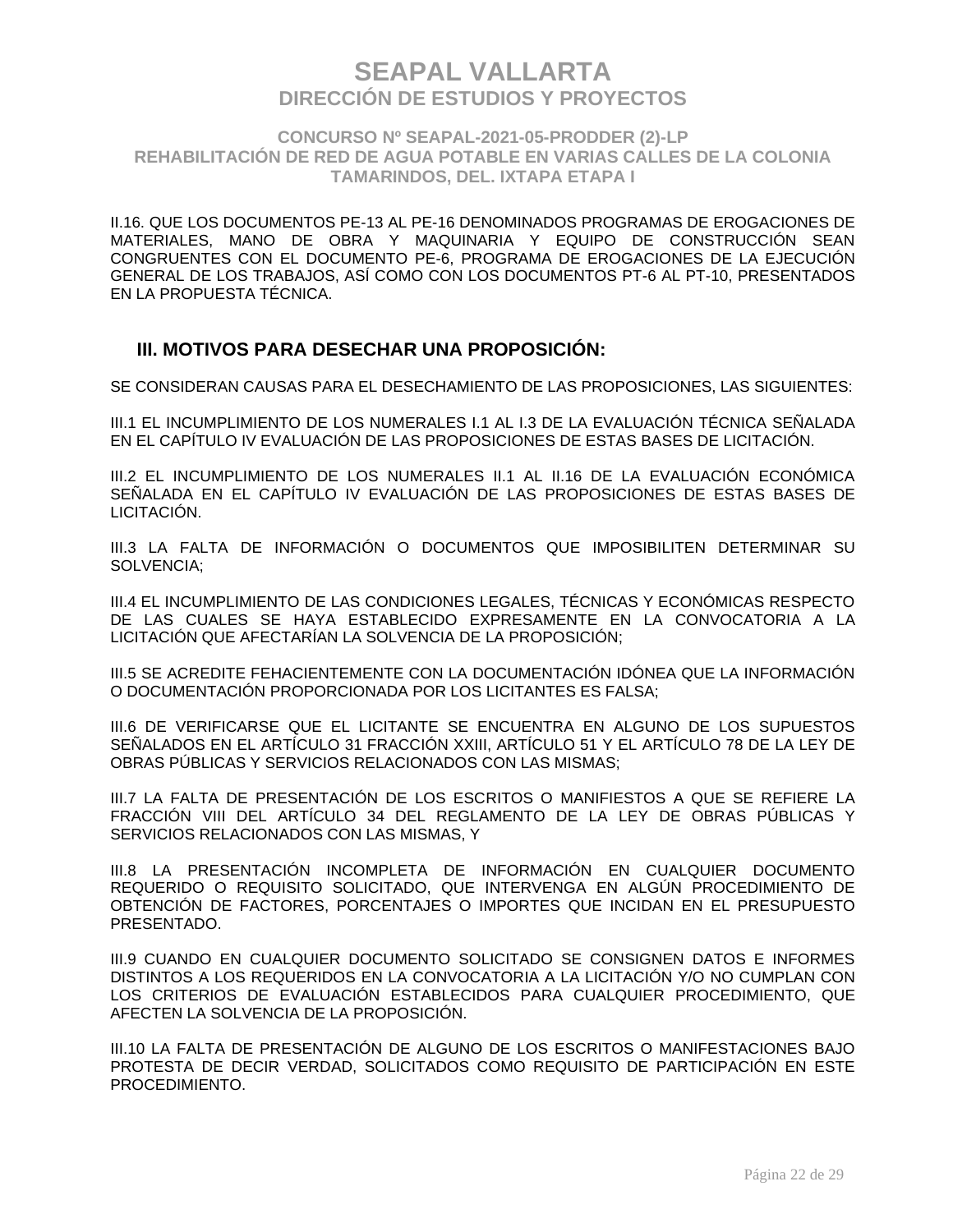### **CONCURSO Nº SEAPAL-2021-05-PRODDER (2)-LP REHABILITACIÓN DE RED DE AGUA POTABLE EN VARIAS CALLES DE LA COLONIA TAMARINDOS, DEL. IXTAPA ETAPA I**

III.11 EL INCUMPLIMIENTO DE CONDICIONES LEGALES, TÉCNICAS O ECONÓMICAS REQUERIDAS POR EL SEAPAL EN LA CONVOCATORIA A LA LICITACIÓN QUE IMPLIQUEN ALGUNA AFECTACIÓN A LA SOLVENCIA DE LA PROPOSICIÓN.

III.12 SI SE COMPRUEBA QUE ALGÚN LICITANTE HA ACORDADO CON OTRO U OTROS ELEVAR LOS PRECIOS DE LOS TRABAJOS O QUE TIENE CUALQUIER OTRO ACUERDO QUE TENGA COMO OBJETO Y FINALIDAD OBTENER VENTAJA SOBRE EL RESTO DE LOS LICITANTES.

III.13 CUANDO DE ENTRE LOS LICITANTES QUE PARTICIPEN EN UN MISMO PROCEDIMIENTO DE CONTRATACIÓN, SE COMPRUEBE QUE SE ENCUENTRAN VINCULADOS ENTRE SÍ POR ALGÚN SOCIO O ASOCIADO COMÚN, MOTIVANDO EL DESECHAMIENTO DE LOS LICITANTES INVOLUCRADOS.

III.14 CUANDO EN LOS DOCUMENTOS QUE INTEGRAN LAS PROPOSICIONES SE PRESENTEN ALTERACIONES, RASPADURAS, TACHADURAS Y/O ENMENDADURAS QUE AFECTÉ SUSTANCIALMENTE LA PROPOSICIÓN.

III.15 CUANDO EL CONCEPTO DE TRABAJO, LAS CANTIDADES O UNIDADES DE OBRA QUE PRESENTEN SEAN DISTINTAS A LAS ESTABLECIDAS EN EL CATÁLOGO DE CONCEPTOS, O EN SU CASO, A LAS RATIFICADAS EN LAS JUNTAS DE ACLARACIONES, O QUE LAS MISMAS PRESENTEN ALTERACIONES, RASPADURAS, TACHADURAS Y/O ENMENDADURAS.

III.16 CUANDO NO SE PRESENTE UNO O MÁS DE LOS ANÁLISIS DE LOS PRECIOS UNITARIOS, O QUE SU INTEGRACIÓN ESTE INCOMPLETA, DE CONFORMIDAD CON LOS REQUISITOS ESTABLECIDOS EN ESTAS BASES Y CON LA NORMATIVIDAD APLICABLE EN LA MATERIA.

III.17 CUANDO SE OMITA UNO O MAS DE LOS PRECIOS UNITARIOS ESTABLECIDOS EN EL CATÁLOGO DE CONCEPTOS, O SE ADICIONEN PRECIOS UNITARIOS NO REQUERIDOS.

III.18 CUANDO NO SE ANEXE COPIA SIMPLE EN LA QUE SEÑALE EL INDICADOR ECONÓMICO UTILIZADO EN EL ANÁLISIS POR FINANCIAMIENTO.

III.19 CUANDO EL ANÁLISIS, CÁLCULO E INTEGRACIÓN DEL COSTO POR FINANCIAMIENTO, NO SE REALICE DE CONFORMIDAD CON EL PROCEDIMIENTO ESTABLECIDO EN ESTAS BASES Y EN LA NORMATIVIDAD APLICABLE EN LA MATERIA, Y EN SU CASO, NO INCIDA LA AMORTIZACIÓN DE LOS ANTICIPOS OTORGADOS.

III.20 CUANDO EN CUALQUIER PROCEDIMIENTO DE ANÁLISIS O CALCULO SE INCLUYAN CARGOS POR CONCEPTO DE APORTACIÓN A CÁMARAS INDUSTRIALES O COMERCIALES DE LA CONSTRUCCIÓN O CONSULTORÍA.

III.21 CUANDO PARA LA INTEGRACIÓN DEL COSTO DIRECTO DE LA MANO DE OBRA, EN LAS CATEGORÍAS QUE CORRESPONDAN, EL CÁLCULO DEL FACTOR DEL SALARIO REAL NO CUMPLA O NO SE REALICE DE CONFORMIDAD CON EL PROCEDIMIENTO ESTABLECIDO EN ESTAS BASES Y EN LA NORMATIVIDAD APLICABLE EN LA MATERIA.

III.22 CUANDO EN CUALQUIER COSTO DIRECTO DE ALGÚN INSUMO, SE HAYA INCLUIDO EL IMPUESTO AL VALOR AGREGADO (I.V.A.).

III.23 LA FALTA DE FIRMA AUTÓGRAFA EN LAS HOJAS DE CADA UNO DE LOS DOCUMENTOS QUE INTEGRAN EL CATÁLOGO DE CONCEPTOS O PRESUPUESTO DE OBRA O SERVICIOS Y LOS PROGRAMAS SOLICITADOS.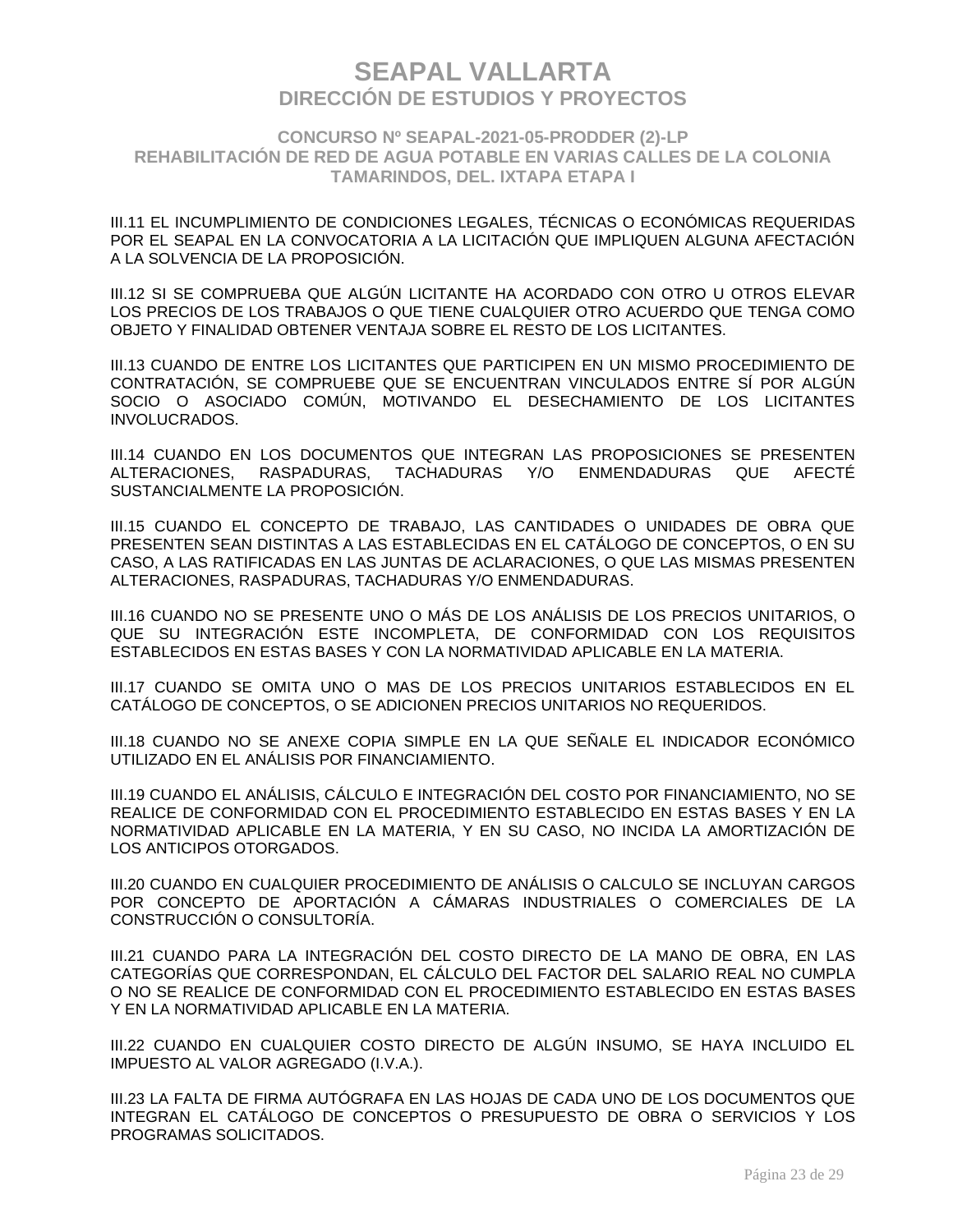**CONCURSO Nº SEAPAL-2021-05-PRODDER (2)-LP REHABILITACIÓN DE RED DE AGUA POTABLE EN VARIAS CALLES DE LA COLONIA TAMARINDOS, DEL. IXTAPA ETAPA I**

III.24 CUANDO EN CUALQUIER DOCUMENTO SOLICITADO SE REFIERAN A OTROS TRABAJOS O A OTRO NÚMERO DE CONCURSO O SE PRESENTEN CON OTRA RAZÓN SOCIAL A QUIEN PRESENTA LA PROPUESTA.

III.25 CUANDO LOS COSTOS BÁSICOS O PRECIOS DE ADQUISICIÓN DE MATERIALES O EQUIPOS SE ENCUENTREN FUERA DE MERCADO.

III.26 CUANDO LOS SALARIOS SE ENCUENTREN POR DEBAJO DE LOS MÍNIMOS GENERALES Y PROFESIONALES RESPECTO DE SALARIOS DE CONSTRUCCIÓN Y DE MANO DE OBRA.

III.27 QUE EL PERSONAL TÉCNICO QUE ESTARÁ ENCARGADO DE LOS TRABAJOS NO CUMPLA CON EL PERFIL REQUERIDO POR ESTE ÓRGANO DESCONCENTRADO O NO CUENTE CON LA EXPERIENCIA REQUERIDA.

III.28 CUANDO EL RENDIMIENTO DEL PERSONAL O DEL EQUIPO QUE SE PROPONGAN DENTRO DE ALGÚN PRECIO UNITARIO SE CONSIDEREN NO FACTIBLES DE EJECUTARSE.

III.29 CUANDO SE COTICEN MAS CONCEPTOS DE LOS ESTABLECIDOS EN EL CATÁLOGO DE CONCEPTOS.

III.30 CUANDO LA PLANEACIÓN INTEGRAL PROPUESTA PARA EL DESARROLLO Y ORGANIZACIÓN DE LOS TRABAJOS, SEA INCONGRUENTE O SU PLANTEAMIENTO SEA POCO ESPECÍFICO, O QUE NO CORRESPONDA A LOS TRABAJOS A REALIZAR.

III.31 QUE EN CUALQUIERA DE LOS PROGRAMAS DE EROGACIONES SE ESTABLEZCAN DATOS DIFERENTES O INCOMPLETOS A LOS ESTABLECIDOS EN SUS LISTADOS CORRESPONDIENTES, ASÍ COMO INCONGRUENCIA EN LOS TIEMPOS DE INICIO Y TERMINO DE LAS ACTIVIDADES O CATEGORÍAS.

III.32 CUANDO LA PROPUESTA PRESENTADA POR EL CONCURSANTE REBASE EL TECHO FINANCIERO APROBADO PARA LA OBRA

### **IV. DICTAMEN Y FALLO.**

LA CONVOCANTE EMITIRÁ UN DICTAMEN QUE SERVIRÁ COMO BASE PARA EL FALLO, EN EL QUE SE HARÁ CONSTAR LOS ASPECTOS SIGUIENTES:

IV.1. LOS CRITERIOS UTILIZADOS PARA LA EVALUACIÓN DE LAS PROPUESTAS, MISMOS QUE SE ESTABLECEN EN EL CAPÍTULO IV DE ESTAS BASES DE LICITACIÓN.

IV.2. LA RESEÑA CRONOLOGÍA DE LOS ACTOS DEL PROCEDIMIENTO.

IV.3. LAS RAZONES TÉCNICAS O ECONÓMICAS POR LAS CUALES SE ACEPTAN O DESECHAN LAS PROPUESTAS PRESENTADAS POR LOS LICITANTES DE ACUERDO A LO ESTABLECIDO EN EL CAPÍTULO IV DE ESTAS BASES DE LICITACIÓN.

IV.4. NOMBRE DE LOS LICITANTES CUYAS PROPUESTAS FUERON ACEPTADAS POR HABER CUMPLIDO CON LOS REQUERIMIENTOS EXIGIDOS.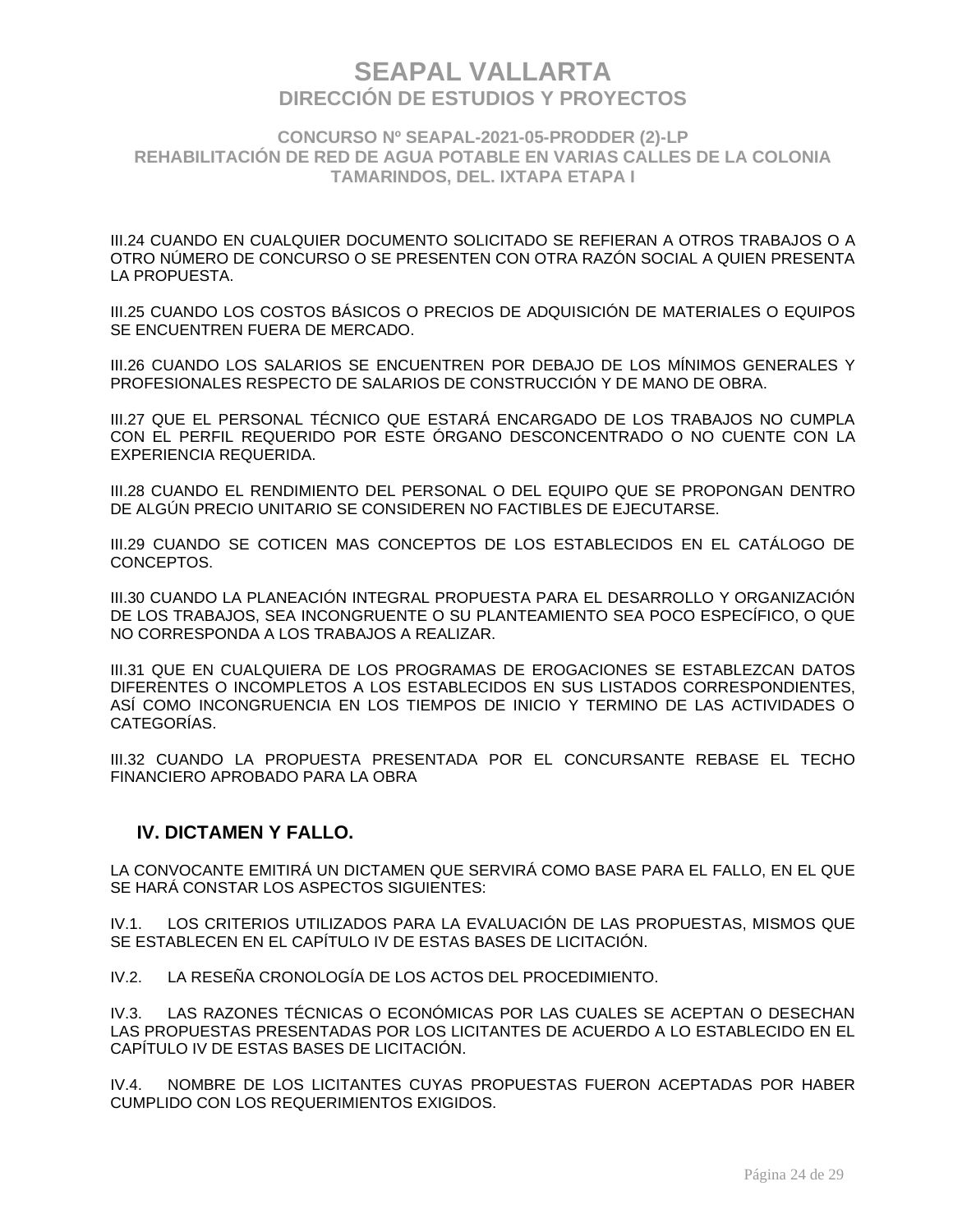### **CONCURSO Nº SEAPAL-2021-05-PRODDER (2)-LP REHABILITACIÓN DE RED DE AGUA POTABLE EN VARIAS CALLES DE LA COLONIA TAMARINDOS, DEL. IXTAPA ETAPA I**

IV.5. NOMBRE DE LOS LICITANTES CUYAS PROPUESTAS ECONÓMICAS HAYAN SIDO DESECHADAS COMO RESULTADO DEL ANÁLISIS CUALITATIVO REALIZADO CON SUSTENTO EN LOS CRITERIOS DE EVALUACIÓN DETALLADOS ESTABLECIDOS EN EL CAPÍTULO IV. DE ESTAS BASES DE LICITACIÓN.

IV.6. LA RELACIÓN DE LOS LICITANTES CUYAS PROPUESTAS SE CALIFICARON COMO SOLVENTES, UBICÁNDOLAS DE MENOR A MAYOR, DE ACUERDO CON SUS MONTOS.

IV.7. LA FECHA Y LUGAR DE ELABORACIÓN.

IV.8. NOMBRE, FIRMA Y CARGO DE LOS SERVIDORES PÚBLICOS ENCARGADOS DE SU ELABORACIÓN Y APROBACIÓN.

UNA VEZ HECHA LA EVALUACIÓN DE LAS PROPOSICIONES, EL CONTRATO SE ADJUDICARÁ DE ENTRE LOS LICITANTES, A AQUEL CUYA PROPUESTA RESULTE SOLVENTE PORQUE REÚNE, CONFORME A LOS CRITERIOS DE EVALUACIÓN ESTABLECIDOS EN EL CAPÍTULO IV DE ESTAS BASES DE LICITACIÓN, LAS CONDICIONES LEGALES, TÉCNICAS Y ECONÓMICAS REQUERIDAS POR EL SEAPAL VALLARTA, GARANTIZANDO SATISFACTORIAMENTE EL CUMPLIMIENTO DE LAS OBLIGACIONES RESPECTIVAS.

SI RESULTARE QUE DOS O MÁS PROPOSICIONES SON SOLVENTES PORQUE SATISFACEN LA TOTALIDAD DE LOS REQUERIMIENTOS SOLICITADOS POR EL SEAPAL VALLARTA, EL CONTRATO SE ADJUDICARA **A QUIEN PRESENTE LA PROPUESTA QUE RESULTE ECONÓMICAMENTE MAS CONVENIENTE PARA EL ESTADO,** QUE SERÁ AQUELLA QUE OTORGUE MAYOR CERTEZA EN LA VIDA ÚTIL DE LAS OBRAS, LA EJECUCIÓN Y CONCLUSIÓN DE LOS TRABAJOS QUE SE PRETENDAN CONTRATARSE, POR ASEGURAR LAS MEJORES CONDICIONES EN CONTRATACIÓN EN CUANTO A PRECIO, CALIDAD, FINANCIAMIENTO, OPORTUNIDAD Y DEMÁS CIRCUNSTANCIAS PERTINENTES.

## **V. COMUNICACIÓN DEL FALLO:**

EN JUNTA PÚBLICA, SE DARÁ A CONOCER EL FALLO DE LA LICITACIÓN, DE ACUERDO AL ARTÍCULO 39 DE LA LEY DE OBRAS PÚBLICAS Y SERVICIOS RELACIONADOS CON LAS MISMAS, LA CUAL SE CELEBRARÁ A LAS **11:00 HRS.** DEL DÍA **MIÉRCOLES 6 DE MAYO DE 2021,** EN LA SALA AUDIOVISUAL DEL SEAPAL VALLARTA, SITA EN AV. FRANCISCO VILLA ESQUINA MANUEL ÁVILA CAMACHO, COL. LÁZARO CÁRDENAS, C.P. 48330, DE LA CIUDAD DE PUERTO VALLARTA, JAL., LEVANTÁNDOSE EL ACTA CORRESPONDIENTE.

EL SEAPAL VALLARTA PODRÁ DIFERIR LA COMUNICACIÓN DEL FALLO EN LOS TÉRMINOS DE LA FRACCIÓN III DEL ARTÍCULO 37 DE LA LOPSRM.

CONTRA LA RESOLUCIÓN QUE CONTENGA EL FALLO NO PROCEDERÁ RECURSO ALGUNO. SIN EMBARGO, LOS LICITANTES PODRÁN PRESENTAR SU INCONFORMIDAD ANTE LA SFP POR CUALQUIER PROCEDIMIENTO QUE CONTRAVENGA LA NORMATIVIDAD, PARA LO CUAL PODRÁN HACERLO MEDIANTE ESCRITO O ELECTRÓNICAMENTE, EN APEGO A LO ESTABLECIDO EN EL ARTÍCULO 83 DE LA LOPSRM (MODIFICACIONES PUBLICADAS EL 28 DE MAYO DE 2009): DOMICILIO AV. INSURGENTES SUR Nº 1735, COL. SAN ÁNGEL, DELEGACIÓN ÁLVARO OBREGÓN CP 01020 CORREO ELECTRÓNICO: contactociudadano@funcionpublica.gob.mx

## **VI. PROHIBICIÓN DE LA NEGOCIACIÓN:**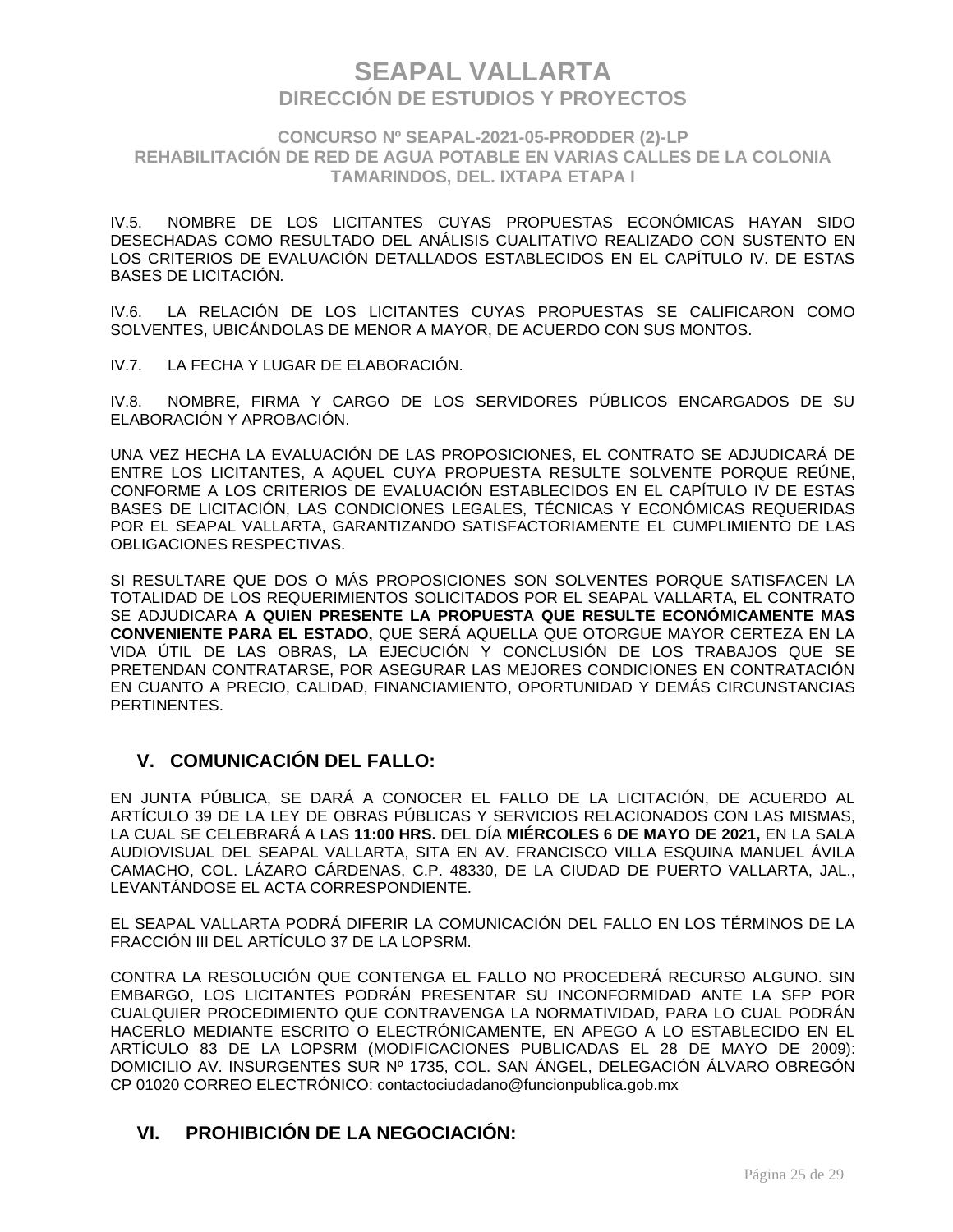**CONCURSO Nº SEAPAL-2021-05-PRODDER (2)-LP REHABILITACIÓN DE RED DE AGUA POTABLE EN VARIAS CALLES DE LA COLONIA TAMARINDOS, DEL. IXTAPA ETAPA I**

NINGUNA DE LAS CONDICIONES CONTENIDAS EN LAS BASES DE LICITACIÓN, ASÍ COMO EN LAS PROPOSICIONES PRESENTADAS POR LOS LICITANTES PODRÁN SER NEGOCIADAS.

## **VII. LICITACIÓN DESIERTA:**

EL SEAPAL VALLARTA NO ADJUDICARÁ EL CONTRATO Y DECLARARÁ DESIERTA LA LICITACIÓN CUANDO A SU JUICIO, LAS PROPOSICIONES PRESENTADAS POR LOS LICITANTES NO REÚNAN LOS REQUISITOS DE LAS BASES DE LICITACIÓN O SUS PRECIOS NO FUEREN ACEPTABLES.

### **CAPITULO V DE LAS OBLIGACIONES DEL ADJUDICADO**

EL CONTRATISTA A QUIEN SE LE ADJUDIQUE LA REALIZACIÓN DE LOS TRABAJOS MOTIVO DE ESTA LICITACIÓN, SEGÚN LOS TÉRMINOS DEL ARTÍCULO 48 DE LA LEY DE OBRAS PÚBLICAS Y SERVICIOS RELACIONADOS CON LAS MISMAS Y SU REGLAMENTO, DEBERÁ:

### **A) PRESENTAR LAS SIGUIENTES GARANTÍAS:**

#### **I) DE LA CORRECTA INVERSIÓN DEL ANTICIPO:**

EL LICITANTE QUE HUBIERE SIDO FAVORECIDO CON LA ADJUDICACIÓN DEL CONTRATO, DEBERÁ GARANTIZAR EL 100% DEL IMPORTE TOTAL DEL ANTICIPO OTORGADO, PREVIO A SU ENTREGA, MEDIANTE CONSTITUCIÓN DE FIANZA POR INSTITUCIÓN LEGALMENTE AUTORIZADA, A FAVOR DEL **SISTEMA DE AGUA POTABLE, DRENAJE Y ALCANTARILLADO DE PUERTO VALLARTA, JALISCO,** INCLUIDO EL IMPUESTO AL VALOR AGREGADO ( IVA ).

LA FIANZA DEBERÁ PRESENTARSE DENTRO DE LOS CINCO DÍAS NATURALES CONTADOS A PARTIR DE LA FECHA DE NOTIFICACIÓN DEL FALLO.

### **II) DEL CUMPLIMIENTO DEL CONTRATO, VICIOS OCULTOS Y DE CUALQUIER RESPONSABILIDAD:**

ESTA FIANZA DEBERÁ CONSTITUIRSE DENTRO DE LOS CINCO DÍAS NATURALES SIGUIENTES A LA FECHA DE NOTIFICACIÓN DEL FALLO Y SERÁ POR EL 20% DEL IMPORTE TOTAL DEL CONTRATO, MEDIANTE FIANZA POR INSTITUCIÓN LEGALMENTE AUTORIZADA Y A FAVOR DEL **SISTEMA DE AGUA POTABLE, DRENAJE Y ALCANTARILLADO DE PUERTO VALLARTA, JALISCO.**

#### **B) CUMPLIR CON LO SIGUIENTE:**

**I)** ENTREGAR EL 100% DE LOS DOCUMENTOS QUE INTEGRAN SU PROPUESTA DE FORMA IMPRESA Y FIRMADOS DE FORMA AUTÓGRAFA POR EL REPRESENTANTE LEGAL, ASÍ COMO USB QUE CONTENGA LA TOTALIDAD DE SU PROPUESTA ESCANEADA CON LA FIRMA DEL REPRESENTANTE LEGAL. ESTA ENTREGA SERÁ REQUISITO PARA PROCEDER A LA FIRMA DEL CONTRATO).

**II)** DESIGNAR POR ESCRITO A LAS PERSONAS QUE SE ENCARGARAN DE LA RESIDENCIA DE OBRA Y DE LA SUPERINTENDENCIA DE CONSTRUCCIÓN POR SU PARTE.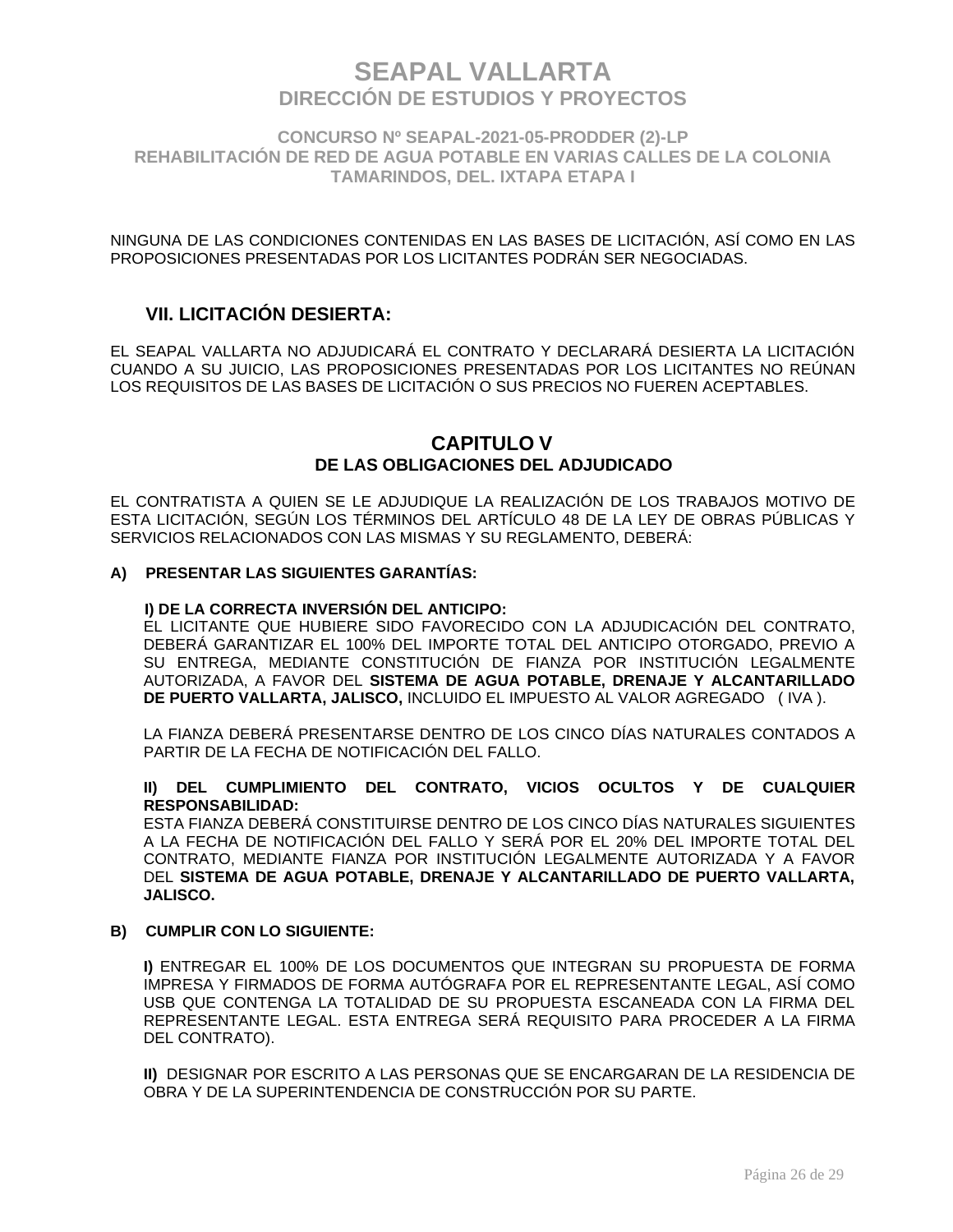### **CONCURSO Nº SEAPAL-2021-05-PRODDER (2)-LP REHABILITACIÓN DE RED DE AGUA POTABLE EN VARIAS CALLES DE LA COLONIA TAMARINDOS, DEL. IXTAPA ETAPA I**

**III)** ENTREGAR LAS FIANZAS DE GARANTÍA Y SEGUROS COMO SE DETALLA EN EL PÁRRAFO CORRESPONDIENTE.

**IV)** INICIAR LOS TRABAJOS DE CONFORMIDAD A LO DISPUESTO POR LA LEY DE OBRAS PÚBLICAS Y SERVICIOS RELACIONADOS CON LAS MISMAS.

**V)** SI LA PROPUESTA GANADORA DE LA LICITACIÓN FUE PRESENTADA EN FORMA CONJUNTA (ASOCIACIÓN EN PARTICIPACIÓN), ESTA DEBERÁ ACREDITAR SU DEBIDO REGISTRO ANTE EL SERVICIO DE ADMINISTRACIÓN TRIBUTARIA (SAT).

**C) MODELO DE CONTRATO:** SE ANEXA EL MODELO DE CONTRATO.

#### **D) FIRMA DE CONTRATO:**

EL LICITANTE A QUIEN SE LE ADJUDIQUE EL CONTRATO, SE COMPROMETE A FIRMARLO, PREVIO AL INICIO DE OBRA, DENTRO DEL PLAZO FIJADO EN EL ARTÍCULO 47 DE LA LEY DE OBRAS PÚBLICAS Y SERVICIOS RELACIONADOS CON LAS MISMAS, MISMO QUE EL SEAPAL VALLARTA MANIFIESTA EN EL ACTO DE FALLO, DEBIENDO OTORGAR LA GARANTÍA DE ANTICIPO, LA QUE DEBERÁ CONSTITUIRSE COMO SE MANIFIESTA EN EL NUMERAL I) DEL INCISO A) DE ESTE CAPÍTULO.

PREVIAMENTE A LA FIRMA DEL CONTRATO, EL LICITANTE GANADOR PRESENTARA PARA SU COTEJO, ORIGINAL O COPIA CERTIFICADA DE LOS DOCUMENTOS CON LOS QUE SE ACREDITE SU EXISTENCIA LEGAL Y LAS FACULTADES DE SU REPRESENTANTE PARA SUSCRIBIR EL CONTRATO CORRESPONDIENTE.

EN SU CASO, UNA VEZ LLEVADO A CABO EL COTEJO, LA CONVOCANTE DEVOLVERÁ AL INTERESADO, LOS DOCUMENTOS ORIGINALES O CERTIFICADOS, CONSERVÁNDOLOS EN COPIAS SIMPLES.

LA PRESENTACIÓN DE ESTOS DOCUMENTOS SERVIRÁ PARA CONSTATAR QUE LA PERSONA CUMPLE CON LOS REQUISITOS LEGALES NECESARIOS, SIN PERJUICIO DE SU ANÁLISIS DETALLADO.

#### **E) NO FORMALIZACIÓN DEL CONTRATO:**

EL LICITANTE QUE NO FIRME EL CONTRATO POR CAUSAS IMPUTABLES AL MISMO, SERÁ SANCIONADO EN LOS TÉRMINOS DEL ARTÍCULO 78 DE LA LEY DE OBRAS PÚBLICAS Y SERVICIOS RELACIONADOS CON LAS MISMAS.

EN CASO DE QUE EL LICITANTE SELECCIONADO DECIDA NO FORMALIZAR EL CONTRATO O NO PRESENTE LAS FIANZAS DENTRO DE LOS PLAZOS SEÑALADOS, LA ADJUDICACIÓN Y EN SU CASO, EL CONTRATO SE CONSIDERARAN NULOS.

#### **F) INSPECCIÓN Y RECEPCIÓN DE LOS TRABAJOS:**

LA SECRETARIA DE LA FUNCIÓN PÚBLICA (SEFUPU) PODRÁ INTERVENIR EN LA INSPECCIÓN Y RECEPCIÓN DE LOS TRABAJOS OBJETO DEL CONTRATO EN LOS TÉRMINOS QUE SEÑALA LA LEY DE OBRAS PÚBLICAS Y SERVICIOS RELACIONADOS CON LAS MISMAS.

CONCLUIDA LA OBRA, NO OBSTANTE, SU RECEPCIÓN FORMAL, LA CONTRATISTA QUEDARA OBLIGADA A RESPONDER POR LOS DEFECTOS Y VICIOS OCULTOS QUE RESULTAREN EN LA MISMA, EN APEGO A LO ESTABLECIDO EN EL ARTÍCULO 66 DE LA LEY DE OBRAS PÚBLICAS Y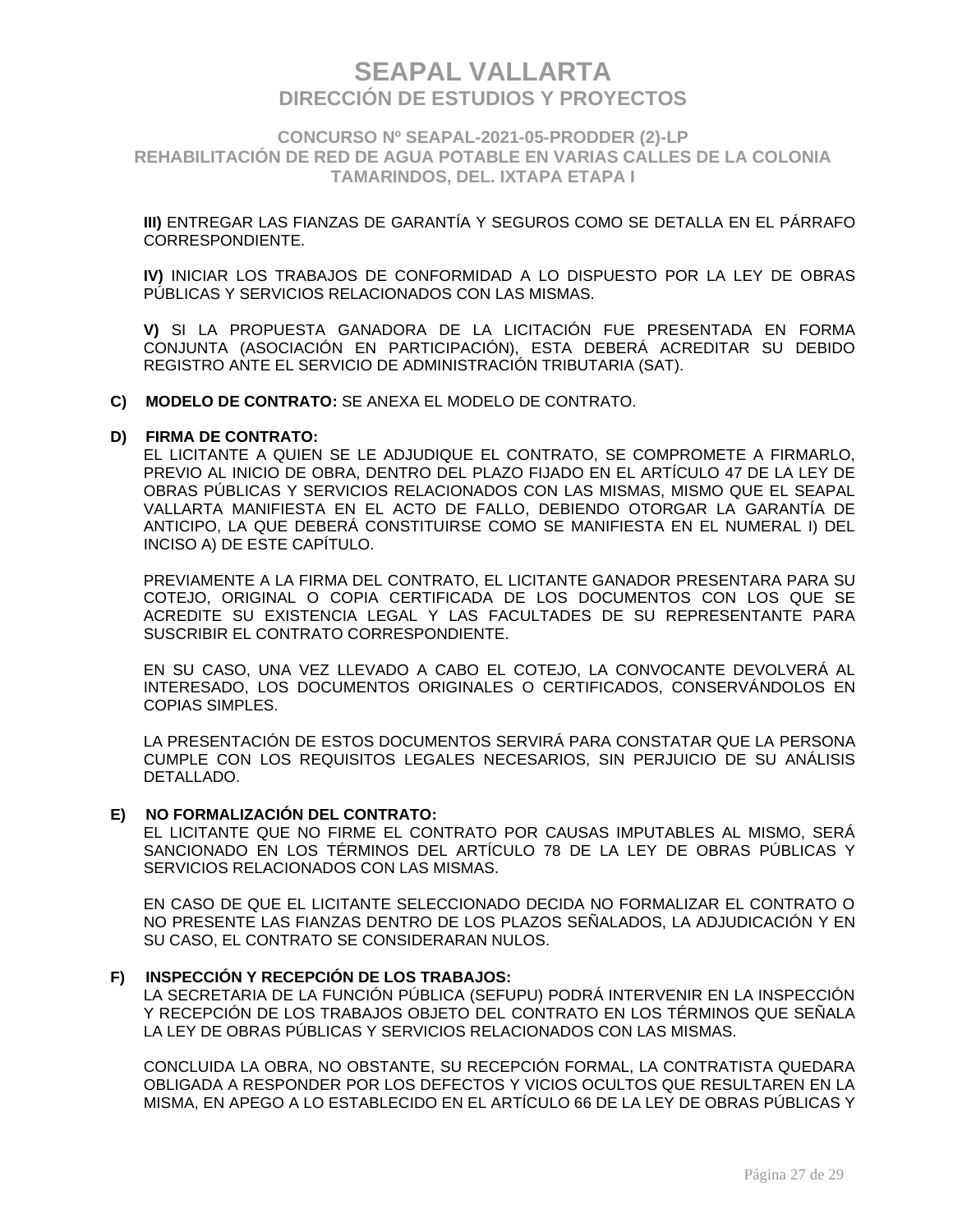**CONCURSO Nº SEAPAL-2021-05-PRODDER (2)-LP REHABILITACIÓN DE RED DE AGUA POTABLE EN VARIAS CALLES DE LA COLONIA TAMARINDOS, DEL. IXTAPA ETAPA I**

SERVICIOS RELACIONADOS CON LAS MISMAS Y PARA ELLO, DEBERÁ CONSTITUIR GARANTÍA DE VICIOS OCULTOS.

#### **G) RETENCIONES:**

LA CONTRATISTA A LA QUE SE LE ADJUDIQUE EL CONTRATO, ACEPTARA QUE LE SEA RETENIDO UN PORCENTAJE DEL **5 AL MILLAR** POR CONCEPTO DE SERVICIO DE INSPECCIÓN Y VIGILANCIA DE LA SECRETARIA DE LA FUNCIÓN PÚBLICA (SEFUPU), A TRAVES DE LA CONTRALORIA DEL ESTADO DE JALISCO, ESTIPULADO EN EL ARTICULO 191 DE LA LEY FEDERAL DE DERECHOS.

#### **H) BITÁCORA DE OBRA:**

LA BITÁCORA QUE REGISTRA EL CUMPLIMIENTO DE LOS DERECHOS Y OBLIGACIONES CONCERTADOS POR LAS PARTES EN EL CONTRATO, CONSTITUYE EL INSTRUMENTO QUE PERMITE A LOS ÓRGANOS DE CONTROL, VERIFICAR LOS AVANCES Y MODIFICACIONES EN LA EJECUCIÓN DE LOS TRABAJOS, MOTIVO POR EL CUAL SE DEBE CONSIDERAR QUE DICHA BITÁCORA FORMA PARTE DEL CONTRATO.

## **CAPITULO VI DE LA ADJUDICACIÓN Y CONDICIONES DEL CONTRATO**

EL SEAPAL VALLARTA PODRÁ AUMENTAR, REDUCIR O CANCELAR CONCEPTOS Y VOLÚMENES O MODIFICAR ALGUNA DE LAS ESPECIFICACIONES DE ESTOS, AFECTANDO A LOS PROPUESTOS EN EL DOCUMENTO Nº **PE-6** "CATALOGO DE CONCEPTOS", SIN QUE ESTO JUSTIFIQUE RECLAMACIÓN ALGUNA POR PARTE DEL CONTRATISTA O REPERCUTA EN MODIFICACIONES AL RENDIMIENTO Y COSTO DE LOS MATERIALES, RENDIMIENTO Y COSTO DE LA MANO DE OBRA Y RENDIMIENTO Y COSTO DE LA MAQUINARIA Y EQUIPO, ESTABLECIÉNDOSE QUE EL ANÁLISIS E INTEGRACIÓN DE LOS PRECIOS UNITARIOS NUEVOS QUE SE GENEREN COMO CONCEPTOS EXTRAORDINARIOS O CONVENIO ADICIONAL PARA LAS OBRAS MOTIVO DE LA MISMA LICITACIÓN, SERÁN CON LAS MISMAS BASES DE COSTO Y RENDIMIENTO DE LOS INSUMOS UTILIZADOS EN CONCEPTOS SIMILARES DEL CATALOGO RESPECTIVO.

#### **CONDICIONES DE PRECIO:**

LOS TRABAJOS MOTIVO DE ESTA LICITACIÓN, SE REGIRÁN BAJO LA MODALIDAD DE CONTRATO DE OBRA PÚBLICA A BASE DE PRECIOS UNITARIOS Y TIEMPO DETERMINADO.

#### **FORMA Y TÉRMINOS DE PAGO DE LOS TRABAJOS:**

EL SEAPAL VALLARTA PAGARÁ LOS TRABAJOS OBJETO DEL CONTRATO EN MONEDA NACIONAL, MEDIANTE LA FORMULACIÓN DE ESTIMACIONES SUJETAS AL AVANCE DE LOS TRABAJOS, QUE LA CONTRATISTA PRESENTARÁ A LA RESIDENCIA DE SUPERVISIÓN, ACOMPAÑADAS DE LOS NÚMEROS GENERADORES PREVIAMENTE AUTORIZADOS POR LA CITADA RESIDENCIA Y LA FACTURA CORRESPONDIENTE.

**EL SEAPAL VALLARTA A TRAVÉS DE LA DIRECCIÓN ADMINISTRATIVA** CUBRIRÁ A LA CONTRATISTA EL IMPORTE DE SUS ESTIMACIONES DENTRO DE UN PLAZO NO MAYOR DE 20 DÍAS NATURALES CONTADOS A PARTIR DE LA FECHA EN QUE HAYAN SIDO AUTORIZADAS POR LA RESIDENCIA.

#### **DOCUMENTO CONTRACTUAL:**